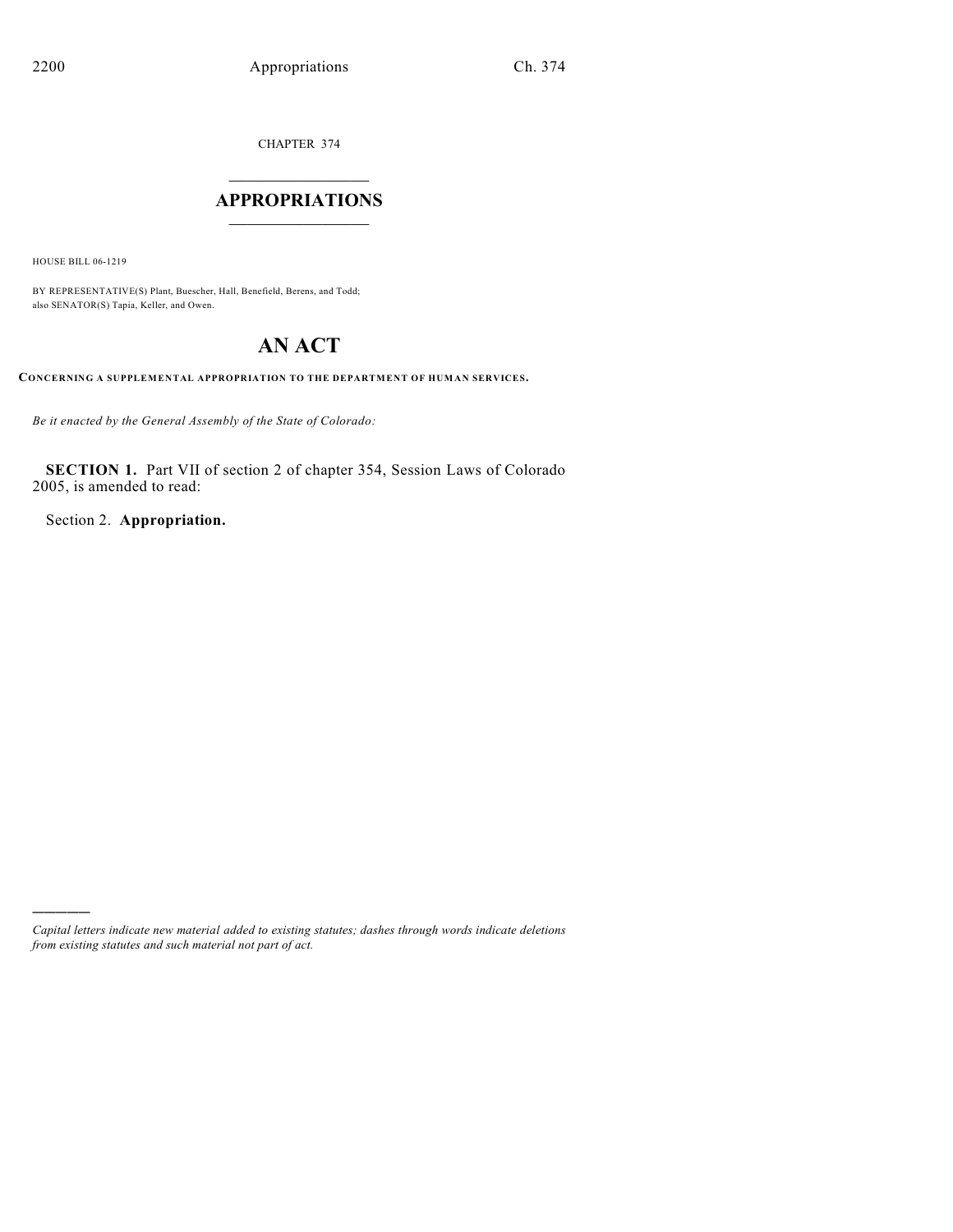|                 |              |                |                | APPROPRIATION FROM |               |              |
|-----------------|--------------|----------------|----------------|--------------------|---------------|--------------|
| ITEM &          | <b>TOTAL</b> | <b>GENERAL</b> | <b>GENERAL</b> | CASH               | CASH          | FEDERAL      |
| <b>SUBTOTAL</b> |              | FUND           | <b>FUND</b>    | <b>FUNDS</b>       | <b>FUNDS</b>  | <b>FUNDS</b> |
|                 |              |                | <b>EXEMPT</b>  |                    | <b>EXEMPT</b> |              |
|                 |              |                |                |                    |               |              |

**PART VII DEPARTMENT OF HUMAN SERVICES**

| (1) EXECUTIVE DIRECTOR'S         |              |  |
|----------------------------------|--------------|--|
| <b>OFFICE</b>                    |              |  |
| (A) General Administration       |              |  |
| Personal Services                | 1,943,831    |  |
|                                  | $(22.4$ FTE) |  |
| Health, Life, and Dental         | 11,943,502   |  |
| Short-term Disability            | 358,717      |  |
| S.B. 04-257 Amortization         |              |  |
| <b>Equalization Disbursement</b> | 638,967      |  |
| Salary Survey and Senior         |              |  |
| <b>Executive Service</b>         | 6,559,320    |  |
| Shift Differential               | 2,869,556    |  |
| Workers' Compensation            | 6,469,592    |  |
|                                  | 5,134,805    |  |
| <b>Operating Expenses</b>        | 494,827      |  |
| Legal Services for 18,439        |              |  |
| hours                            | 1,188,394    |  |
|                                  |              |  |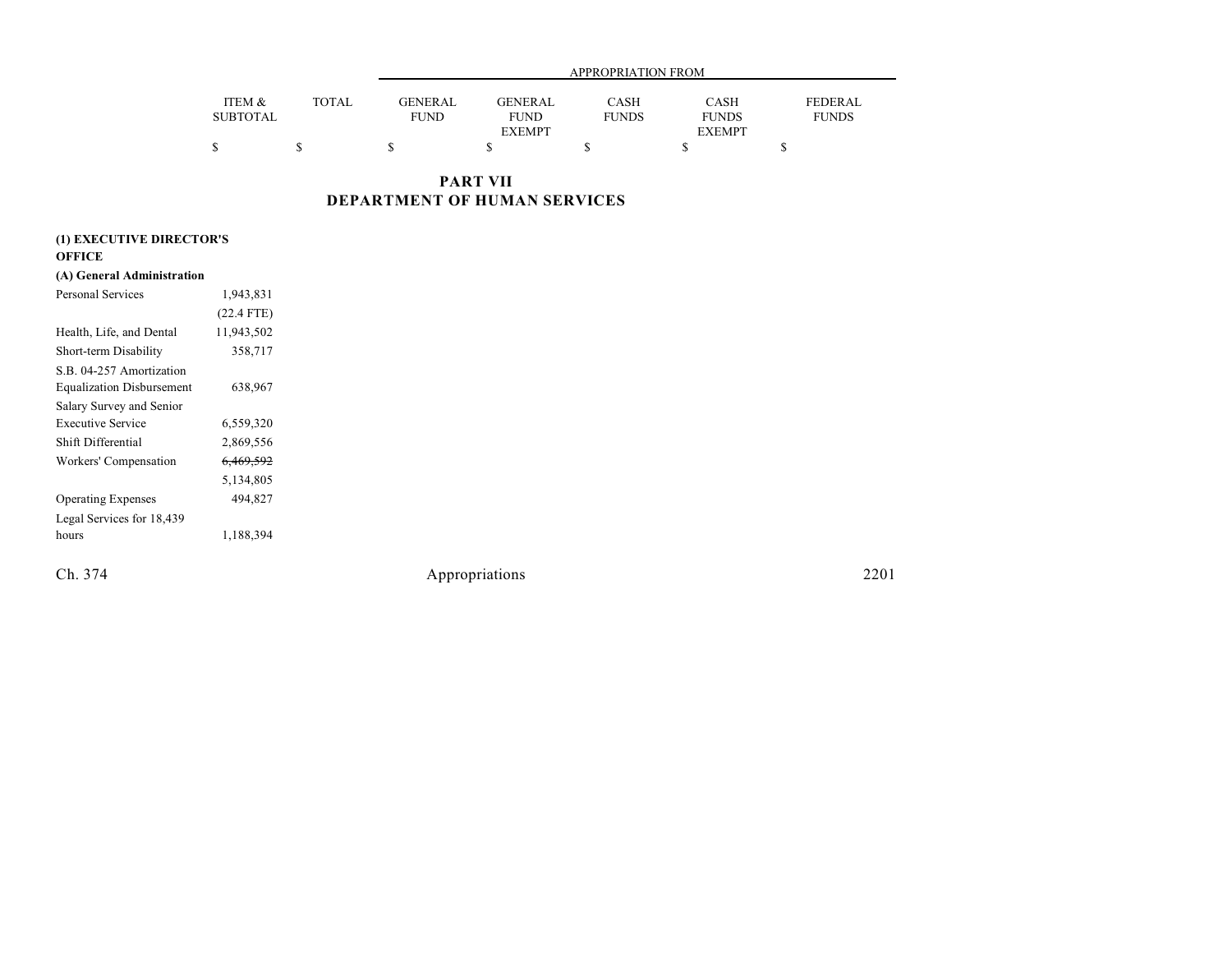|                                         |                                 |                    | <b>APPROPRIATION FROM</b>           |                                                      |                                   |                                             |                                      |  |
|-----------------------------------------|---------------------------------|--------------------|-------------------------------------|------------------------------------------------------|-----------------------------------|---------------------------------------------|--------------------------------------|--|
|                                         | ITEM &<br><b>SUBTOTAL</b><br>\$ | <b>TOTAL</b><br>\$ | <b>GENERAL</b><br><b>FUND</b><br>\$ | <b>GENERAL</b><br><b>FUND</b><br><b>EXEMPT</b><br>\$ | <b>CASH</b><br><b>FUNDS</b><br>\$ | CASH<br><b>FUNDS</b><br><b>EXEMPT</b><br>\$ | <b>FEDERAL</b><br><b>FUNDS</b><br>\$ |  |
|                                         |                                 |                    |                                     |                                                      |                                   |                                             |                                      |  |
| Administrative Law Judge                |                                 |                    |                                     |                                                      |                                   |                                             |                                      |  |
| Services                                | 536,778                         |                    |                                     |                                                      |                                   |                                             |                                      |  |
|                                         | 771,979                         |                    |                                     |                                                      |                                   |                                             |                                      |  |
| Payment to Risk                         |                                 |                    |                                     |                                                      |                                   |                                             |                                      |  |
| Management and Property                 |                                 |                    |                                     |                                                      |                                   |                                             |                                      |  |
| Funds                                   | 2,187,538                       |                    |                                     |                                                      |                                   |                                             |                                      |  |
|                                         | 758,520                         |                    |                                     |                                                      |                                   |                                             |                                      |  |
| <b>Staff Training</b>                   | 31,870                          |                    |                                     |                                                      |                                   |                                             |                                      |  |
| Injury Prevention Program <sup>56</sup> | 105,970                         |                    |                                     |                                                      |                                   |                                             |                                      |  |
| <b>CBMS ELIGIBILITY AUDIT</b>           | 102,375                         |                    |                                     |                                                      |                                   |                                             |                                      |  |
|                                         | 35, 328, 862                    |                    | 19,490,281(M)                       |                                                      | $664,422$ <sup>*</sup>            | 10,455,109                                  | 4,719,050°                           |  |
|                                         | 32,902,633                      |                    | 17,914,303(M)                       |                                                      | 647,431 <sup>a</sup>              | 9,550,059                                   | 4,790,840°                           |  |
|                                         |                                 |                    |                                     |                                                      |                                   |                                             |                                      |  |

 Of this amount, it is estimated that \$243,152 shall be from patient fees collected by the Mental Health Institutes, \$154,195 shall be from the Records and Reports <sup>a</sup> Fund created in Section 19-1-307 (2.5), C.R.S., and  $\frac{267,075}{250,084}$  shall be from various sources of cash funds.

<sup>b</sup> Of these amounts, it is estimated that <del>\$9,034,525(T)</del> \$8,230,847(T) shall be from Medicaid funds appropriated to the Department of Health Care Policy and Financing, \$305,233 shall be from patient cash collected by the Mental Health Institutes, \$31,870(T) shall be from moneys in the Conferences and Training Fund, \$1,350(T) shall be from the Department of Health Care Policy and Financing, and \$1,082,131 \$980,759 shall be from various sources of exempt cash funds. <sup>o</sup> Of this amount, it is estimated that <del>\$707,332</del> \$775,582 shall be from the Temporary Assistance for Needy Families Block Grant, \$630,953 shall be from Section 110 vocational rehabilitation funds, \$280,000 shall be from Child Care Development Funds, \$261,097 shall be from federal cost allocation recoveries, \$240,443 shall be from the Substance Abuse Prevention and Treatment Block Grant, \$34,125 SHALL BE FROM THE U.S. DEPARTMENT OF AGRICULTURE, and \$2,599,225 \$2,568,640 shall be from various sources of federal funds.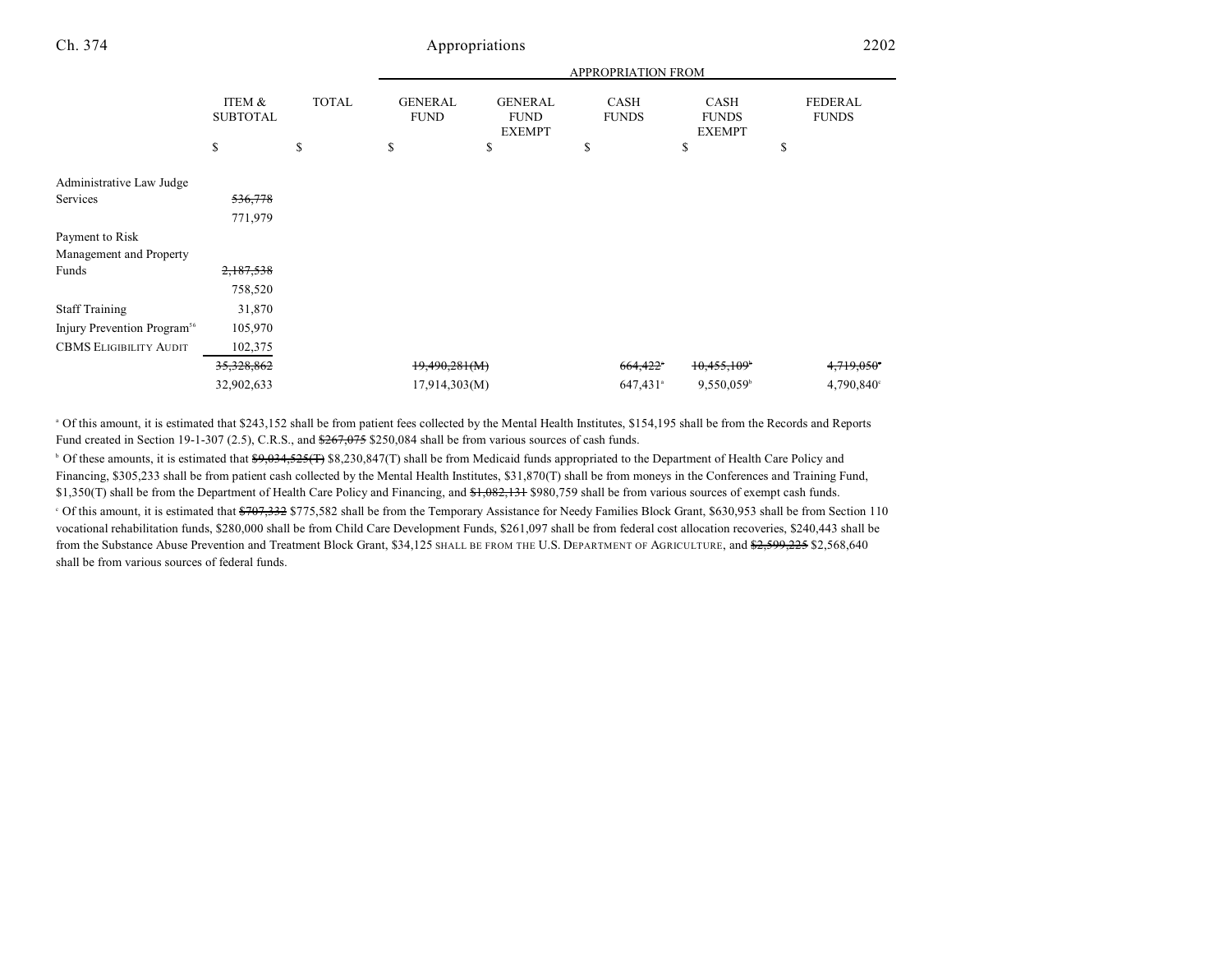### **(B) Special Purpose**

| Office of Performance        |              |              |                   |                      |                       |
|------------------------------|--------------|--------------|-------------------|----------------------|-----------------------|
| Improvement                  | 4,400,645    | 1,636,349    | $128,440^{\circ}$ | 697,861 <sup>b</sup> | 1,937,995°            |
|                              | $(68.1$ FTE) |              |                   |                      |                       |
| Administrative Review Unit   | 1,832,303    | 1,117,174(M) |                   |                      | 715,129 <sup>d</sup>  |
|                              | $(20.0$ FTE) |              |                   |                      |                       |
| Records and Reports of       |              |              |                   |                      |                       |
| Child Abuse or Neglect       | 279,249      |              | 279,249           |                      |                       |
|                              | 336,277      |              | 336,277°          |                      |                       |
|                              |              |              | $(5.0$ FTE)       |                      |                       |
| Juvenile Parole Board        | 179,392      | 179,392      |                   |                      |                       |
|                              | $(2.2$ FTE)  |              |                   |                      |                       |
| Developmental Disabilities   |              |              |                   |                      |                       |
| Council                      | 829,466      |              |                   |                      | 829,466 <sup>f</sup>  |
|                              | $(6.0$ FTE)  |              |                   |                      |                       |
| Health Insurance Portability |              |              |                   |                      |                       |
| and Accountability Act of    |              |              |                   |                      |                       |
| 1996 - Security Remediation  | 288,588      | 214,549      |                   | 54,856 <sup>b</sup>  | $19,183$ <sup>g</sup> |
|                              | $(2.0$ FTE)  |              |                   |                      |                       |
|                              | 7,809,643    |              |                   |                      |                       |
|                              | 7,866,671    |              |                   |                      |                       |

<sup>a</sup> It is estimated that this amount shall be from various sources of cash funds.

<sup>b</sup> Of this amount it is estimated that \$669,626(T) shall be from Medicaid funds appropriated in the Department of Health Care Policy and Financing, \$50,000 shall be from patient cash collected by the Mental Health Institutes, and \$33,091 shall be from various sources of exempt cash funds.

Of this amount, it is estimated that \$1,216,222 shall be from federal cost allocation recoveries, and \$721,773 shall be from various sources of federal funds. <sup>c</sup>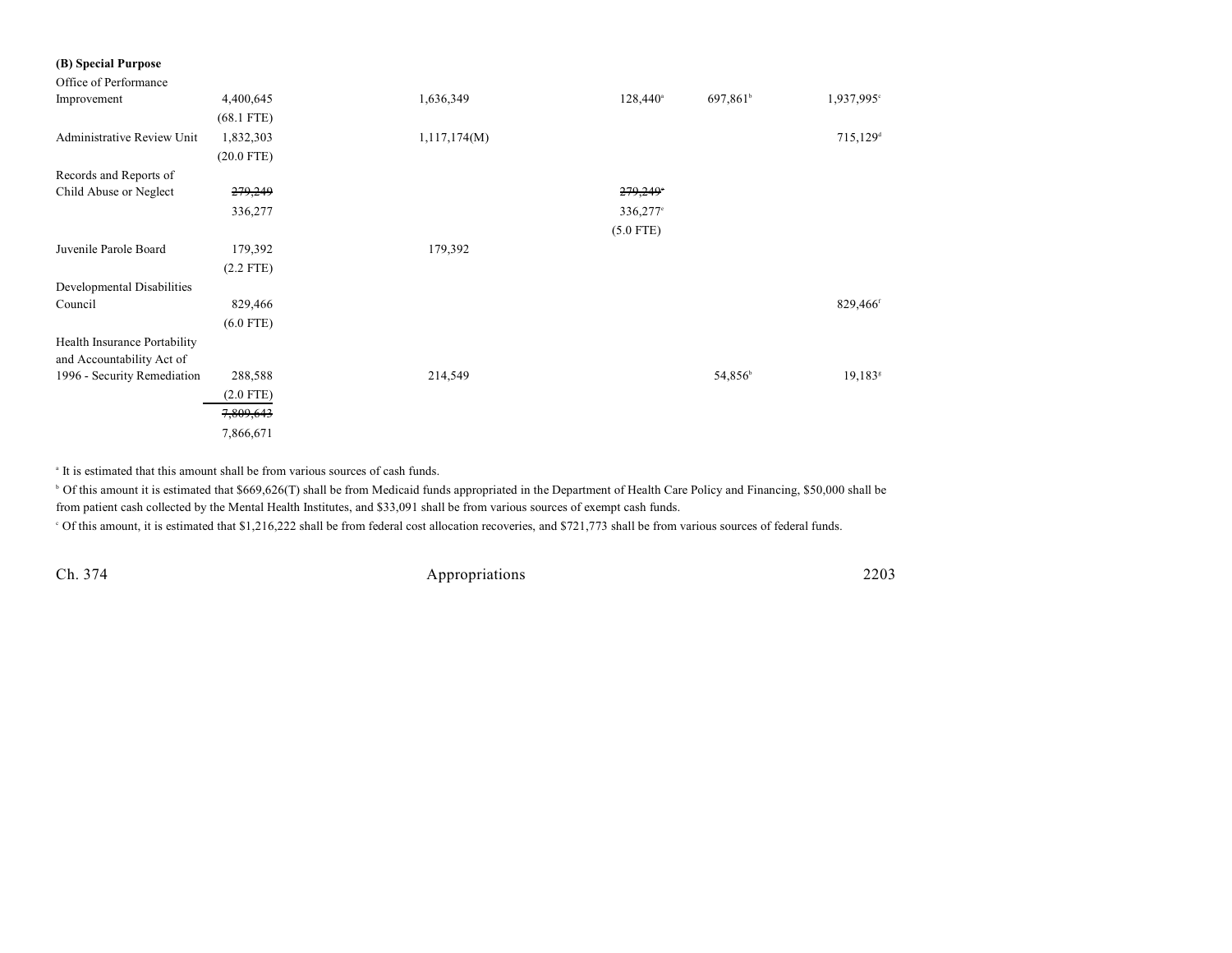|                 |              | APPROPRIATION FROM |                |              |               |                |  |  |  |
|-----------------|--------------|--------------------|----------------|--------------|---------------|----------------|--|--|--|
|                 |              |                    |                |              |               |                |  |  |  |
| ITEM &          | <b>TOTAL</b> | GENERAL            | <b>GENERAL</b> | CASH         | CASH          | <b>FEDERAL</b> |  |  |  |
| <b>SUBTOTAL</b> |              | <b>FUND</b>        | <b>FUND</b>    | <b>FUNDS</b> | <b>FUNDS</b>  | <b>FUNDS</b>   |  |  |  |
|                 |              |                    | <b>EXEMPT</b>  |              | <b>EXEMPT</b> |                |  |  |  |
| S               |              |                    |                |              |               |                |  |  |  |

<sup>d</sup> This amount shall be from Title IV-E of the Social Security Act.

This amount shall be from the Records and Reports Fund created in Section 19-1-307 (2.5), C.R.S.

<sup>f</sup> This amount shall be from Title I of the Developmental Disabilities Assistance and Bill of Rights Act 2000.

<sup>#</sup> This amount shall be from the Substance Abuse Prevention and Treatment Block Grant.

# 43,138,505

40,769,304

### **(2) OFFICE OF INFORMATION TECHNOLOGY SERVICES**

| Personal Services         | 5,781,837    | 4,158,632 | $23.005^{\circ}$     | 524,321 <sup>b</sup> | $1,075,879$ °          |
|---------------------------|--------------|-----------|----------------------|----------------------|------------------------|
|                           | $(82.2$ FTE) |           |                      |                      |                        |
| <b>Operating Expenses</b> | 386,576      | 307,488   |                      | $16,040(T)^d$        | $63,048^{\circ}$       |
| Purchase of Services from |              |           |                      |                      |                        |
| Computer Center           | 4,970,442    | 2,169,062 | $6.737$ <sup>e</sup> | $3.396$ <sup>f</sup> | 2,791,247              |
|                           | 4,969,042    | 2,168,451 |                      |                      | 2,790,458°             |
| Microcomputer Lease       |              |           |                      |                      |                        |
| Payments                  | 726,192      | 406,397   | 20,824 <sup>s</sup>  | $173,215^h$          | 125,756 <sup>c</sup>   |
| Colorado Trails           | 9,174,047    | 4,953,054 |                      |                      | 4,220,993 <sup>i</sup> |
|                           | $(48.0$ FTE) |           |                      |                      |                        |
| County Financial          |              |           |                      |                      |                        |
| Management System         | 1,515,836    | 781,835   |                      |                      | 734,001 <sup>c</sup>   |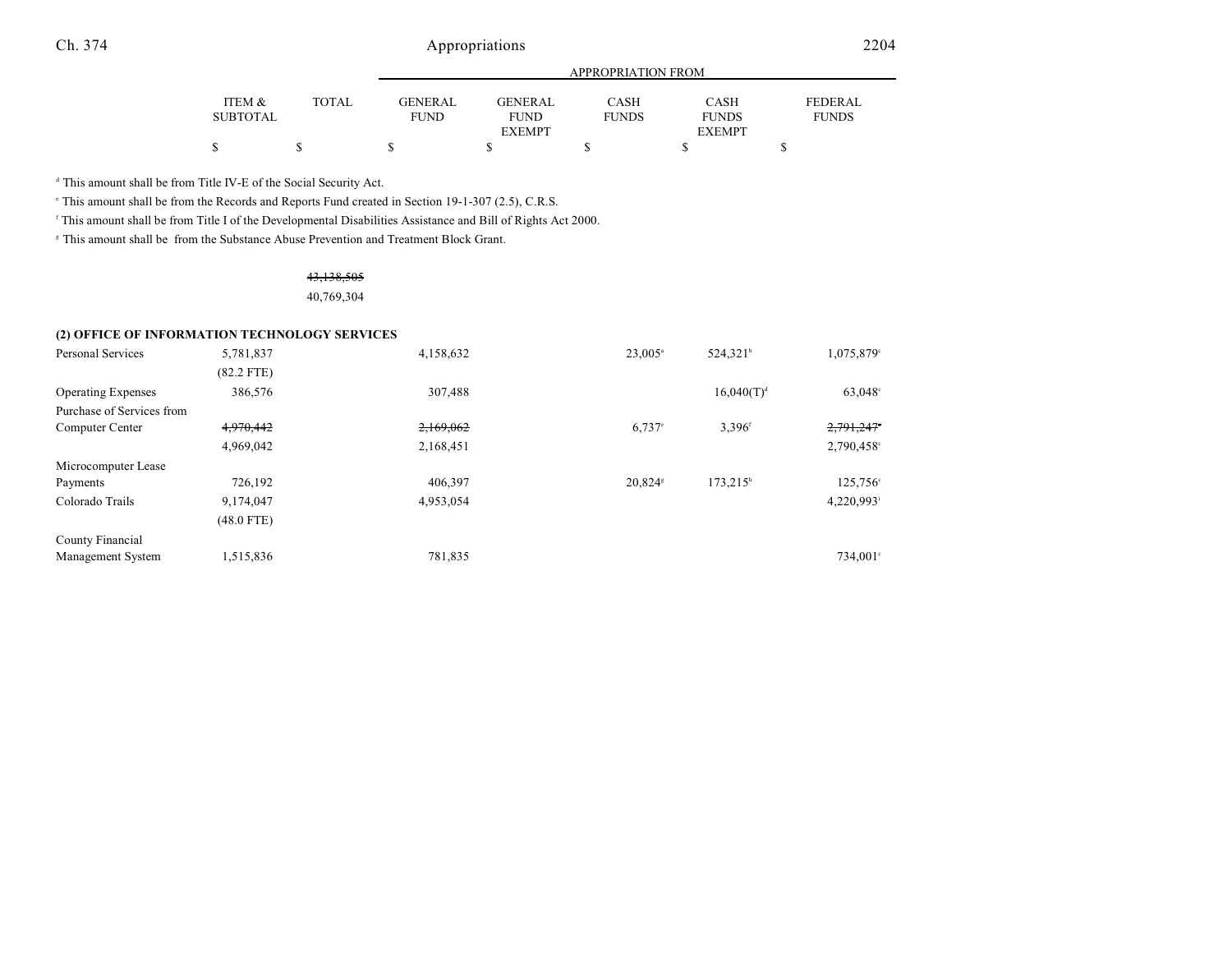| Health Information             |              |            |           |                          |                                             |                  |
|--------------------------------|--------------|------------|-----------|--------------------------|---------------------------------------------|------------------|
| Management System              | 334,968      |            | 207,090   |                          | $127,878(T)^{j}$                            |                  |
| Client Index Project           | 156,116      |            | 89,634    |                          |                                             | $66,482^{\circ}$ |
| National Aging Program         |              |            |           |                          |                                             |                  |
| <b>Information System</b>      | 93,114       |            | 15,526    |                          | $7,752(L)^k$                                | 69,836           |
| Colorado Benefits              |              |            |           |                          |                                             |                  |
| Management System              |              |            |           |                          |                                             |                  |
| $(CBMS)^{46a, 46b}$            | 15,471,573   |            | 2,428,285 | $1,241,573$ <sup>m</sup> | $5,370,182($ T) <sup><math>\pi</math></sup> | 6,431,533        |
|                                | 25,180,526   |            | 3,912,694 | $2,022,234^m$            | $8,649,322(T)^n$                            | 10,596,276°      |
|                                | $(36.1$ FTE) |            |           |                          |                                             |                  |
| <b>CBMS SAS-70 AUDIT</b>       | 119,341      |            |           |                          | $54,305(T)^n$                               | $65,036^{\circ}$ |
| Multiuse Network Payments      | 2,093,818    |            | 1,277,229 | 20,938                   | $167,505$ <sup>*</sup>                      | 628,146          |
|                                | 2,116,534    |            | 1,291,086 | $21,165^{\rm s}$         | 169,322 <sup>h</sup>                        | 634,961°         |
| <b>Communications Services</b> | 78,669       |            | 57,428    |                          | 21,241                                      |                  |
|                                | 74,502       |            | 54,386    |                          | $20,116^{\circ}$                            |                  |
|                                |              | 40,783,188 |           |                          |                                             |                  |
|                                |              | 50,628,631 |           |                          |                                             |                  |

This amount shall be from patient fees from the Mental Health Institutes. <sup>a</sup>

<sup>b</sup> Of this amount, it is estimated that \$290,754(T), including \$215,277 Medicaid cash funds, shall be from the Department of Health Care Policy and Financing, \$112,729 shall be from patient revenues collect by the Mental Health Institutes, and \$120,838 shall be from various sources of cash funds exempt.

<sup>c</sup> Of these amounts, \$1,038,123 \$1,038,039 shall be from the Temporary Assistance for Needy Families Block Grant, \$420,674 \$420,984 shall be from Child Care Development Funds, and it is estimated that \$1,628,318 \$1,627,880 shall be from Food Stamp funds, \$118,460 \$118,457 shall be from federal Alcohol and Drug Abuse block grant funds, and \$2,278,984 \$2,285,225 shall be from various sources of federal funds.

<sup>d</sup> This amount shall be from Medicaid funds appropriated to the Department of Health Care Policy and Financing.

 Of this amount, it is estimated that \$4,244 shall be from patient fees from the Mental Health Institutes and \$2,493 shall be from the Records and Reports Cash Fund <sup>e</sup> created in Section 19-1-307 (2.5), C.R.S.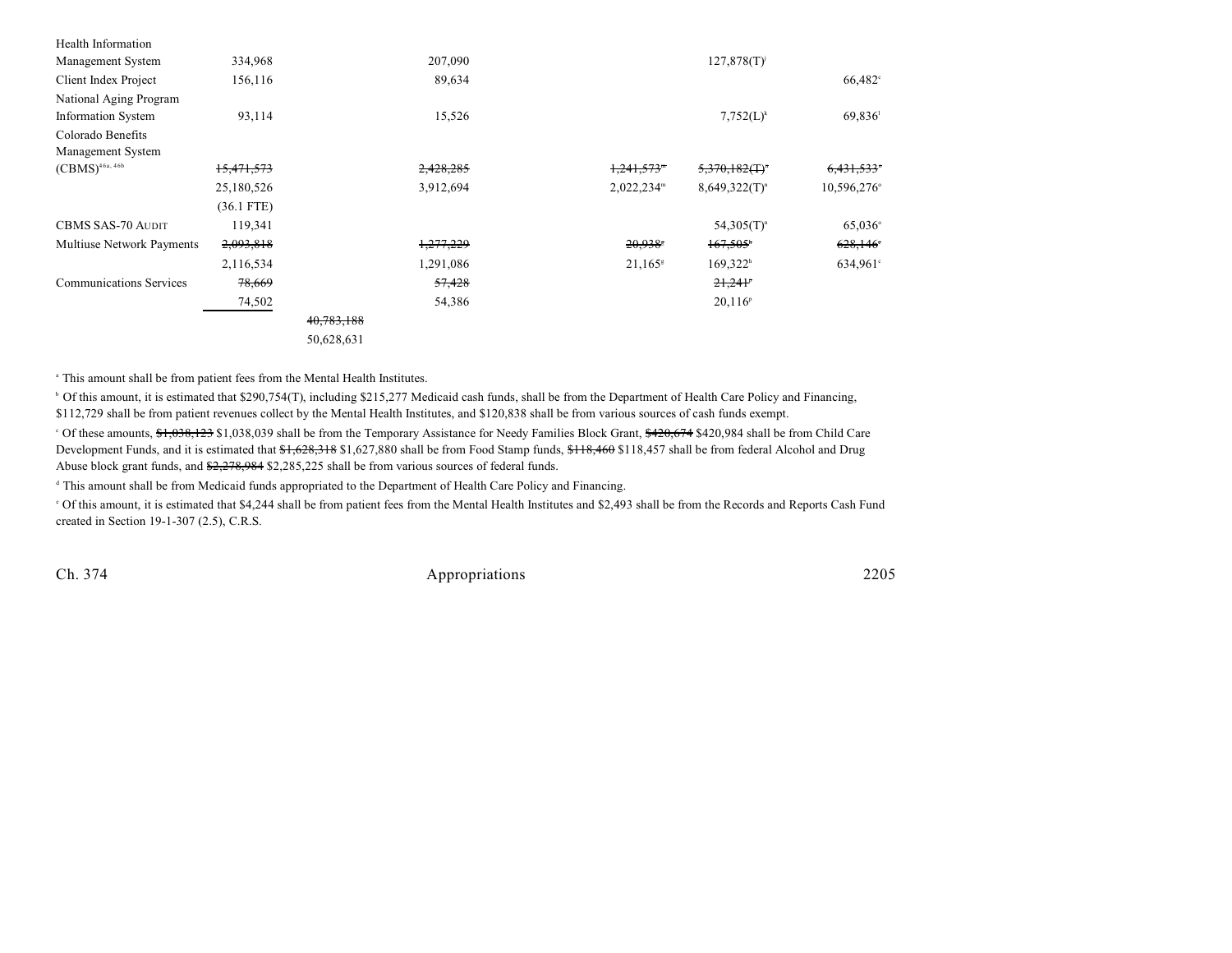|          |              |                |                | <u>IN LIWE KENTIVITI KOM</u> |               |              |
|----------|--------------|----------------|----------------|------------------------------|---------------|--------------|
| ITEM &   | <b>TOTAL</b> | <b>GENERAL</b> | <b>GENERAL</b> | CASH                         | CASH          | FEDERAL      |
| SUBTOTAL |              | <b>FUND</b>    | <b>FUND</b>    | <b>FUNDS</b>                 | <b>FUNDS</b>  | <b>FUNDS</b> |
|          |              |                | <b>EXEMPT</b>  |                              | <b>EXEMPT</b> |              |
|          |              |                |                |                              |               |              |

APPROPRIATION FROM

<sup>f</sup> Of this amount, it is estimated that \$3,086(T) shall be from Medicaid funds appropriated to the Department of Health Care Policy and Financing and \$310 shall be from various sources of cash exempt funds.

<sup>8</sup> These amounts shall be from various sources of cash funds.

<sup>h</sup> Of these amounts, it is estimated that  $$184,411$ (T) \$185,483(T) shall be Medicaid funds from the Department of Health Care Policy and Financing and \$156,309 \$157,054 shall be from various sources of cash exempt funds.

<sup>1</sup> Of this amount, it is estimated that \$2,705,234 shall be from Title IV-E of the Social Security Act, \$1,364,225 shall be from the Temporary Assistance to Needy Families Block Grant, and \$151,534 shall be from the Child Care Development Fund.

<sup>j</sup> Of this amount, it is estimated that \$106,267 shall be from Mental Health Institutes, \$12,021 shall be from the department's Regional Centers, and \$9,590 shall be from the Division of Youth Corrections.

 $*$  This amount shall be from local funds.

<sup>1</sup> This amount shall be from Title III Older Americans Act funds.

It is estimated that these amounts shall be from the Old Age Pension Fund created pursuant to Article XXIV of the State Constitution. <sup>m</sup>

" <del>This amount</del> THESE AMOUNTS shall be transferred from the Department of Health Care Policy and Financing and shall include <del>\$3,976,194</del> \$6,463,620 Medicaid cash funds, \$838,559 \$1,343,916 from the Children's Basic Health program, and \$555,429 \$896,091 from state medical programs.

<sup>o</sup> Of this amount, THESE AMOUNTS, \$4,417,134 \$7,359,952 shall be from the Temporary Assistance for Needy Families Block Grant and it is estimated that \$2,014,399 \$3,301,360 shall be from Food Stamp funds.

<sup>P</sup> This amount shall be from various cash exempt sources.

#### **(3) OFFICE OF OPERATIONS**

#### **(A) Administration**

Personal Services 21,455,920 (458.4 FTE)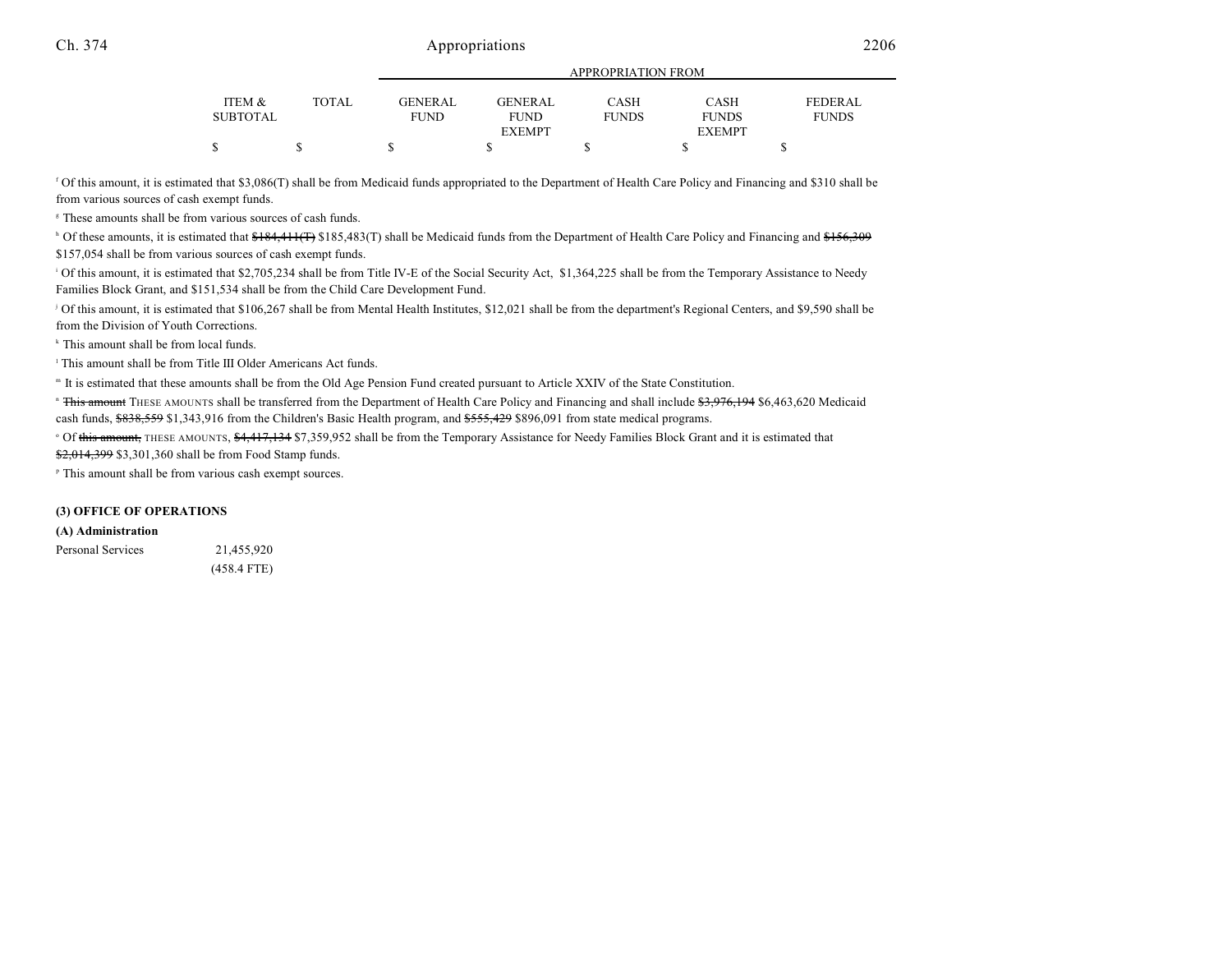| <b>Operating Expenses</b> | 2,307,149  |               |                      |                           |               |
|---------------------------|------------|---------------|----------------------|---------------------------|---------------|
|                           | 2,319,272  |               |                      |                           |               |
| Vehicle Lease Payments    | 660,586    |               |                      |                           |               |
|                           | 638,288    |               |                      |                           |               |
| Leased Space              | 2,751,212  |               |                      |                           |               |
| Capitol Complex Leased    |            |               |                      |                           |               |
| Space                     | 1,077,237  |               |                      |                           |               |
|                           | 1,067,451  |               |                      |                           |               |
| Utilities                 | 5,446,376  |               |                      |                           |               |
|                           | 7,203,249  |               |                      |                           |               |
|                           | 33,698,480 | 18,093,082(M) | 517,644 <sup>a</sup> | $11,018,820$ <sup>*</sup> | 4,068,934     |
|                           | 35,435,392 | 19,426,875(M) |                      | 11,428,371 <sup>b</sup>   | $4,062,502$ ° |

<sup>a</sup> Of this amount, it is estimated that \$410,366 shall be from patient cash collected by the Mental Health Institutes, \$11,804 shall be from the Business Enterprise Program, and \$95,474 shall be from various sources of cash funds.

<sup>b</sup> Of this amount, it is estimated that <del>\$5,402,873(T</del>) \$5,812,424(T) shall be from Medicaid funds appropriated to the Department of Health Care Policy and Financing, \$4,065,083 shall be from patient cash collected by the Mental Health Institutes, which includes \$2,915,619(T) from revenue earned from Mental Health Community Capitation, \$1,078,281(T) shall be from the Department of Corrections, \$43,484(T) shall be from the Department of Military Affairs, and \$429,099 shall be from various sources of cash funds exempt.

 $\degree$  Of this amount, it is estimated that \$860,115 shall be from Section 110 vocational rehabilitation funds, \$784,328 shall be from the Social Security Administration for disability determination services, \$211,821 shall be from the Substance Abuse Prevention and Treatment Block Grant, \$58,362 shall be from the U.S. Department of Health and Human Services, Office of Refugee Resettlement, \$4,000 shall be from the Temporary Assistance for Needy Families Block Grant, and  $\frac{62,150,308}{2,150,308}$  \$2,143,876 shall be from various sources of federal funds including indirect cost recoveries.

#### **(B) Special Purpose**

| Utility Recovery Fund | 382,027 | 382,027 |
|-----------------------|---------|---------|
|-----------------------|---------|---------|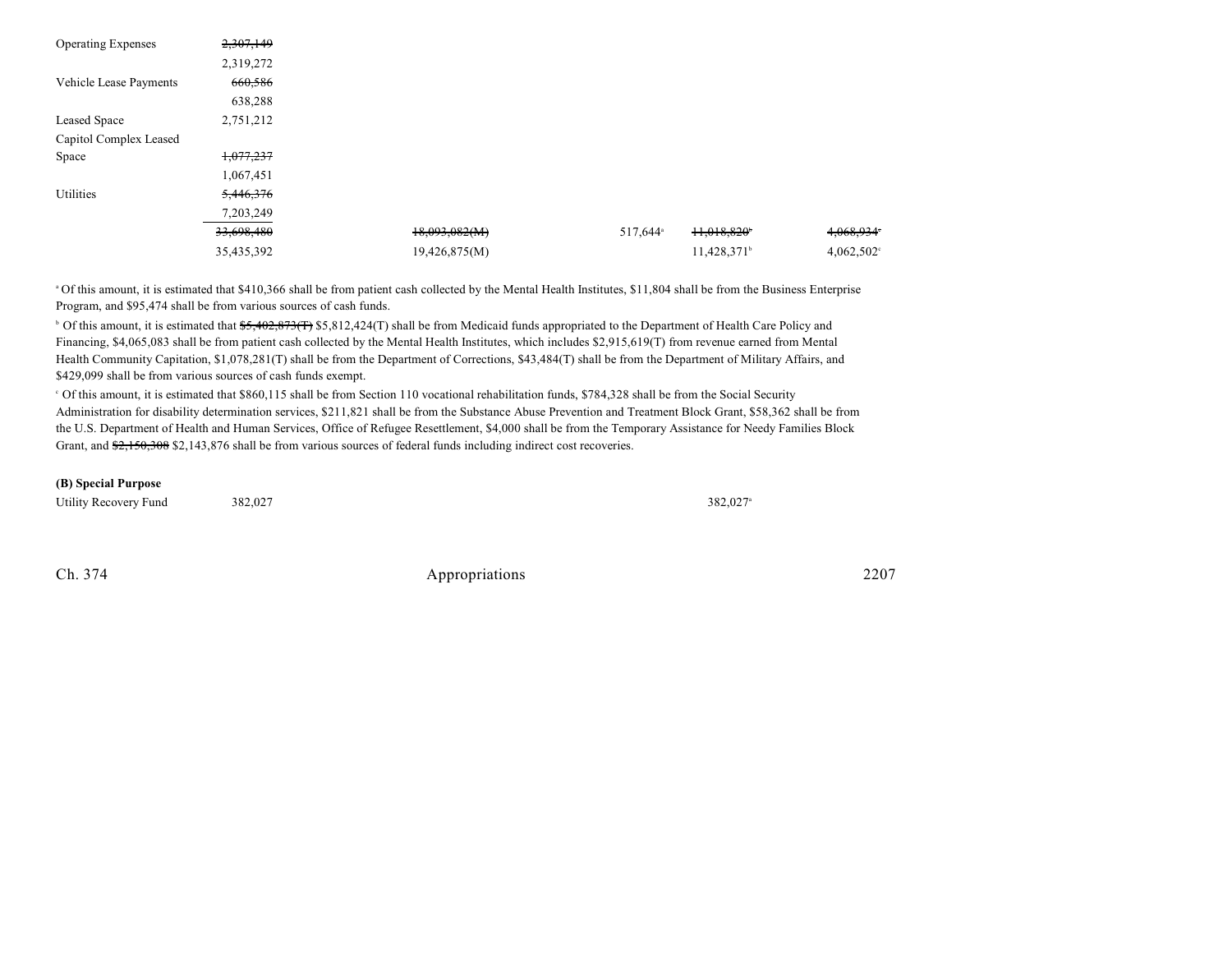|                       |                           |              | <b>APPROPRIATION FROM</b>     |                                                |                      |                                       |                                |  |
|-----------------------|---------------------------|--------------|-------------------------------|------------------------------------------------|----------------------|---------------------------------------|--------------------------------|--|
|                       | ITEM &<br><b>SUBTOTAL</b> | <b>TOTAL</b> | <b>GENERAL</b><br><b>FUND</b> | <b>GENERAL</b><br><b>FUND</b><br><b>EXEMPT</b> | CASH<br><b>FUNDS</b> | CASH<br><b>FUNDS</b><br><b>EXEMPT</b> | <b>FEDERAL</b><br><b>FUNDS</b> |  |
|                       | \$                        | \$           | \$                            | \$                                             | \$                   | ــه<br>P                              | \$                             |  |
| Buildings and Grounds |                           |              |                               |                                                |                      |                                       |                                |  |
| Rental                | 891,331                   |              |                               |                                                | 222,756 <sup>b</sup> | 668,575°                              |                                |  |
|                       | $(6.5$ FTE)               |              |                               |                                                |                      |                                       |                                |  |
| State Garage Fund     | 442,182                   |              |                               |                                                |                      | $442,182$ <sup>d</sup>                |                                |  |
|                       | $(2.1$ FTE)               |              |                               |                                                |                      |                                       |                                |  |
|                       | 1,715,540                 |              |                               |                                                |                      |                                       |                                |  |

<sup>a</sup> This amount shall be from the Utility Recovery Fund, pursuant to Section 24-30-2003, C.R.S.

<sup>b</sup> This amount shall be from the Buildings and Grounds Fund pursuant to Section 25-1-118, C.R.S.

 $^\circ$  This amount shall be from reserves in the Buildings and Grounds Fund.

<sup>d</sup> This amount shall be from moneys in the State Garage Fund collected from other state agencies pursuant to Section 24-30-1104(2)(b), C.R.S.

### 35,414,020

37,150,932

#### **(4) COUNTY ADMINISTRATION**

| County Administration                    | 43,683,325 | 13,163,290(M) | 17,587,080*               | $12,932,955$ <sup>*</sup> |
|------------------------------------------|------------|---------------|---------------------------|---------------------------|
|                                          | 46.584.376 | 13,283,039(M) | $20,129,149$ <sup>a</sup> | 13,172,188 <sup>b</sup>   |
| <b>COUNTY ADMINISTRATION</b>             |            |               |                           |                           |
| RELATED TO CBMS<br><b>IMPLEMENTATION</b> | 3.879.926  | 1.474.372     | 1,396,773 <sup>a</sup>    | 1,008,781                 |
|                                          |            |               |                           |                           |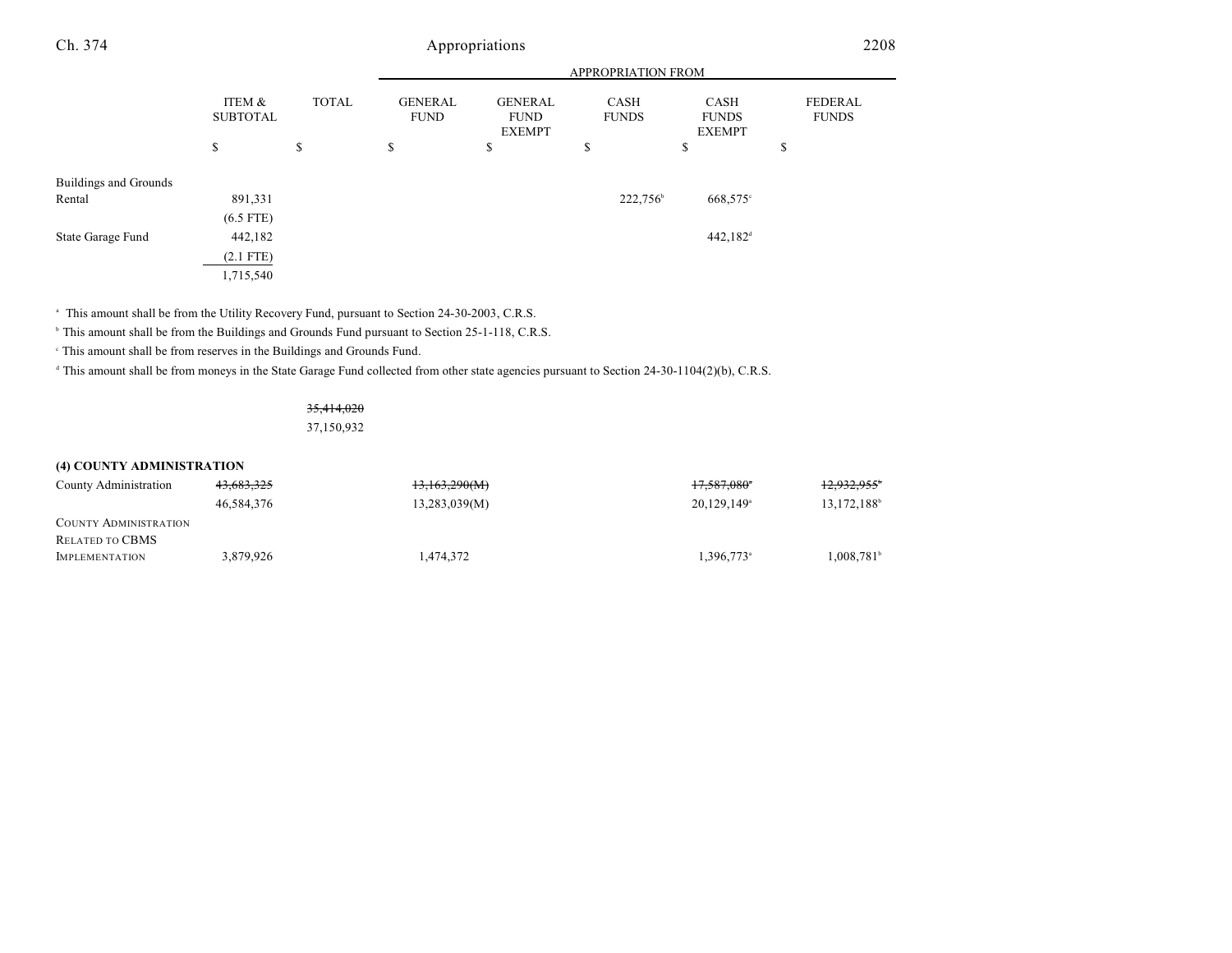| County Contingency               |            |            |            |                          |
|----------------------------------|------------|------------|------------|--------------------------|
| Payments pursuant to             |            |            |            |                          |
| Section 26-1-126, C.R.S.         | 11,069,321 |            | 11,069,321 |                          |
| County Share of Offsetting       |            |            |            |                          |
| Revenues REVENUES <sup>56a</sup> | 3,700,344  |            |            | $3,700,344$ °            |
| County Incentive Payments        |            |            |            |                          |
| PAYMENTS <sup>56b</sup>          | 2,344,551  |            |            | $2,344,551$ <sup>d</sup> |
|                                  |            | 60,797,541 |            |                          |
|                                  |            | 67,578,518 |            |                          |

<sup>a</sup> Of this amount, THESE AMOUNTS, \$8,789,703(L) \$8,606,317(L) shall be from local funds and \$8,797,377(T) \$10,484,741(T) shall be from Medicaid funds appropriated to the Department of Health Care Policy and Financing. FINANCING, AND \$2,434,864(T) SHALL BE FROM FEDERAL REIMBURSEMENTS RELATED TO ADMINISTRATIVE CASE MANAGEMENT COSTS IN FY 2003-04 AND FY 2004-05 RECEIVED IN THE DEPARTMENT OF HEALTH CARE POLICY AND FINANCING.

 $^{\rm b}$  Of <del>this amount,</del> THESE AMOUNTS, it is estimated that \$1,969,370 shall be from the Title XX Social Services Block <del>Grant</del> GRANT, \$133,542 SHALL BE FROM THE U.S. DEPARTMENT OF AGRICULTURE FOR A FOOD STAMP BONUS AWARD, and \$10,963,585 \$12,078,057 shall be from various sources of federal funds.

 This amount shall be from the counties' share of offsetting cash funds exempt revenues, including retained child support collections, retained fraud refunds, state <sup>c</sup> revenue intercepts, and other refunds.

<sup>d</sup> This amount shall be from the State's share of retained child support collections and fraud refunds.

### **(5) DIVISION OF CHILD WELFARE57, 58, 59**

| Administration             | 2,216,837    | 1,495,101(M) | $60,506(T)^{a}$          | 661,230                |
|----------------------------|--------------|--------------|--------------------------|------------------------|
|                            | $(25.0$ FTE) |              |                          |                        |
| Training                   | 4,928,419    | 2,295,012(M) | $37,230(L)$ <sup>c</sup> | 2,596,177 <sup>d</sup> |
| Foster and Adoptive Parent |              |              |                          |                        |
| Recruitment, Training, and |              |              |                          |                        |
| Support                    | 327,036      | 261,628(M)   |                          | 65,408 <sup>b</sup>    |
|                            | $(1.0$ FTE)  |              |                          |                        |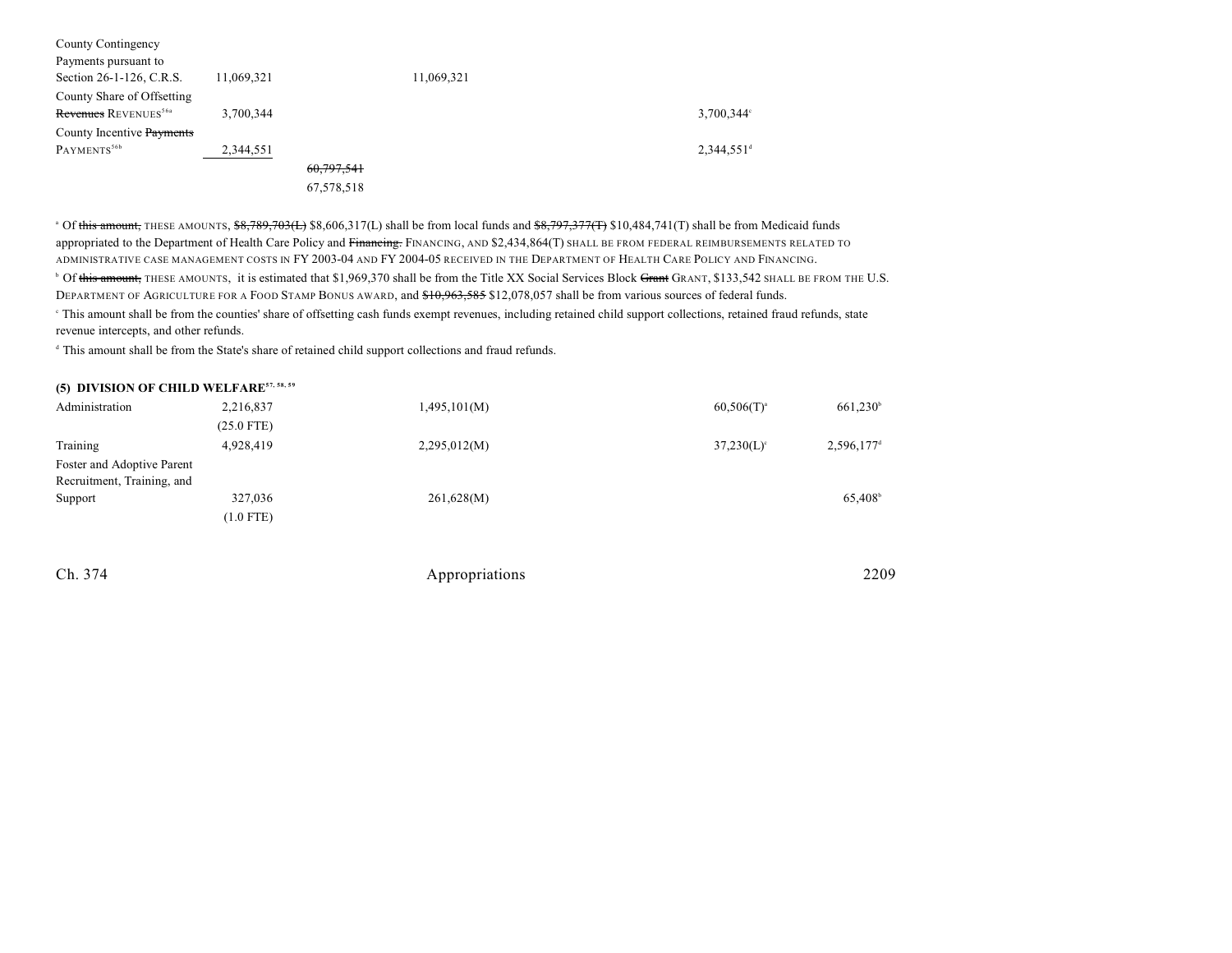|  | × |  |
|--|---|--|

|                                                                                 |                           |              |                               |                                                | <b>APPROPRIATION FROM</b>   |                                              |                                |
|---------------------------------------------------------------------------------|---------------------------|--------------|-------------------------------|------------------------------------------------|-----------------------------|----------------------------------------------|--------------------------------|
|                                                                                 | ITEM &<br><b>SUBTOTAL</b> | <b>TOTAL</b> | <b>GENERAL</b><br><b>FUND</b> | <b>GENERAL</b><br><b>FUND</b><br><b>EXEMPT</b> | <b>CASH</b><br><b>FUNDS</b> | <b>CASH</b><br><b>FUNDS</b><br><b>EXEMPT</b> | <b>FEDERAL</b><br><b>FUNDS</b> |
|                                                                                 | \$                        | \$           | \$                            | \$                                             | \$                          | \$<br>\$                                     |                                |
| Child Welfare Services <sup>60</sup>                                            | 315,785,901°              |              | 106,624,934                   |                                                |                             | 123,463,248 <sup>f</sup>                     | 85,697,719*                    |
|                                                                                 | 316,071,103°              |              | 106,096,674                   |                                                |                             | 124,033,653 <sup>f</sup>                     | 85,940,776 <sup>s</sup>        |
| Excess Federal Title IV-E<br>Distributions for Related<br>County Administrative |                           |              |                               |                                                |                             |                                              |                                |
| Functions                                                                       | 1,632,000                 |              |                               |                                                |                             | $1,632,000$ <sup>h</sup>                     |                                |
| Excess Federal Title IV-E                                                       |                           |              |                               |                                                |                             |                                              |                                |
| Reimbursements <sup>61</sup>                                                    | 6,168,000                 |              |                               |                                                |                             | $6,168,000$ <sup>h</sup>                     |                                |
| <b>CONTINGENCY FEE</b>                                                          |                           |              |                               |                                                |                             |                                              |                                |
| PAYMENT FOR FEDERAL                                                             |                           |              |                               |                                                |                             |                                              |                                |
| REVENUE MAXIMIZATION                                                            |                           |              |                               |                                                |                             |                                              |                                |
| PROJECT                                                                         | 426,326                   |              | 243,057                       |                                                |                             | $183,269(T)^n$                               |                                |
| Family and Children's                                                           |                           |              |                               |                                                |                             |                                              |                                |
| $\rm{Programs}^{62,~63}$                                                        | 43,464,478                |              | 36,610,071                    |                                                |                             | 4,887,301(L)                                 | 1,967,106                      |
|                                                                                 | 43,951,006                |              | 36,123,543                    |                                                |                             | 5,860,357f                                   |                                |
| Performance-based<br>Collaborative Management                                   |                           |              |                               |                                                |                             |                                              |                                |
| Incentives                                                                      | 550,000                   |              |                               |                                                |                             | 550,000 <sup>i</sup>                         |                                |
| <b>Integrated Care</b><br>Management Program                                    |                           |              |                               |                                                |                             |                                              |                                |
| Incentives                                                                      | 1,650,000                 |              |                               |                                                |                             | 1,650,000                                    |                                |
| <b>Independent Living</b><br>Programs                                           | 2,896,987                 |              |                               |                                                |                             |                                              | 2,896,987                      |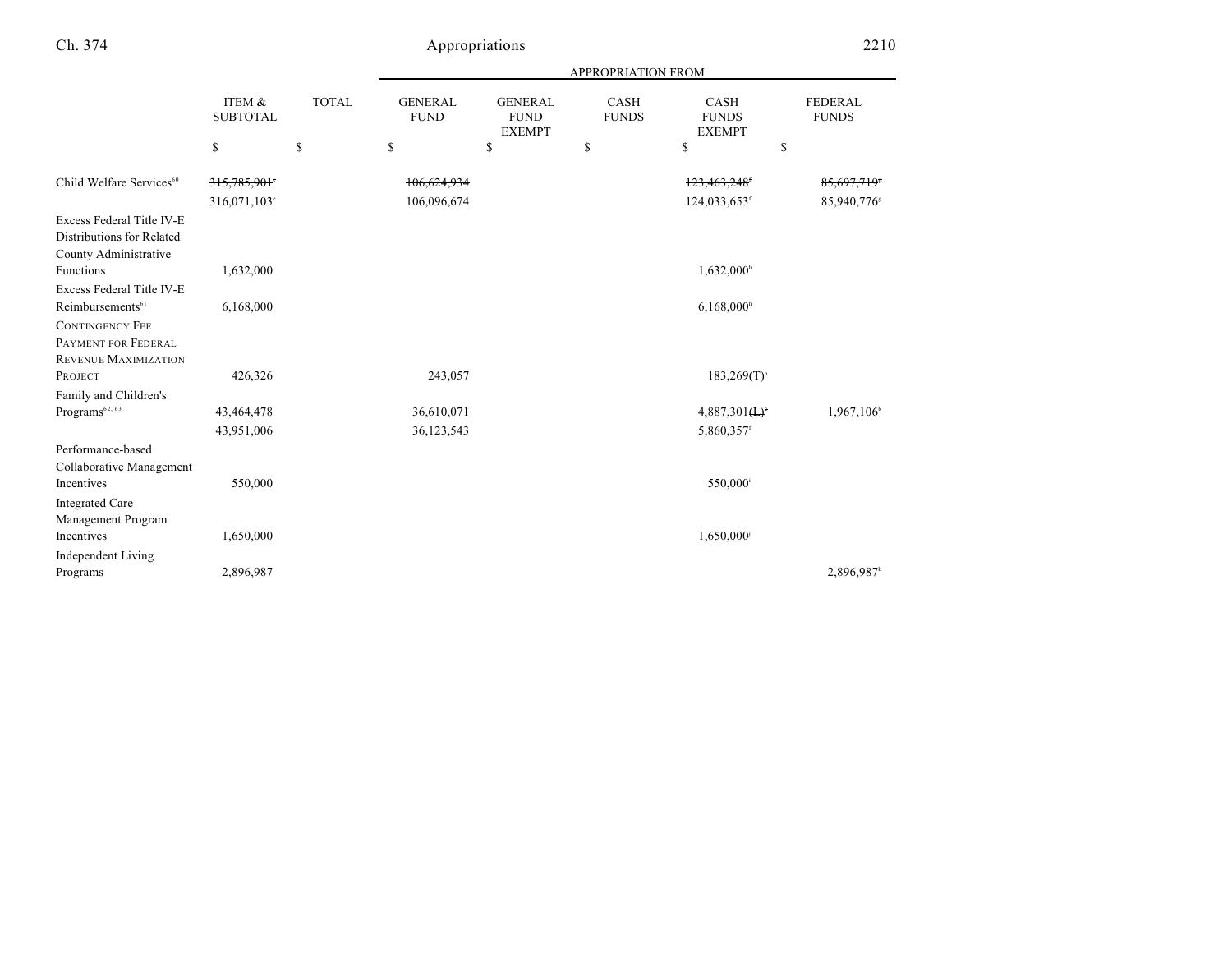| Promoting Safe and Stable |             |               |           |                             |             |
|---------------------------|-------------|---------------|-----------|-----------------------------|-------------|
| Families Program          | 4,245,353   |               | 44,984(M) | $1,016,354(L)$ <sup>c</sup> | 3,184,015   |
|                           | $(2.0$ FTE) |               |           |                             |             |
| Federal Child Abuse       |             |               |           |                             |             |
| Prevention and Treatment  |             |               |           |                             |             |
| Act Grant                 | 441,384     |               |           |                             | $441,384^m$ |
|                           |             |               |           |                             | $(3.0$ FTE) |
|                           |             | 384, 306, 395 |           |                             |             |

385,504,451

This amount shall be from Medicaid funds appropriated to the Department of Health Care Policy and Financing. <sup>a</sup>

<sup>b</sup> These amounts shall be from Title IV-E of the Social Security Act.

 $\cdot$  These amounts shall be from local funds.

 $\degree$  Of this amount, \$255,716 shall be from the Title XX Social Services Block Grant and \$2,340,461 shall be from Title IV-E of the Social Security Act.

 For informational purposes, this amount includes \$4,624,011 that is anticipated to be initially held out from state and federal funds that are allocated to county e departments of social services for the administration and provision of child welfare services, including the following estimated amounts: \$3,208,511 for parental fee reimbursements to counties pursuant to Section 26-5-104 (2), C.R.S., \$969,000 for tribal placements of Native American children, \$346,500 for a statewide insurance policy for county-administered foster homes, and \$100,000 for contractual services related to the allocation of funds among counties. The remaining \$311,161,890 \$311,447,092 includes the following amounts: \$225,326,757 in state and federal funds to be allocated to county departments of social services pursuant to Section 26-5-104, C.R.S., \$48,207,018 to represent the estimated local share of child welfare services expenditures, and \$37,628,115 \$37,913,317 in federal Medicaid funds estimated to be available to county departments of social services for certain expenditures.

<sup>f</sup> Of <del>this amount,</del> THESE AMOUNTS, \$75,256,230(T) \$76,799,691(T) shall be from Medicaid funds appropriated to the Department of Health Care Policy and Financing and  $$48,207,018(E)$  \$53,094,319(L) shall be from local funds.

<sup>g</sup> Of this amount, \$<del>58,987,857</del> \$59,230,914 shall be from Title IV-E of the Social Security Act, \$22,690,313 shall be from the Title XX Social Services Block Grant, and \$4,019,549 shall be from Title IV-B, Subpart 1, of the Social Security Act.

 $\text{``These amounts shall be from the Excess Federal Title IV-E Reinbursements Cash Fund created in Section 26-1-111 (2) (d) (II) (C), C.R.S.}$ 

This amount shall be from reserves in the Performance-based Collaborative Management Incentive Cash Fund created in Section 24-1.9-104 (1), C.R.S.

<sup>j</sup> This amount shall be from reserves in the Performance Incentive Cash Fund created in Section 26-5-105.5 (3.2) (a), C.R.S.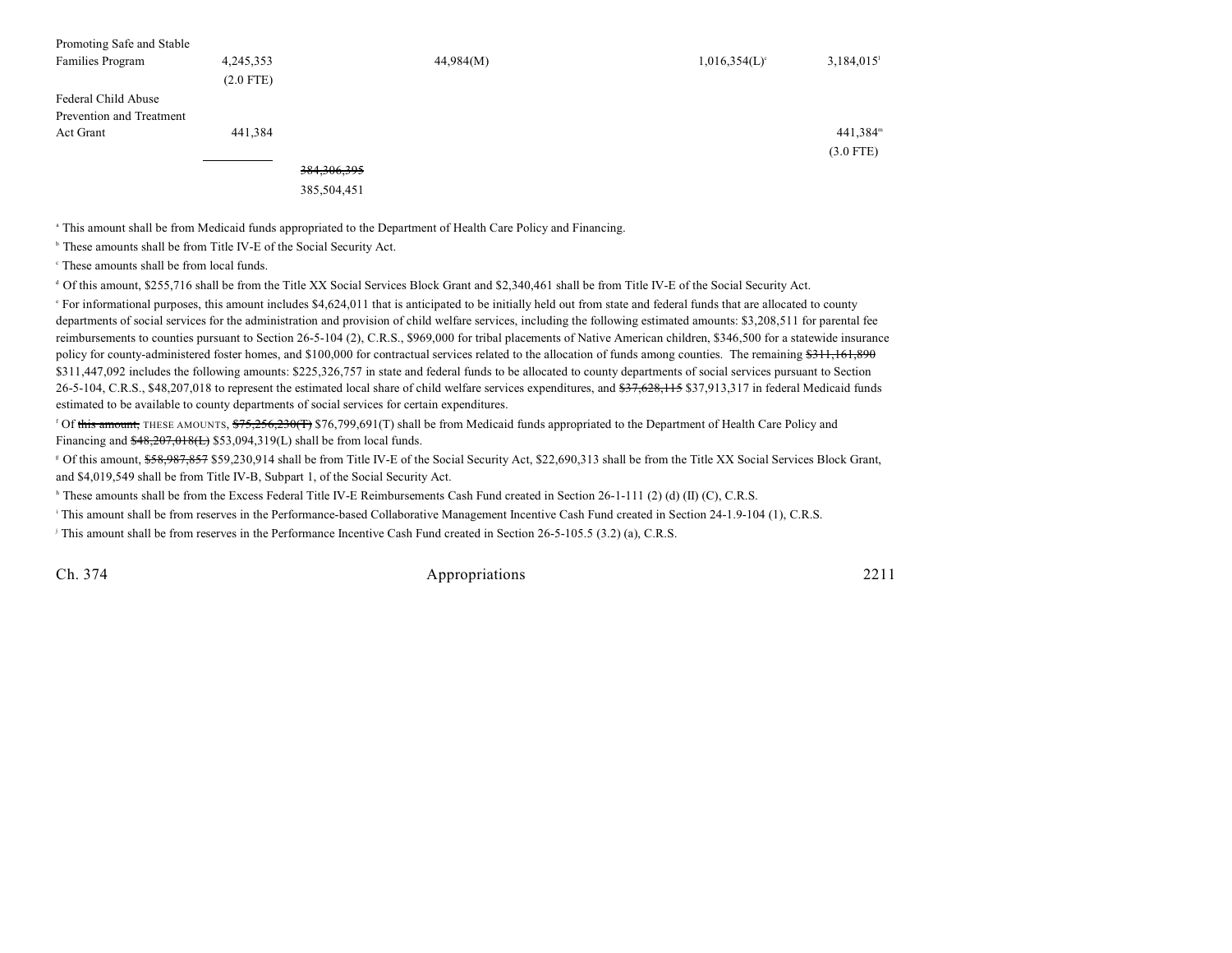|                 |        | APPROPRIATION FROM |                |              |               |                |  |  |
|-----------------|--------|--------------------|----------------|--------------|---------------|----------------|--|--|
|                 |        |                    |                |              |               |                |  |  |
| ITEM &          | TOTAL. | GENERAL            | <b>GENERAL</b> | CASH         | CASH          | <b>FEDERAL</b> |  |  |
| <b>SUBTOTAL</b> |        | <b>FUND</b>        | <b>FUND</b>    | <b>FUNDS</b> | <b>FUNDS</b>  | <b>FUNDS</b>   |  |  |
|                 |        |                    | <b>EXEMPT</b>  |              | <b>EXEMPT</b> |                |  |  |
| S               |        |                    |                |              |               |                |  |  |

<sup>k</sup> This amount shall be from Title IV-E of the Social Security Act. This amount includes an estimated \$2,184,202 for the Chafee Foster Care Independence Program and \$712,785 for the Education and Training Voucher Program.

<sup>1</sup> This amount shall be from Title IV-B, Subpart 2, of the Social Security Act.

" This amount shall be from the Child Abuse Prevention and Treatment Act state grant.

<sup>n</sup> This amount shall be from federal reimbursements related to administrative case management costs in FY 2003-04 and FY 2004-05 received in THE DEPARTMENT OF HEALTH CARE POLICY AND FINANCING.

#### **(6) DIVISION OF CHILD CARE**

| Child Care Licensing and    |              |                                      |                        |                         |
|-----------------------------|--------------|--------------------------------------|------------------------|-------------------------|
| Administration              | 5,999,320    | 2,185,779(M)<br>645,114 <sup>a</sup> |                        | 3,168,427 <sup>b</sup>  |
|                             | $(62.0$ FTE) |                                      |                        |                         |
| Fines Assessed Against      |              |                                      |                        |                         |
| Licensees                   | 37,500       | 37,500°                              |                        |                         |
| Child Care Licensing        |              |                                      |                        |                         |
| System Upgrade Project      | 245.904      |                                      |                        | 245,904 <sup>d</sup>    |
| Child Care Assistance       |              |                                      |                        |                         |
| Program                     | 74,768,237   | 15,860,909                           | $9,188,419(L)^{\circ}$ | 49,718,909 <sup>f</sup> |
| Grants to Improve the       |              |                                      |                        |                         |
| Quality and Availability of |              |                                      |                        |                         |
| Child Care                  | 300,000      |                                      |                        | $300.000$ <sup>d</sup>  |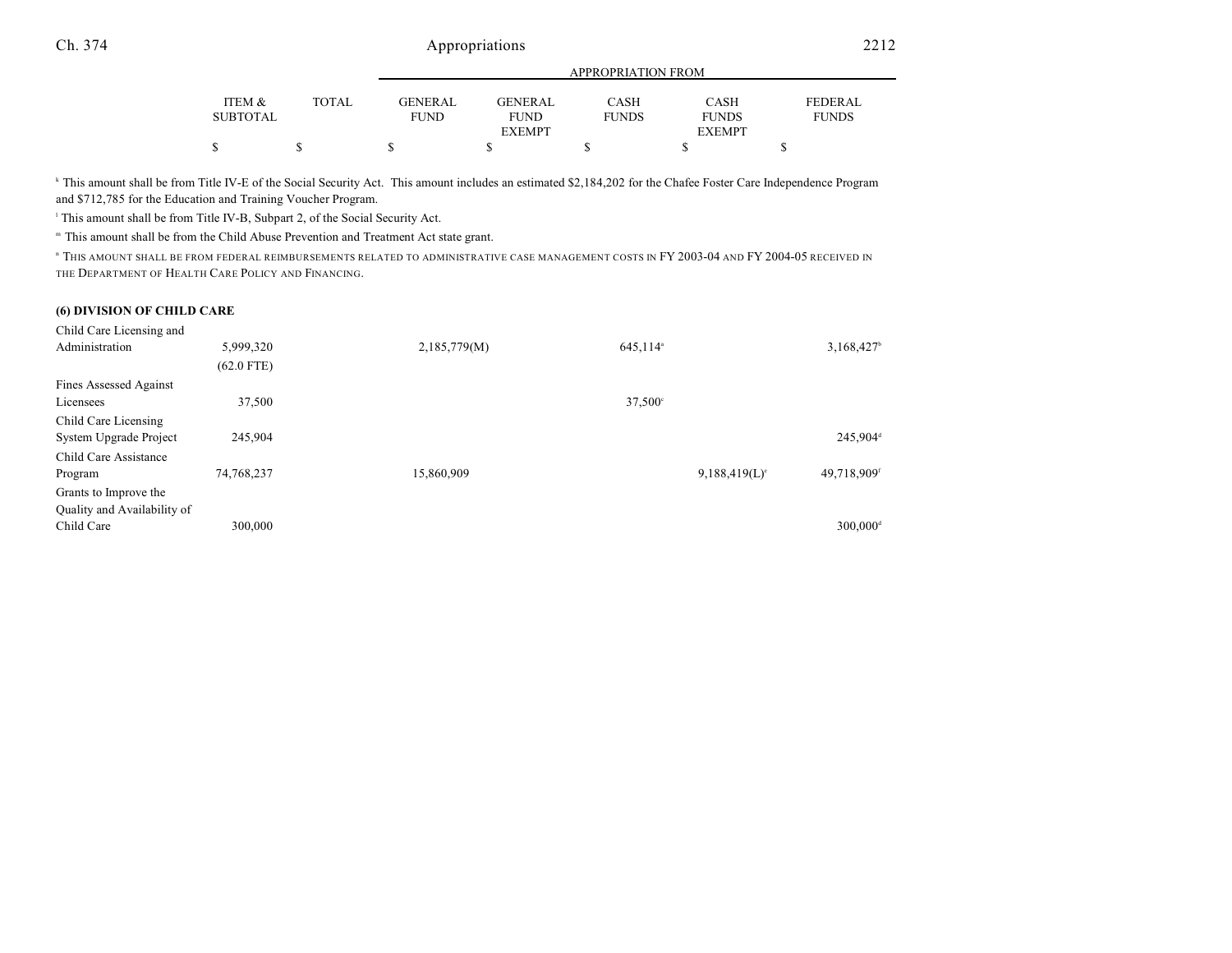| Federal Discretionary Child     |           |            |  |                  |                        |
|---------------------------------|-----------|------------|--|------------------|------------------------|
| Care Funds Earmarked for        |           |            |  |                  |                        |
| Certain Purposes                | 3,899,004 |            |  |                  | 3,899,004 <sup>d</sup> |
| Pilot Program for               |           |            |  |                  |                        |
| Community Consolidated          |           |            |  |                  |                        |
| Child Care Services             | 972,438   |            |  |                  | 972,438 <sup>d</sup>   |
| School-readiness Child Care     |           |            |  |                  |                        |
| Subsidization Program           | 2,225,208 |            |  |                  | 2,225,208 <sup>d</sup> |
|                                 |           |            |  |                  | $(0.5$ FTE)            |
| Early Childhood                 |           |            |  |                  |                        |
| Professional Loan               |           |            |  |                  |                        |
| Repayment Program <sup>53</sup> | 5,000     |            |  |                  | $5,000^{\rm d}$        |
| Early Childhood and School      |           |            |  |                  |                        |
| Readiness Commission            | 26,100    |            |  | $26,100^{\rm s}$ |                        |
|                                 |           | 88,478,711 |  |                  |                        |
|                                 |           |            |  |                  |                        |

<sup>a</sup> This amount shall be from the Child Care Licensing Cash Fund established pursuant to Section 26-6-105 (4), C.R.S.

<sup>b</sup> Of this amount, \$2,998,036 shall be from Child Care Development Funds and \$170,391 shall be from Title IV-E of the Social Security Act.

This amount shall be from the Child Care Cash Fund established pursuant to Section  $26-6-114$  (5), C.R.S.

<sup>d</sup> These amounts shall be from Child Care Development Funds.

 This amount shall be from local funds. This amount includes \$1,700,000 that is estimated to be the local share of the costs of administering the Child Care <sup>e</sup> Assistance Program.

Of this amount, \$48,718,909 shall be from Child Care Development Funds and \$1,000,000 shall be from the Title XX Social Services Block Grant.

This amount shall be from the Early Childhood and School Readiness Cash Fund, pursuant to Section 26-6-306.5, C.R.S. <sup>g</sup>

**(7) OFFICE OF SELF SUFFICIENCY**

**(A) Administration**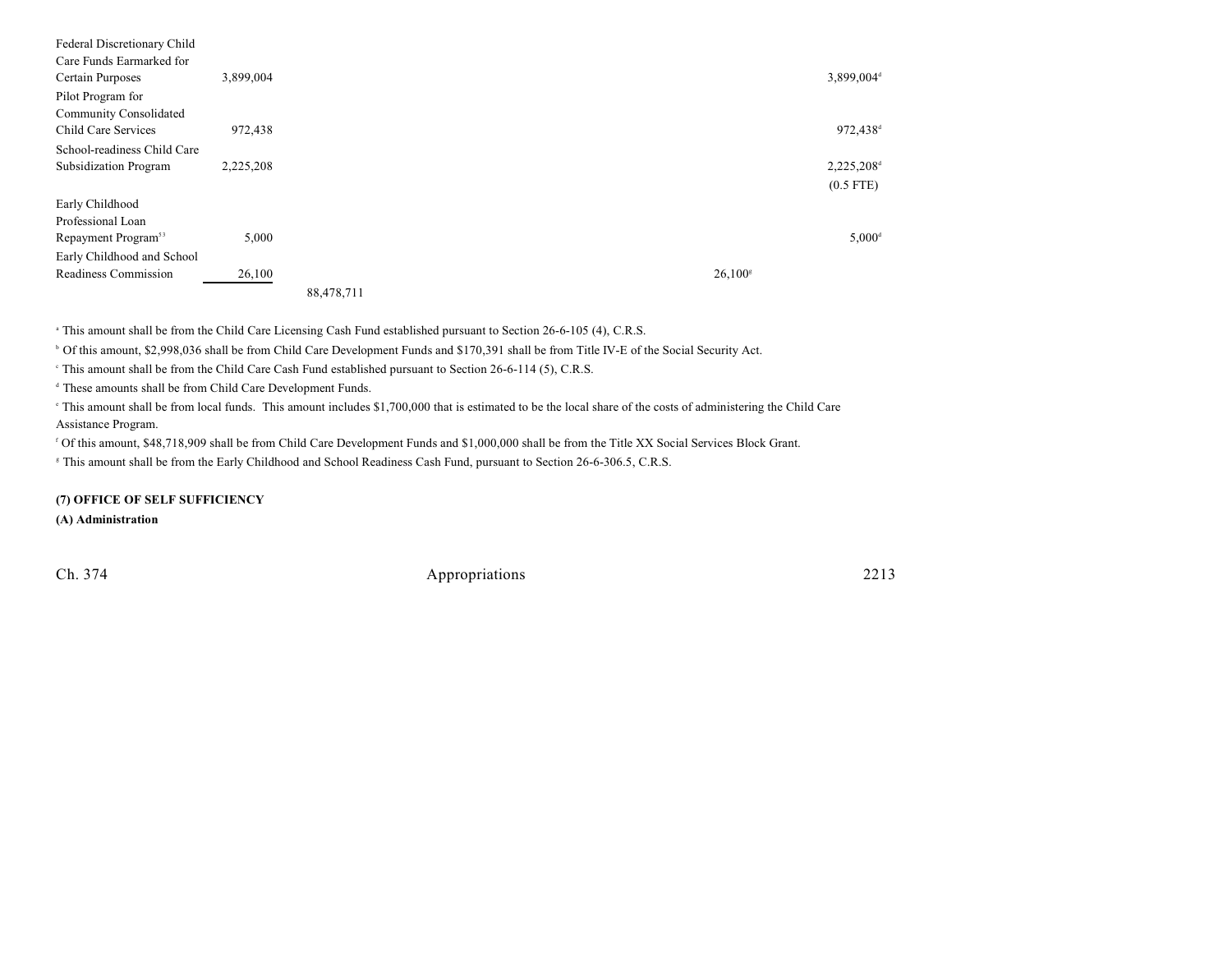|                           |                           |              | <b>APPROPRIATION FROM</b>     |                                                |                             |                                       |                                |
|---------------------------|---------------------------|--------------|-------------------------------|------------------------------------------------|-----------------------------|---------------------------------------|--------------------------------|
|                           | ITEM &<br><b>SUBTOTAL</b> | <b>TOTAL</b> | <b>GENERAL</b><br><b>FUND</b> | <b>GENERAL</b><br><b>FUND</b><br><b>EXEMPT</b> | <b>CASH</b><br><b>FUNDS</b> | CASH<br><b>FUNDS</b><br><b>EXEMPT</b> | <b>FEDERAL</b><br><b>FUNDS</b> |
|                           | \$                        | \$           | \$                            | \$                                             | \$                          | \$                                    | \$                             |
| Personal Services         | 2,289,914<br>$(29.0$ FTE) |              |                               |                                                |                             |                                       |                                |
| <b>Operating Expenses</b> | 112,189                   |              |                               |                                                |                             |                                       |                                |
| FFY 2004 FOOD STAMP       |                           |              |                               |                                                |                             |                                       |                                |
| <b>BONUS</b>              | .068,608                  |              |                               |                                                |                             |                                       |                                |
|                           | 2,402,103                 |              | 493,094                       |                                                |                             |                                       | 1,909,009*                     |
|                           | 3,470,711                 |              |                               |                                                |                             |                                       | 2,977,617 <sup>a</sup>         |

<sup>a</sup> Of this amount, \$1,044,383 shall be from the Temporary Assistance for Needy Families Block Grant GRANT, \$1,068,608 SHALL BE FROM THE U.S. DEPARTMENT OF AGRICULTURE FOR A FOOD STAMP BONUS AWARD, and \$864,626 shall be from various sources of federal funds.

### **(B) Colorado Works Program**

| County Block Grants <sup>64,65</sup> |             |         |                         |                          |
|--------------------------------------|-------------|---------|-------------------------|--------------------------|
| GRANTS <sup>56b, 64, 65</sup>        | 166,914,776 | 627,726 | 24,778,413 <sup>a</sup> | 141,508,637 <sup>b</sup> |
| FEDERAL TANF                         |             |         |                         |                          |
| <b>CONTINGENCY FUNDS TO</b>          |             |         |                         |                          |
| <b>ASSIST HURRICANE</b>              |             |         |                         |                          |
| <b>KATRINA VICTIMS</b>               | 500,000     |         |                         | $500.000$ <sup>d</sup>   |
|                                      |             |         |                         |                          |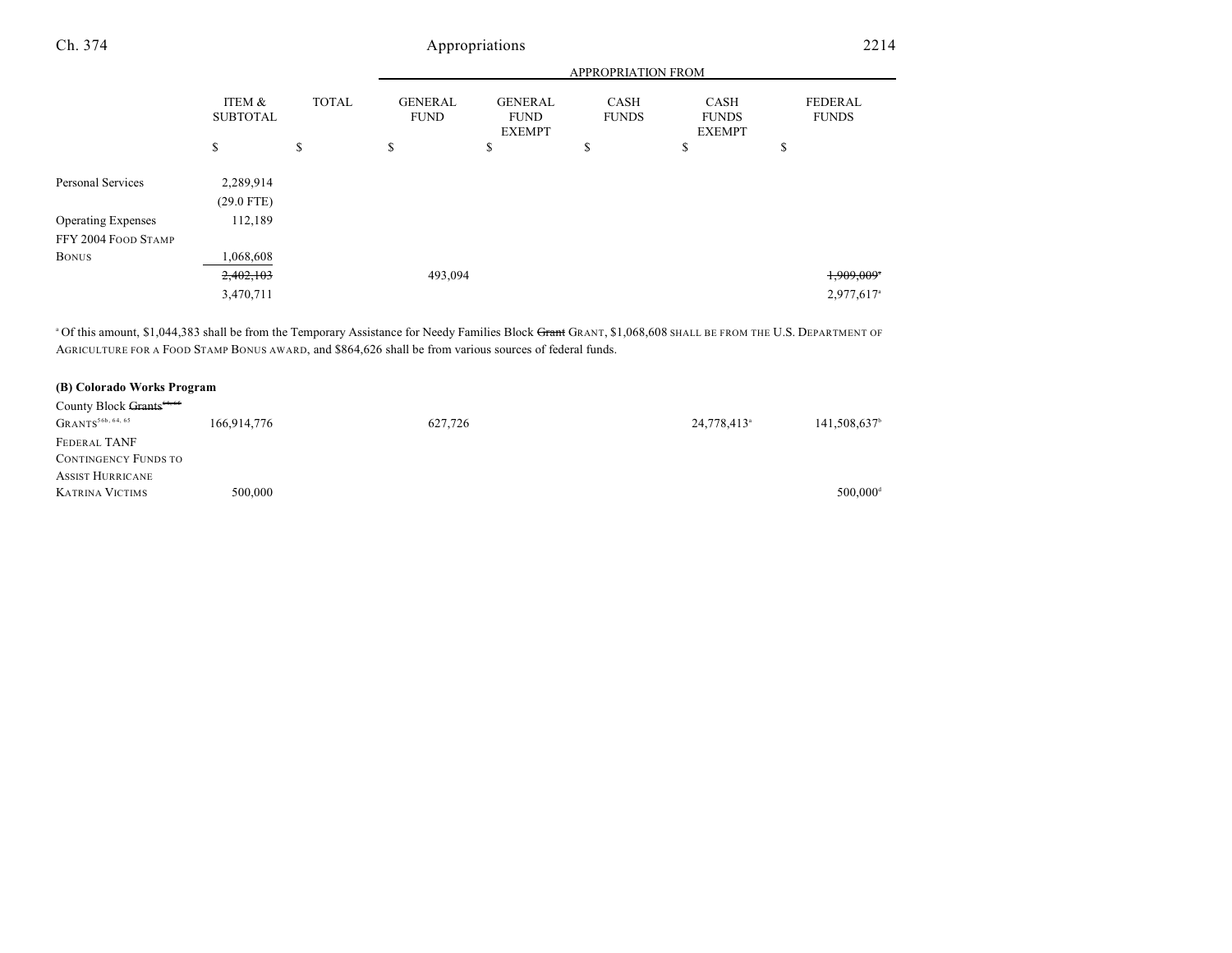| Reimbursement to Counties      |             |             |                         |
|--------------------------------|-------------|-------------|-------------------------|
| for Prior Year Expenditures    |             |             |                         |
| Due to Reduction in Federal    |             |             |                         |
| Maintenance of Effort          |             |             |                         |
| Requirement                    | 5,524,726   |             | 5,524,726               |
| Short-term Works               |             |             |                         |
| <b>Emergency Fund</b>          | 1,000,000   |             | $1,000,000^{\circ}$     |
| <b>County Reserve Accounts</b> | 20,279,231  |             | 20,279,231              |
|                                | 35,471,635  |             | 35,471,635 <sup>b</sup> |
| County Training <sup>66</sup>  | 390,134     |             | 390,134 <sup>b</sup>    |
| Domestic Violence Training     | 122,347     |             | $122,347$ <sup>b</sup>  |
|                                |             |             | $(1.0$ FTE)             |
| Domestic Abuse Program         | 1,000,000   | $350,000$ ° | $650,000^{\circ}$       |
|                                | $(2.0$ FTE) |             |                         |
| Works Program Evaluation       | 500,000     |             | $500,000^{\circ}$       |
| Workforce Development          |             |             |                         |
| Council                        | 65,000      |             | 65,000 <sup>b</sup>     |
|                                | 195,796,214 |             |                         |
|                                | 211,488,618 |             |                         |

<sup>a</sup> Of this amount, \$22,433,862(L) shall be from local funds and \$2,344,551 is estimated to be from the State's share of cash funds exempt revenues, including retained child support collections, retained fraud refunds, state revenue intercepts, and other refunds. Of the amount appropriated from local funds, \$3,700,344 is estimated to be from the local share of cash funds exempt revenues, including retained child support collections, fraud refunds, state revenue intercepts, and other refunds.

<sup>b</sup> These amounts shall be from the Temporary Assistance for Needy Families Block Grant.

 This amount shall be from donations to the Colorado Domestic Abuse Program and from reserves in the Colorado Domestic Abuse Program Fund, established <sup>c</sup> pursuant to Section 39-22-802, C.R.S.

<sup>d</sup> This amount shall be from the TANF EMERGENCY RESPONSE AND RECOVERY ACT OF 2005 (H.R. 3672).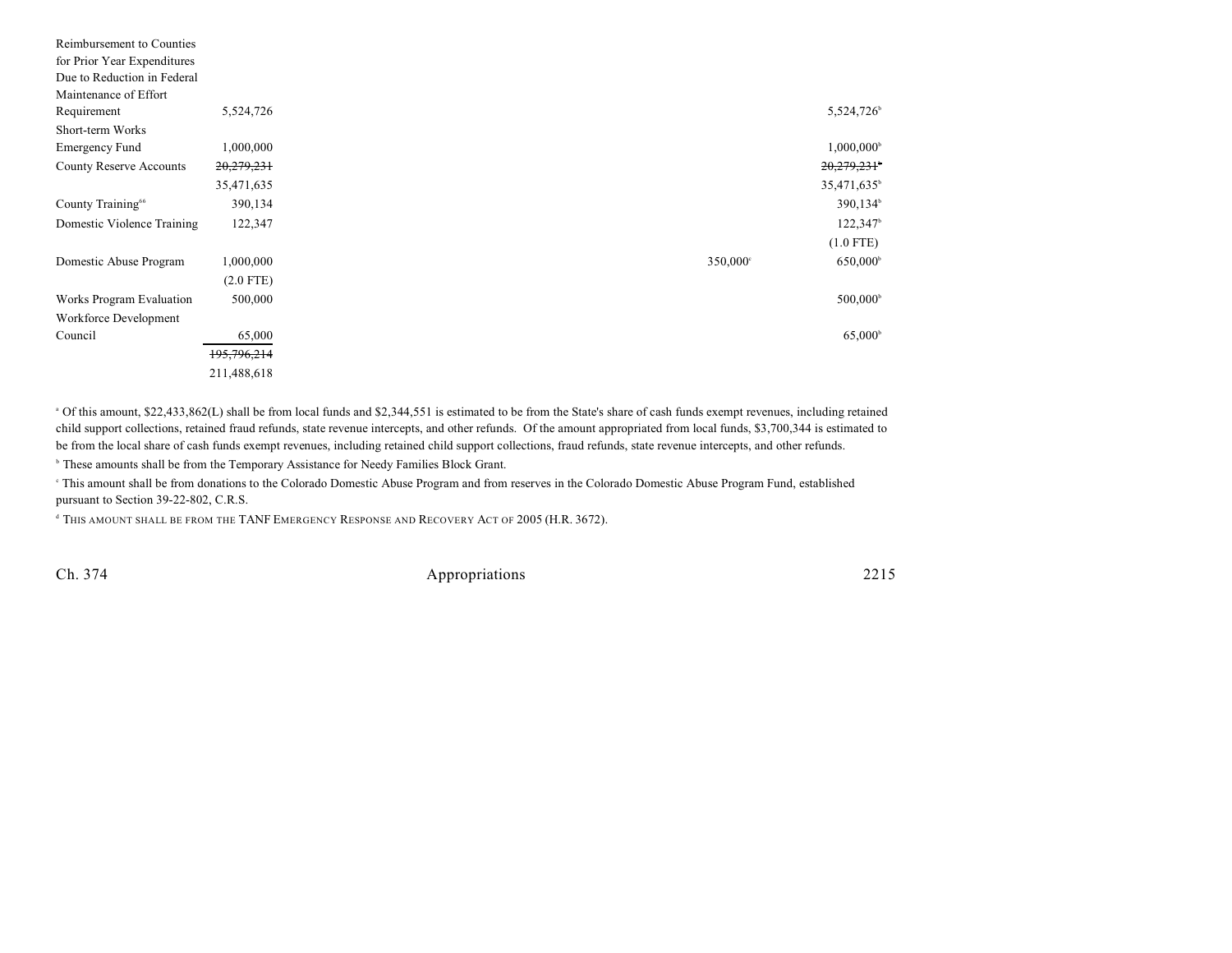| ×<br>i |
|--------|
|--------|

# Appropriations 2216

|                                      |                           |              |                               |                                                | <b>APPROPRIATION FROM</b> |                                       |                         |
|--------------------------------------|---------------------------|--------------|-------------------------------|------------------------------------------------|---------------------------|---------------------------------------|-------------------------|
|                                      | ITEM &<br><b>SUBTOTAL</b> | <b>TOTAL</b> | <b>GENERAL</b><br><b>FUND</b> | <b>GENERAL</b><br><b>FUND</b><br><b>EXEMPT</b> | CASH<br><b>FUNDS</b>      | CASH<br><b>FUNDS</b><br><b>EXEMPT</b> | FEDERAL<br><b>FUNDS</b> |
|                                      | \$                        | \$           | \$                            | \$                                             | \$                        | \$                                    | \$                      |
| (C) Special Purpose Welfare Programs |                           |              |                               |                                                |                           |                                       |                         |
| (1) Low Income Energy                |                           |              |                               |                                                |                           |                                       |                         |
| Assistance Program                   | 34,054,646                |              |                               |                                                |                           | 2,500,000 <sup>a</sup>                | 31,554,646 <sup>b</sup> |
|                                      | $(6.6$ FTE)               |              |                               |                                                |                           |                                       |                         |
| (2) Food Stamp Job Search<br>Units   |                           |              |                               |                                                |                           |                                       |                         |
| Program Costs                        | 2,004,536                 |              | 150,862                       |                                                |                           | 409,382 <sup>c</sup>                  | 1,444,292 <sup>d</sup>  |
|                                      | $(6.2$ FTE)               |              |                               |                                                |                           |                                       |                         |
| <b>Supportive Services</b>           | 261,452                   |              | 78,435                        |                                                |                           | $52,291^{\circ}$                      | $130,726$ <sup>d</sup>  |
|                                      | 2,265,988                 |              |                               |                                                |                           |                                       |                         |
| (3) Food Distribution                |                           |              |                               |                                                |                           |                                       |                         |
| Program                              | 513,458                   |              | 24,958                        |                                                | 218,002 <sup>e</sup>      | $17,000$ <sup>f</sup>                 | 253,498 <sup>d</sup>    |
|                                      | $(6.5$ FTE)               |              |                               |                                                |                           |                                       |                         |
| (4) Low-Income Telephone             |                           |              |                               |                                                |                           |                                       |                         |
| Assistance Program                   | 86,668                    |              |                               |                                                |                           | $86,668(T)^s$                         |                         |
|                                      | $(0.9$ FTE)               |              |                               |                                                |                           |                                       |                         |
| (5) Income Tax Offset                | 32,922                    |              | 16,461(M)                     |                                                |                           |                                       | $16,461$ <sup>h</sup>   |
| (6) Electronic Benefits              |                           |              |                               |                                                |                           |                                       |                         |
| <b>Transfer Service</b>              | 3,175,218                 |              | 331,082                       |                                                | 741,682 <sup>i</sup>      | 634,993(L)                            | $1,467,461^k$           |
|                                      | $(5.0$ FTE)               |              |                               |                                                |                           |                                       |                         |
| (7) Refugee Assistance               | 3,647,244                 |              |                               |                                                |                           |                                       | 3,647,244               |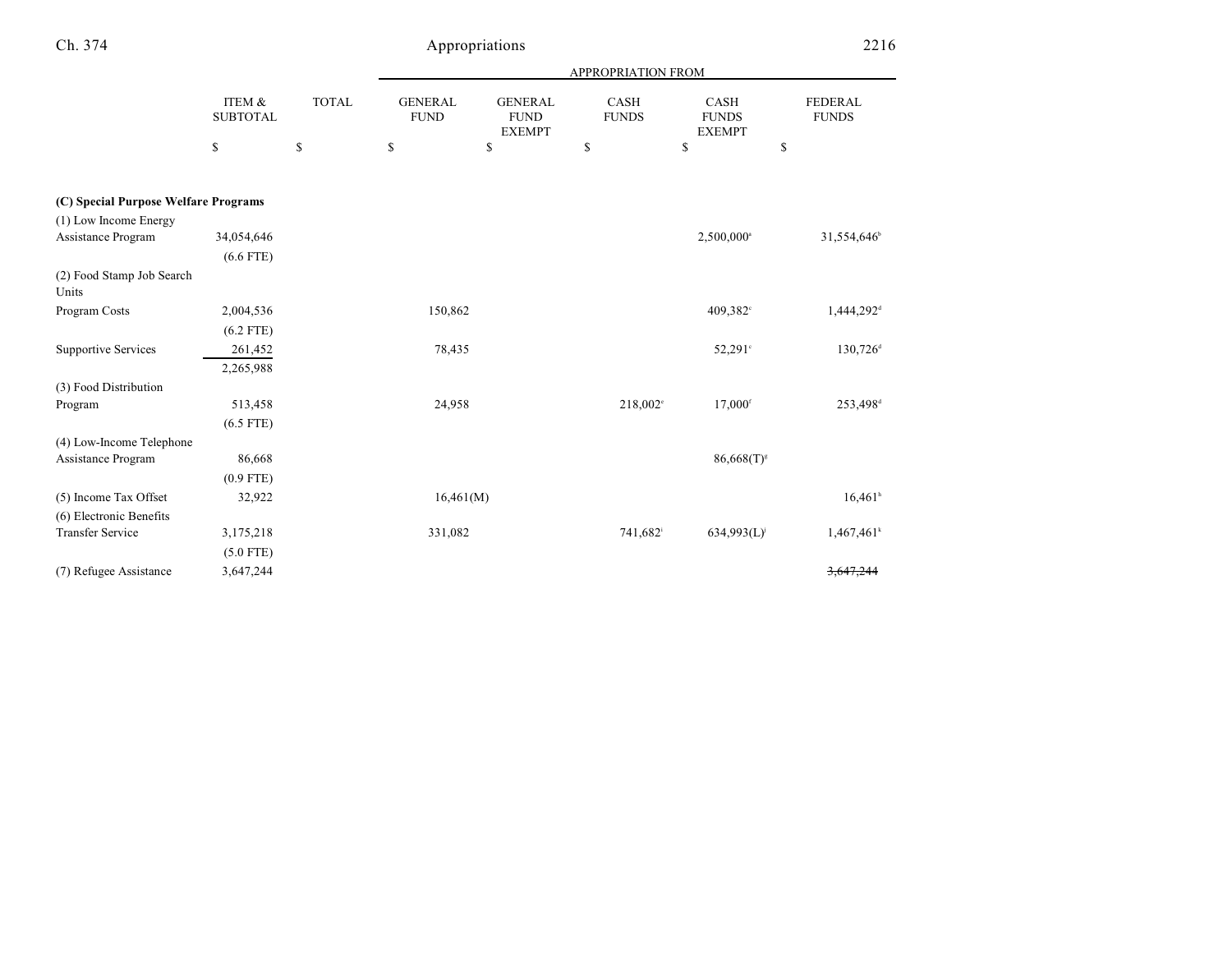|                                                      |           |       |               | $3,647,244^{\rm m}$<br>$(10.0$ FTE) |
|------------------------------------------------------|-----------|-------|---------------|-------------------------------------|
| (8) Systematic Alien<br>Verification for Eligibility | 48,530    | 9,955 | $28,620(T)^1$ | 9,955<br>$9.955$ <sup>n</sup>       |
|                                                      | (1.0 FTE) |       |               |                                     |

(1.0 FTE) 43,824,674

<sup>a</sup> This amount shall be from the Colorado Energy Assistance Foundation.

<sup>b</sup> Of this amount, \$30,054,646 shall be from the federal Office of Energy Assistance and \$1,500,000 shall be from the Temporary Assistance for Needy Families Block Grant.

Of these amounts, \$261,673(L) shall be from county matching funds and \$200,000 shall be from in-kind donations. <sup>c</sup>

 $\alpha$ <sup>d</sup> These amounts shall be from the U.S. Department of Agriculture.

<sup>e</sup> This amount shall be from recipient agencies.

 $\epsilon$ <sup>r</sup> This amount shall be from gifts, grants and donations.

<sup>8</sup> This amount shall be from the Department of Regulatory Agencies.

<sup>h</sup> Of this amount, \$13,666 shall be from the Temporary Assistance for Needy Families Block Grant and \$2,795 THIS AMOUNT shall be from various sources of federal funds.

 $\alpha$  Of this amount, it is estimated that \$487,986 shall be from the Electronic Benefits Transfer Service Fund created in Section 26-2-104 (2) (d) (II), C.R.S., and it is estimated that \$253,696 shall be from the Old Age Pension Fund authorized in Article XXIV, Section 1 of the Colorado Constitution.

<sup>j</sup> This amount shall be from local funds.

<sup>k</sup> Of this amount, \$204,679 shall be from the Temporary Assistance for Needy Families Block Grant, \$35,575 shall be from Child Care Development Funds, and

\$1,227,207 shall be from various sources of federal funds.

<sup>1</sup> This amount shall be from the Department of Health Care Policy and Financing.

 OF THIS AMOUNT, \$3,304,395 SHALL BE FROM THE REFUGEE ASSISTANCE ACT OF 1980, AND \$342,849 SHALL BE FROM THE TEMPORARY ASSISTANCE FOR NEEDY <sup>m</sup> FAMILIES BLOCK GRANT.

<sup>n</sup> This amount shall be from the U.S. Department of Agriculture.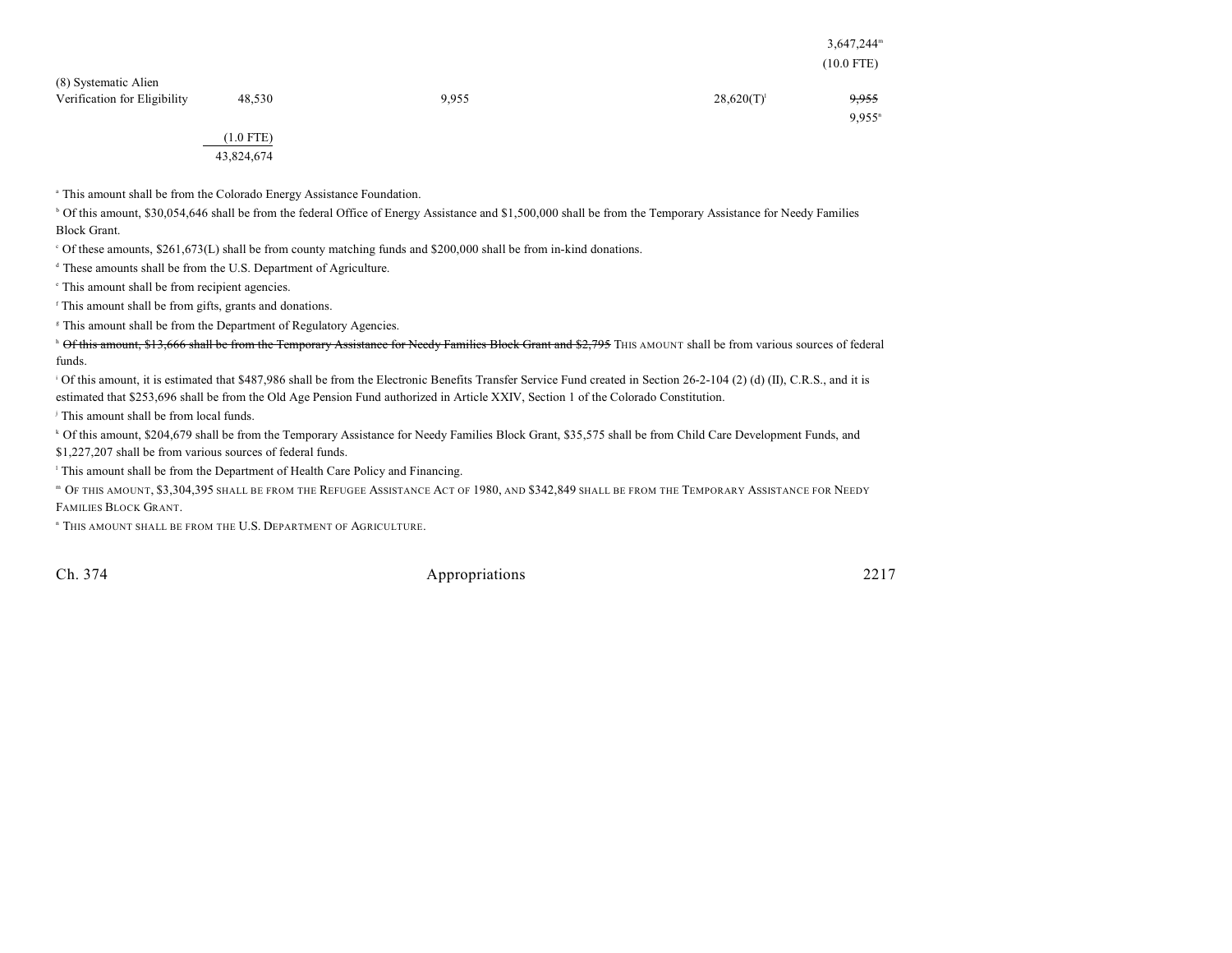| Ch. 374                                              |                           |              |                               | Appropriations                                 |                             |                                              | 2218                           |
|------------------------------------------------------|---------------------------|--------------|-------------------------------|------------------------------------------------|-----------------------------|----------------------------------------------|--------------------------------|
|                                                      |                           |              |                               |                                                | <b>APPROPRIATION FROM</b>   |                                              |                                |
|                                                      | ITEM &<br><b>SUBTOTAL</b> | <b>TOTAL</b> | <b>GENERAL</b><br><b>FUND</b> | <b>GENERAL</b><br><b>FUND</b><br><b>EXEMPT</b> | <b>CASH</b><br><b>FUNDS</b> | <b>CASH</b><br><b>FUNDS</b><br><b>EXEMPT</b> | <b>FEDERAL</b><br><b>FUNDS</b> |
|                                                      | \$                        | \$           | \$                            | \$                                             | \$                          | ъ                                            | \$                             |
| (D) Child Support Enforcement                        |                           |              |                               |                                                |                             |                                              |                                |
| <b>Automated Child Support</b><br>Enforcement System | 11,390,851                |              | 3,727,880(M)                  |                                                | $145,010^{\circ}$           | $281,489^{\circ}$                            | 7,236,472°                     |
|                                                      | $(37.9$ FTE)              |              |                               |                                                |                             |                                              |                                |

<sup>a</sup> This amount shall be from the State's share of revenues earned on funds in the Family Support Registry.

<sup>b</sup> This amount shall be from the federal government's share of revenues earned on funds in the Family Support Registry.

<sup>c</sup> These amounts shall be from Title IV-D of the Social Security Act.

(24.5 FTE) 13,349,375

#### **(E) Disability Determination Services**

| Program Costs | 16,086,519    | 16,086,519              |
|---------------|---------------|-------------------------|
|               |               | 16,086,519 <sup>a</sup> |
|               | $(134.5$ FTE) |                         |

Child Support Enforcement 1,958,524 665,898 1,292,626<sup>c</sup>

<sup>a</sup> This amount shall be from titles II and XVI of the Social Security Act.

271,458,885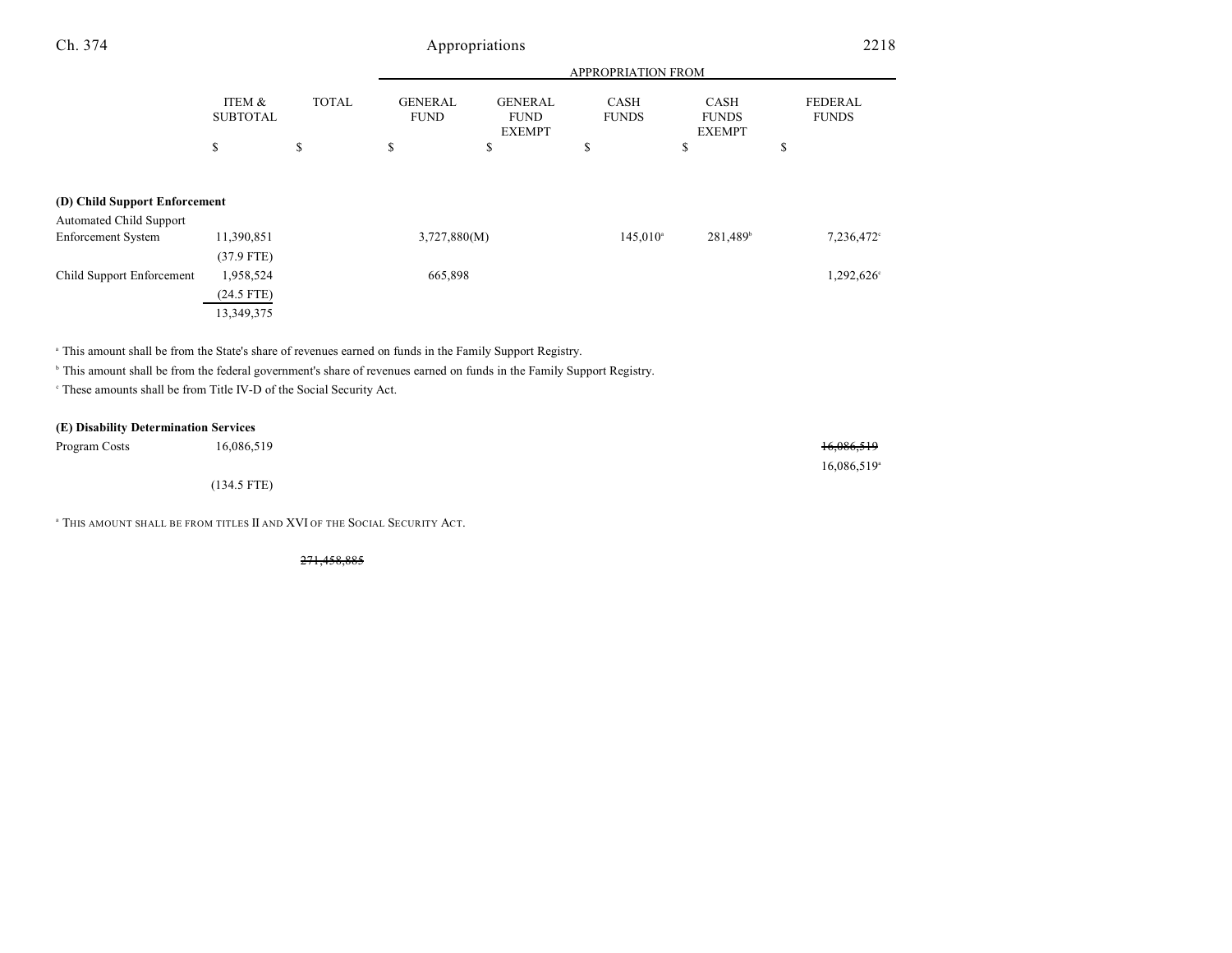288,219,897

### **(8) MENTAL HEALTH AND ALCOHOL AND DRUG ABUSE SERVICES**

| (A) Administration |
|--------------------|
|--------------------|

| Personal Services <sup>67</sup> | 1,179,775       | 137,371(M) |                        | 378,087 <sup>a</sup>  | 664,317                 |
|---------------------------------|-----------------|------------|------------------------|-----------------------|-------------------------|
|                                 | 1,322,478       | 259,325(M) |                        |                       | 685,066 <sup>b</sup>    |
|                                 | $(16.6$ FTE)    |            |                        |                       |                         |
| <b>Operating Expenses</b>       | 33,690          | 20,431     |                        | $11,274$ <sup>a</sup> | $1,985^{\rm b}$         |
| Federal Programs and Grants     | 1,684,458       |            |                        |                       | 1,684,458               |
|                                 | $(3.0$ FTE)     |            |                        |                       |                         |
| Supportive Housing and          |                 |            |                        |                       |                         |
| Homeless Program                | 15,634,228      |            |                        |                       | 15,634,228 <sup>b</sup> |
|                                 | $(12.5$ FTE $)$ |            |                        |                       |                         |
|                                 | $(13.5$ FTE)    |            |                        |                       |                         |
| Traumatic Brain Injury Trust    |                 |            |                        |                       |                         |
| Fund                            | 1,967,120       |            | 1,505,422 <sup>c</sup> | 461,698 <sup>d</sup>  |                         |
|                                 | $(1.0$ FTE)     |            |                        |                       |                         |
|                                 | 20,499,271      |            |                        |                       |                         |
|                                 | 20,641,974      |            |                        |                       |                         |

<sup>a</sup> Of this amount, THESE AMOUNTS, \$299,003(T) shall be from Medicaid funds appropriated to the Department of Health Care Policy and Financing, and \$90,358 shall be from patient revenues earned by the Mental Health Institutes.

<sup>b</sup> Of this amount, THESE AMOUNTS, \$15,634,228 shall be from the U.S. Department of Housing and Urban Development, \$533,609 shall be from the Mental Health Services Block Grant, \$121,202 shall be from the Substance Abuse Prevention and Treatment Block Grant, and \$1,695,949 \$1,716,698 shall be from various sources of federal funds.

This amount shall be from the Colorado Traumatic Brain Injury Trust Fund, created pursuant to Section 26-1-309 (1), C.R.S.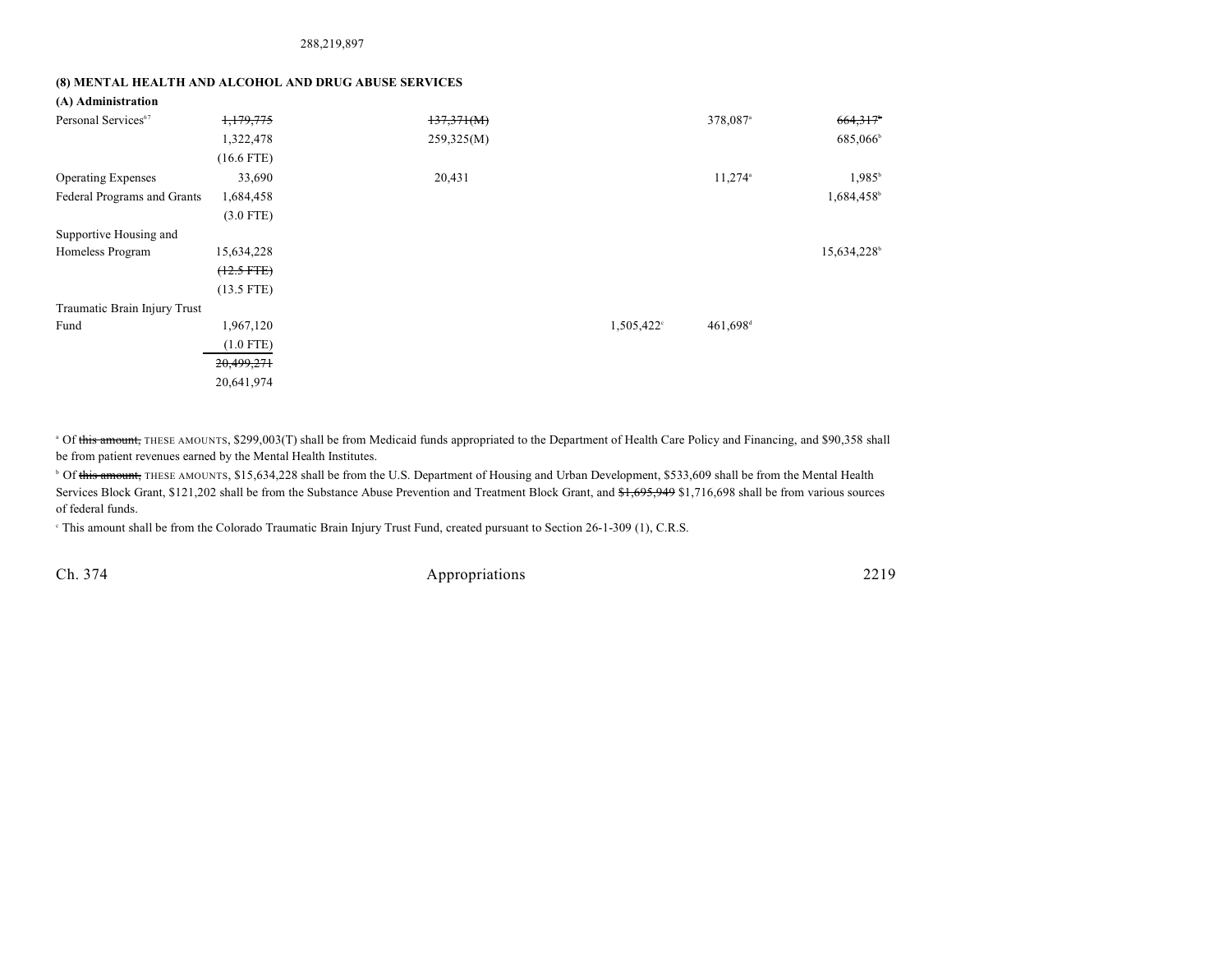|                 |        |                |                | APPROPRIATION FROM |               |                |
|-----------------|--------|----------------|----------------|--------------------|---------------|----------------|
|                 |        |                |                |                    |               |                |
| ITEM &          | TOTAL. | <b>GENERAL</b> | <b>GENERAL</b> | CASH               | CASH          | <b>FEDERAL</b> |
| <b>SUBTOTAL</b> |        | <b>FUND</b>    | <b>FUND</b>    | <b>FUNDS</b>       | <b>FUNDS</b>  | <b>FUNDS</b>   |
|                 |        |                | <b>EXEMPT</b>  |                    | <b>EXEMPT</b> |                |
| S               |        |                |                |                    |               |                |

<sup>d</sup> This amount shall be from reserves in the Colorado Traumatic Brain Injury Trust Fund, created pursuant to Section 26-1-309 (1), C.R.S.

| (B) Mental Health Community Programs                     |            |            |                  |                        |
|----------------------------------------------------------|------------|------------|------------------|------------------------|
| (1) Mental Health Services<br>for the Medically Indigent |            |            |                  |                        |
| Services for 6,981 Indigent                              |            |            |                  |                        |
| Mentally Ill Clients <sup>68, 69</sup>                   | 21,069,283 | 15,371,195 |                  | 5,698,088              |
|                                                          | 21,354,403 |            |                  | 5,983,208 <sup>a</sup> |
| <b>Assertive Community</b>                               |            |            |                  |                        |
| Treatment Programs <sup>68</sup>                         | 1,237,872  | 618,936    | $618,936(L)^{b}$ |                        |
| Alternatives to Inpatient                                |            |            |                  |                        |
| Hospitalization at the                                   |            |            |                  |                        |
| Mental Health Institute at                               |            |            |                  |                        |
| Pueblo <sup>68</sup>                                     | 912,768    | 912,768    |                  |                        |
| Alternatives to Inpatient                                |            |            |                  |                        |
| Hospitalization at the                                   |            |            |                  |                        |
| Mental Health Institute at                               |            |            |                  |                        |
| Fort Logan <sup>68</sup>                                 | 595,151    | 595,151    |                  |                        |
| Alternatives to the Fort                                 |            |            |                  |                        |
| Logan Aftercare Program <sup>68</sup>                    | 182,341    | 182,341    |                  |                        |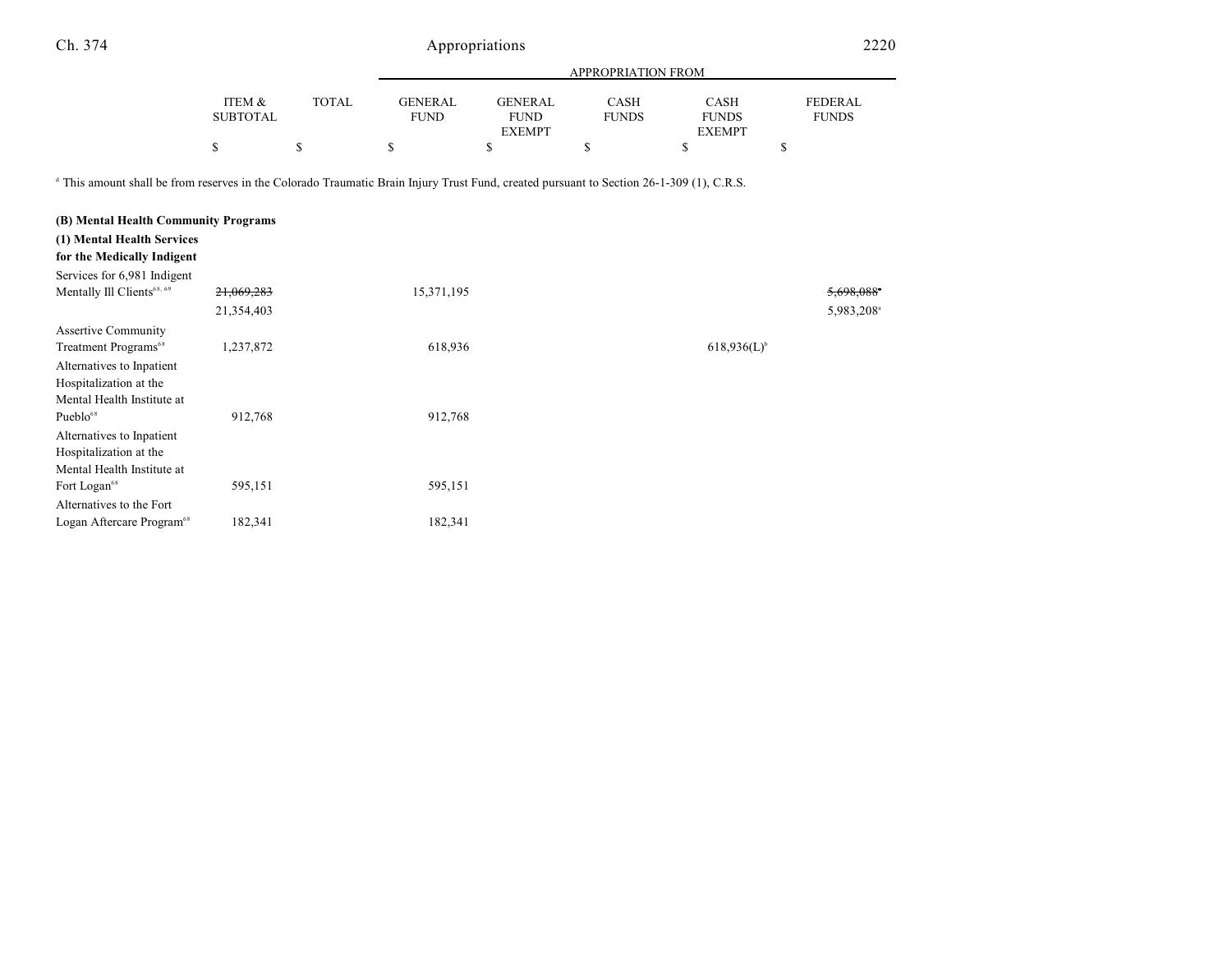| <b>Enhanced Mental Health</b>           |            |         |                  |
|-----------------------------------------|------------|---------|------------------|
| Pilot Services for Detained             |            |         |                  |
| Youth                                   | 477,500    | 477,500 |                  |
| Juvenile Mental Health Pilot            |            |         |                  |
| $(H.B. 00-1034)^{68}$                   | 357,408    | 178,704 | $178,704(L)^{6}$ |
| Alternatives to Inpatient               |            |         |                  |
| Hospitalization for Youth <sup>68</sup> | 251,208    | 251,208 |                  |
|                                         | 25,083,531 |         |                  |
|                                         | 25,368,651 |         |                  |

<sup>a</sup> Of this amount, it is estimated that \$5,209,448 shall be from the Mental Health Services Block Grant and \$488,640 \$773,760 shall be from the Homeless Prevention Block Grant.

 $\,^{\circ}$  These amounts shall be from local matching funds.

### **(2) Goebel Lawsuit**

| Goebel Lawsuit               |            |             |                     |
|------------------------------|------------|-------------|---------------------|
| Settlement <sup>68, 70</sup> | 18,474,147 | 6,423,540   | $12,050,607(T)^{3}$ |
|                              |            | $(2.0$ FTE) |                     |

<sup>a</sup> Of this amount, \$11,888,698 shall be from Medicaid funds transferred from the Department of Health Care Policy and Financing, and \$161,909 shall be from the Division of Vocational Rehabilitation.

| (3) Residential Treatment              |         |         |                      |
|----------------------------------------|---------|---------|----------------------|
| for Youth (H.B. 99-1116) <sup>68</sup> | 762,812 | 200,000 | 562.812 <sup>a</sup> |

<sup>a</sup> Of this amount, \$472,423(T) shall be from Medicaid funds appropriated in the Department of Health Care Policy and Financing and \$90,389 shall be from the Tobacco Litigation Settlement Cash Fund created in Section 24-22-115, C.R.S., pursuant to Section 24-75-1104.5 (1) (k), C.R.S.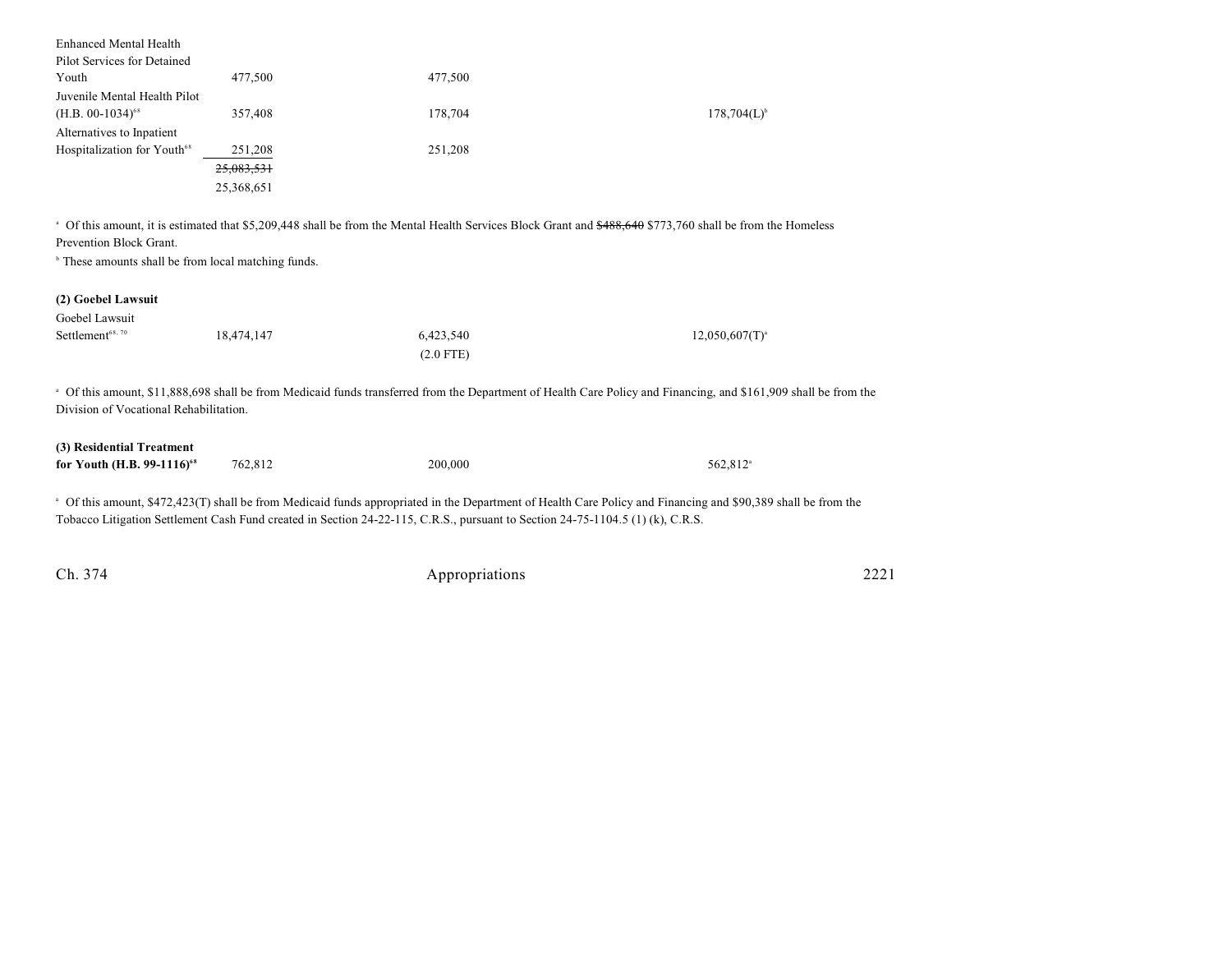|                                                     |                           |              |                               |                                                | APPROPRIATION FROM          |                                       |                                |
|-----------------------------------------------------|---------------------------|--------------|-------------------------------|------------------------------------------------|-----------------------------|---------------------------------------|--------------------------------|
|                                                     | ITEM &<br><b>SUBTOTAL</b> | <b>TOTAL</b> | <b>GENERAL</b><br><b>FUND</b> | <b>GENERAL</b><br><b>FUND</b><br><b>EXEMPT</b> | <b>CASH</b><br><b>FUNDS</b> | CASH<br><b>FUNDS</b><br><b>EXEMPT</b> | <b>FEDERAL</b><br><b>FUNDS</b> |
|                                                     | \$                        | \$           | \$                            | \$                                             | \$                          | \$                                    | \$                             |
|                                                     |                           |              |                               |                                                |                             |                                       |                                |
| (C) Mental Health Institutes <sup>71, 72, 72a</sup> |                           |              |                               |                                                |                             |                                       |                                |
| Mental Health Institutes                            | 80,172,875                |              |                               |                                                |                             |                                       |                                |
|                                                     | 80,388,451                |              |                               |                                                |                             |                                       |                                |
|                                                     | (1,195.2)                 |              |                               |                                                |                             |                                       |                                |
|                                                     | FTE)                      |              |                               |                                                |                             |                                       |                                |
| General Hospital                                    | 3,262,214                 |              |                               |                                                |                             |                                       |                                |
|                                                     | $(36.0$ FTE)              |              |                               |                                                |                             |                                       |                                |
| <b>Educational Programs</b>                         | 652,570                   |              |                               |                                                |                             |                                       |                                |
|                                                     | $(15.0$ FTE)              |              |                               |                                                |                             |                                       |                                |
| <b>Indirect Cost Assessment</b>                     | 214,279                   |              |                               |                                                |                             |                                       |                                |
|                                                     | 84, 301, 938              |              | 63,611,769                    |                                                | 1,859,889 <sup>a</sup>      | 18,830,280                            |                                |
|                                                     | 84,517,514                |              | 63,827,345                    |                                                |                             |                                       |                                |

 Of this amount, \$1,471,221 shall be from patient revenues and \$388,668 shall be from school districts and counties for the operation of residential treatment centers. <sup>a</sup> <sup>b</sup> Of this amount, \$14,263,099 shall be from patient revenues, \$4,295,056(T) shall be from the Department of Corrections, \$260,125(T) shall be from the Department of Education, and \$12,000(T) shall be from Regional Centers. For informational purposes only, of the patient revenues, \$4,345,006(T) is estimated to be from revenue earned from Medicaid Mental Health Community Capitation transferred from the Department of Health Care Policy and Financing, \$4,577,552 is estimated to be from federal and other sources of patient revenues, \$817,721(T) is estimated to be from the Division of Youth Corrections and the Department of Health Care Policy and Financing for the operation of Residential Treatment Centers, and \$4,522,820(T) is estimated to be from Medicaid funds appropriated to the Department of Health Care Policy and Financing.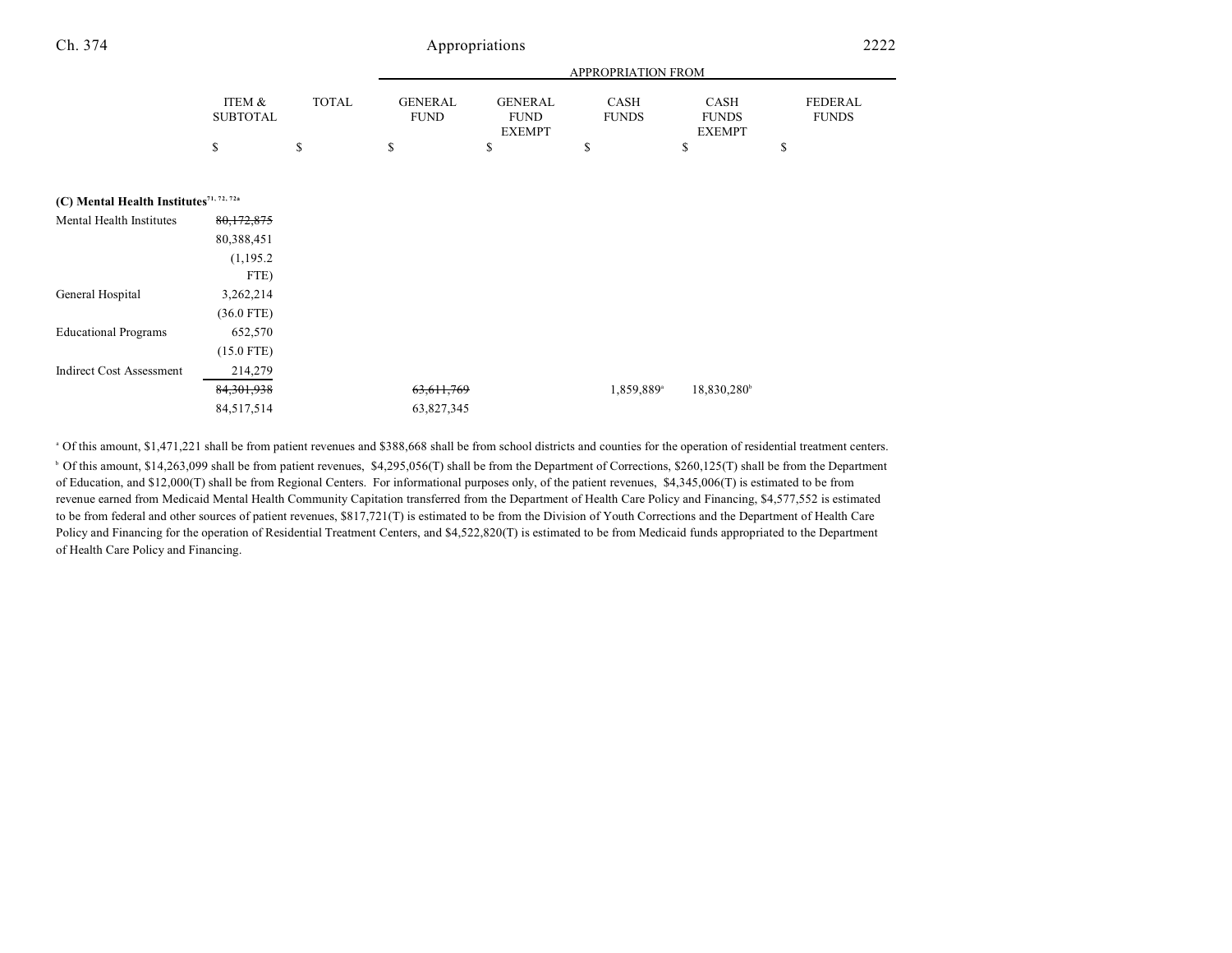#### **(D) Alcohol and Drug Abuse Division<sup>6</sup>**

| (1) Administration        |              |                       |                   |                        |
|---------------------------|--------------|-----------------------|-------------------|------------------------|
| Personal Services         | 1,781,412    | 37,805 <sup>a</sup>   | $318,635^{\circ}$ | 1,424,972 <sup>c</sup> |
|                           | $(27.3$ FTE) |                       |                   |                        |
| <b>Operating Expenses</b> | 252,271      | $80.188$ <sup>a</sup> | $149.743^b$       | $22,340^{\circ}$       |
| Other Federal Grants      | 126,500      |                       |                   | 126,500 <sup>d</sup>   |
| Indirect Cost Assessment  | 243,723      | $3,280^{\circ}$       |                   | $240,443^{\circ}$      |
|                           | 2,403,906    |                       |                   |                        |

<sup>a</sup> Of these amounts, it is estimated that \$27,774 shall be from the Law Enforcement Assistance Fund, pursuant to Section 43-4-402 (2), C.R.S., \$83,324 shall be from the Persistent Drunk Driver Cash Fund, pursuant to Section 42-3-130.5, C.R.S., \$5,175 shall be from the Controlled Substances Program Fund, pursuant to Section 12-22-306, C.R.S., and \$5,000 shall be from the Addiction Counselor Training Fund, pursuant to Section 25-1-211, C.R.S.

<sup>b</sup> Of these amounts, \$440,993(T) shall be from funds transferred from the Judicial Department for the Alcohol and Drug Driving Safety Program, \$17,213(T) shall be from Medicaid funds appropriated to the Department of Health Care Policy and Financing, and \$10,172 shall be from reserves in the Law Enforcement Assistance Fund, pursuant to Section 43-4-402 (2), C.R.S.

<sup>c</sup> These amounts shall be from the Substance Abuse Prevention and Treatment Block Grant.

<sup>d</sup> This amount shall be from various federal substance abuse and treatment grants.

| (2) Community Programs                      |            |           |                          |                      |             |
|---------------------------------------------|------------|-----------|--------------------------|----------------------|-------------|
| (a) Treatment Services                      |            |           |                          |                      |             |
| Treatment and                               |            |           |                          |                      |             |
| Detoxification Contracts <sup>68, 68a</sup> | 21,323,973 | 9,547,704 | $1,002,616$ <sup>a</sup> | 425,706 <sup>b</sup> | 10,347,947° |
| Case Management for                         |            |           |                          |                      |             |
| Chronic Detoxification                      |            |           |                          |                      |             |
| Clients <sup>68</sup>                       | 369,212    | 2,329     |                          |                      | 366,883°    |
| High Risk Pregnant Women                    |            |           |                          |                      |             |
| Program <sup>68</sup>                       | 952,986    |           |                          | $952,986(T)^d$       |             |
|                                             |            |           |                          |                      |             |
|                                             |            |           |                          |                      |             |

Appropriations 2223

| n |  |
|---|--|
|   |  |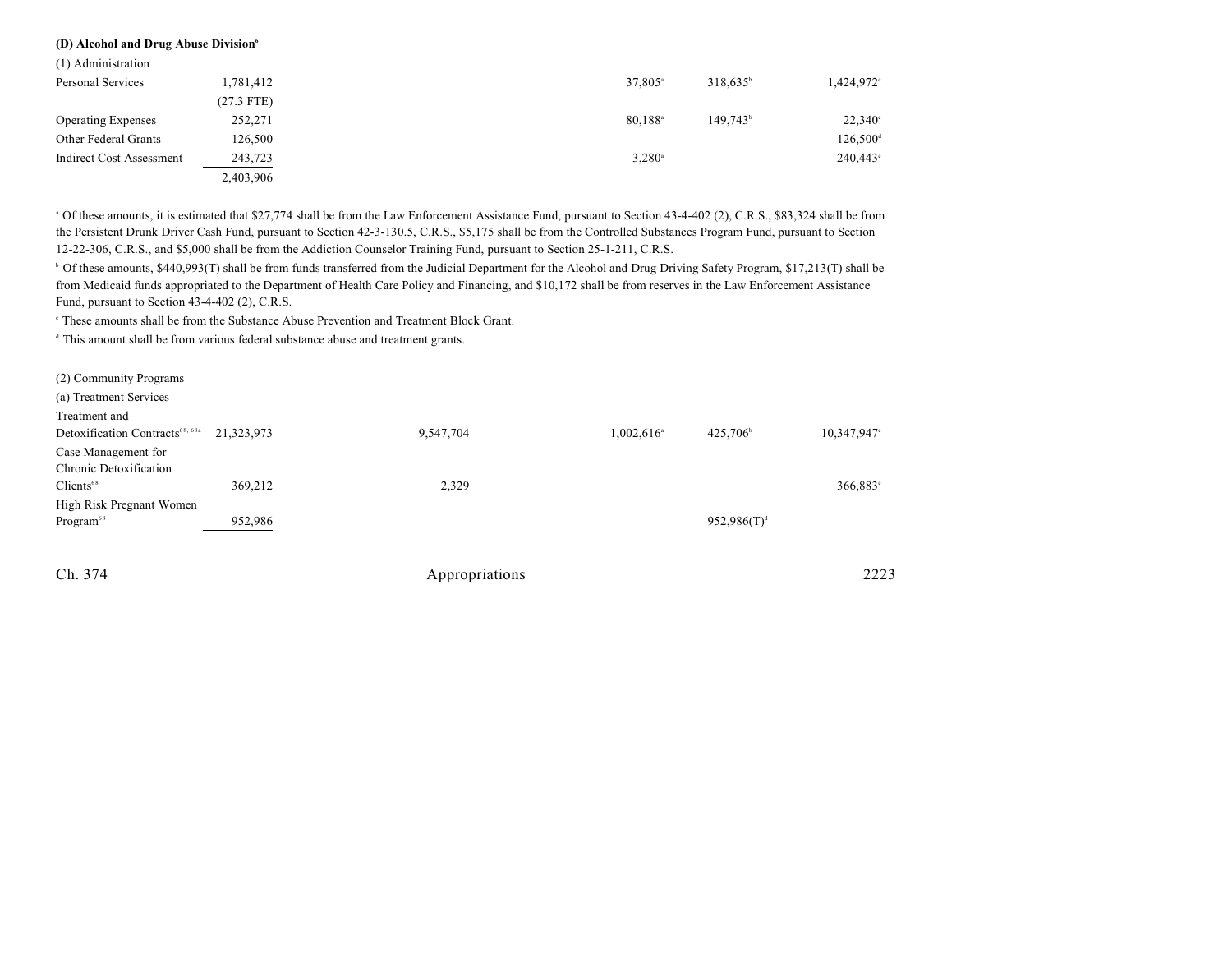|                 |              | APPROPRIATION FROM |                |              |               |                |
|-----------------|--------------|--------------------|----------------|--------------|---------------|----------------|
| ITEM &          | <b>TOTAL</b> | GENERAL            | <b>GENERAL</b> | <b>CASH</b>  | CASH          | <b>FEDERAL</b> |
| <b>SUBTOTAL</b> |              | <b>FUND</b>        | <b>FUND</b>    | <b>FUNDS</b> | <b>FUNDS</b>  | <b>FUNDS</b>   |
|                 |              |                    | <b>EXEMPT</b>  |              | <b>EXEMPT</b> |                |
| S               |              | S                  |                |              |               |                |
|                 |              |                    |                |              |               |                |

22,646,171

<sup>a</sup> Of this amount, \$752,616 shall be from the Drug Offender Surcharge Fund, pursuant to Section 18-19-103 (4), C.R.S., and \$250,000 shall be from the Persistent Drunk Driver Cash Fund, pursuant to Section 42-3-130.5, C.R.S.

<sup>b</sup> Of this sum, \$275,706(T) shall be from moneys appropriated to the Department of Public Safety, Community Corrections, Substance Abuse Treatment Program, and \$150,000 shall be from reserves in the Persistent Drunk Driver Cash Fund, pursuant to Section 42-3-130.5, C.R.S.

These amounts shall be from the Substance Abuse Prevention and Treatment Block Grant.

<sup>d</sup> This amount shall be from Medicaid funds appropriated to the Department of Health Care Policy and Financing.

| (b) Prevention and Intervention |           |                        |                     |
|---------------------------------|-----------|------------------------|---------------------|
| <b>Prevention Contracts</b>     | 3,831,230 | $5,000^{\circ}$        | $3,826,230^{\circ}$ |
| Persistent Drunk Driver         |           |                        |                     |
| Programs                        | 503,030   | $503,030^{\circ}$      |                     |
| Law Enforcement                 |           |                        |                     |
| Assistance Fund Contracts       | 250,000   | $250,000$ <sup>d</sup> |                     |
|                                 | 4,584,260 |                        |                     |

<sup>a</sup> This amount shall be from the Tobacco Use Prevention Fund, pursuant to Section 24-35-507, C.R.S.

It is anticipated that this amount shall be from the Substance Abuse Prevention and Treatment Block Grant.

This amount shall be from the Persistent Drunk Driver Cash Fund, pursuant to Section 42-3-130.5, C.R.S. <sup>c</sup>

<sup>d</sup> This amount shall be from the Law Enforcement Assistance Fund, created in Section 43-4-401, C.R.S. If cash revenues from this source are insufficient to cover this appropriation, reserves in the Law Enforcement Assistance Fund may be used to cover the balance of the appropriation.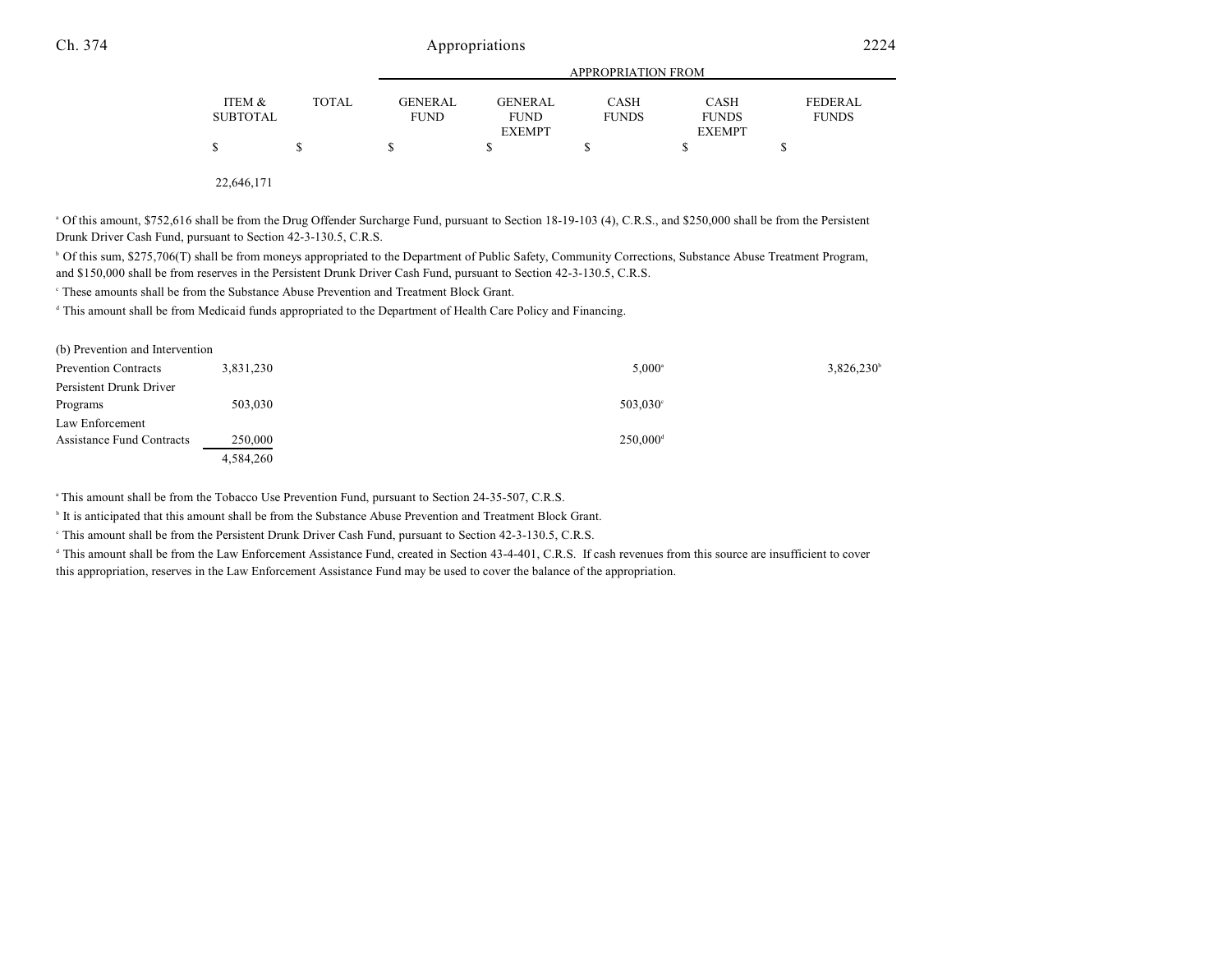| (c) Other Programs                        |           |         |                  |                      |
|-------------------------------------------|-----------|---------|------------------|----------------------|
| <b>Federal Grants</b>                     | 921.291   |         | $195,500(T)^{a}$ | 725,791 <sup>b</sup> |
| Balance of Substance Abuse                |           |         |                  |                      |
| <b>Block Grant Programs</b> <sup>68</sup> | 6,013,790 | 178.398 |                  | 5,835,392°           |
|                                           | 6,935,081 |         |                  |                      |

<sup>a</sup> This amount reflects federal funds estimated to be transferred from the Department of Public Safety.

<sup>b</sup> This amount includes estimated receipts for various federal substance abuse prevention and treatment grants.

It is anticipated that this amount shall be from the Substance Abuse Prevention and Treatment Block Grant.

### 185,691,117

186,334,516

#### **(9) SERVICES FOR PEOPLE WITH DISABILITIES**

| (A) Developmental Disability Services<br>(1) Community Services |              |            |                            |
|-----------------------------------------------------------------|--------------|------------|----------------------------|
| Personal Services                                               | 2,441,547    | 251,911    | $2,189,636(T)^{a}$         |
|                                                                 | $(31.4$ FTE) |            |                            |
| <b>Operating Expenses</b>                                       | 147,532      |            | $147,532(T)^{a}$           |
| Community and Contract                                          |              |            |                            |
| Management System                                               |              |            |                            |
| Replacement <sup>73</sup>                                       | 245,654      | 46,282     | $199.372(T)$ <sup>*</sup>  |
|                                                                 | 189,633      | 33,506     | $156, 127(T)^{a}$          |
| Adult Program Costs <sup>74, 75</sup>                           | 265,676,518  | 10,875,507 | 254,801,011                |
|                                                                 | 266,252,160  | 10,888,283 | 255, 363, 877 <sup>b</sup> |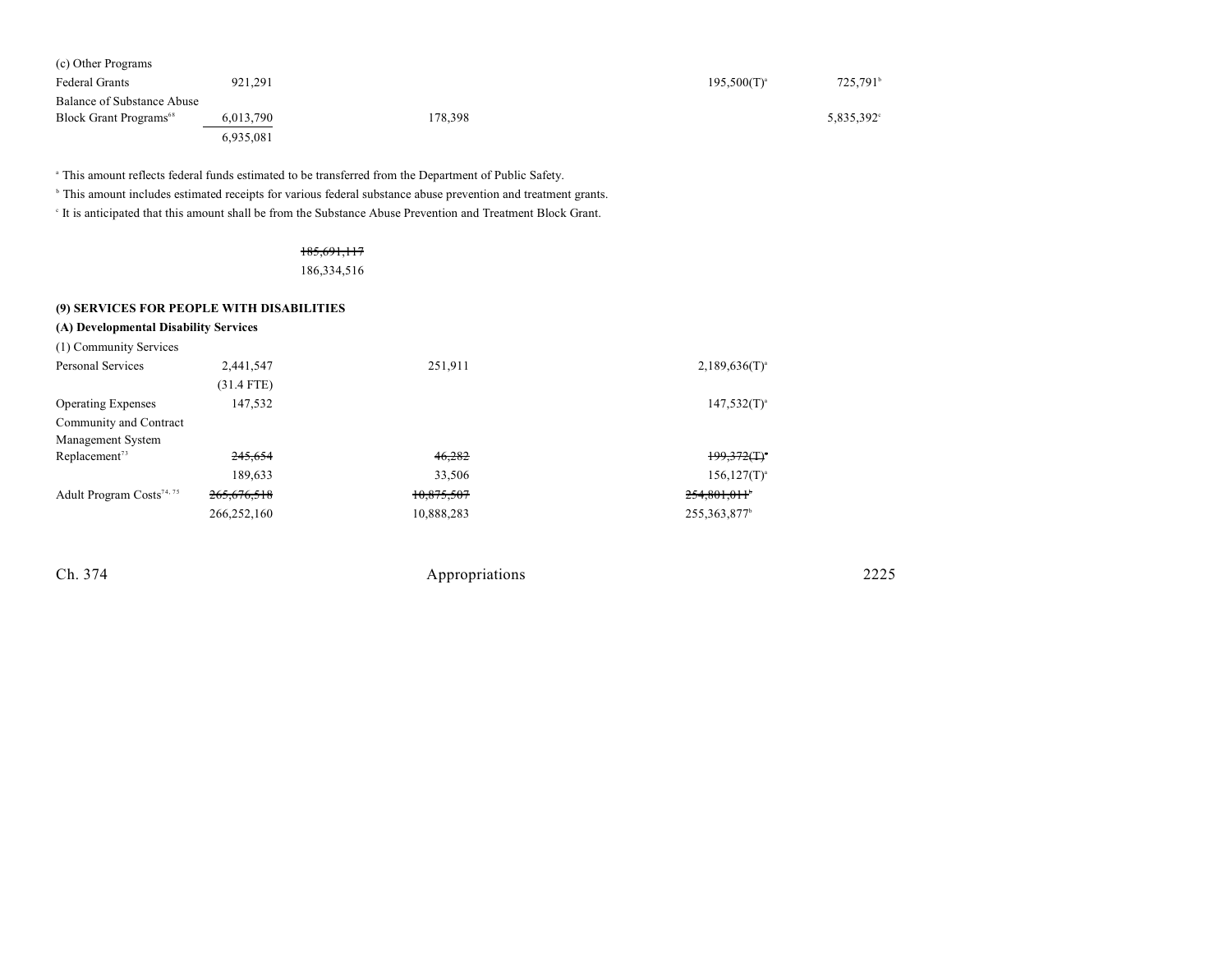|                                         |                           |              | <b>APPROPRIATION FROM</b>     |                                                |                             |                                                |                                |
|-----------------------------------------|---------------------------|--------------|-------------------------------|------------------------------------------------|-----------------------------|------------------------------------------------|--------------------------------|
|                                         | ITEM &<br><b>SUBTOTAL</b> | <b>TOTAL</b> | <b>GENERAL</b><br><b>FUND</b> | <b>GENERAL</b><br><b>FUND</b><br><b>EXEMPT</b> | <b>CASH</b><br><b>FUNDS</b> | <b>CASH</b><br><b>FUNDS</b><br><b>EXEMPT</b>   | <b>FEDERAL</b><br><b>FUNDS</b> |
|                                         | \$                        | \$           | \$                            | ¢<br>Ф                                         | \$                          | \$                                             | \$                             |
| Federally-matched Local                 |                           |              |                               |                                                |                             |                                                |                                |
| Program Costs                           | 19,807,076                |              |                               |                                                |                             | $19,807,076($ T) <sup><math>\cdot</math></sup> |                                |
|                                         | 24, 281, 838              |              |                               |                                                |                             | $24,281,838(T)$ <sup>c</sup>                   |                                |
| Preventive Dental Hygiene <sup>76</sup> | 60,483                    |              | 56,990                        |                                                |                             | $3,493(L)^{d}$                                 |                                |
|                                         | 288, 378, 810             |              |                               |                                                |                             |                                                |                                |
|                                         | 293, 373, 193             |              |                               |                                                |                             |                                                |                                |

<sup>a</sup> These amounts shall be from Medicaid cash funds appropriated to the Department of Health Care Policy and Financing.

<sup>b</sup> Of this amount, \$223,588,760(T) \$223,632,005(T) shall be from Medicaid funds appropriated to the Department of Health Care Policy and Financing, \$23,714,152 \$24,233,348 shall be from client cash sources,  $\frac{67,006,785(1)}{7,007,210(1)}$  shall be from local matching funds, and \$491,314(T) shall be from the Division of Vocational Rehabilitation. Up to 3.0 percent of the Medicaid funds appropriated, if not expended prior to July 1, 2006, shall be rolled forward for expenditure in FY 2006-07.

<sup>e</sup> This amount shall be from Medicaid cash funds appropriated to the Department of Health Care Policy and Financing that originate as local cash funds exempt and federal funds. Up to 3.0 percent of the Medicaid funds appropriated, if not expended prior to July 1, 2006, shall be rolled forward for expenditure in FY 2006-07. <sup>d</sup> This amount shall be from local funds.

(2) Regional Centers

| 39,143,254    |
|---------------|
| $(887.4$ FTE) |
| 2,165,326     |
| 2,178,420     |
|               |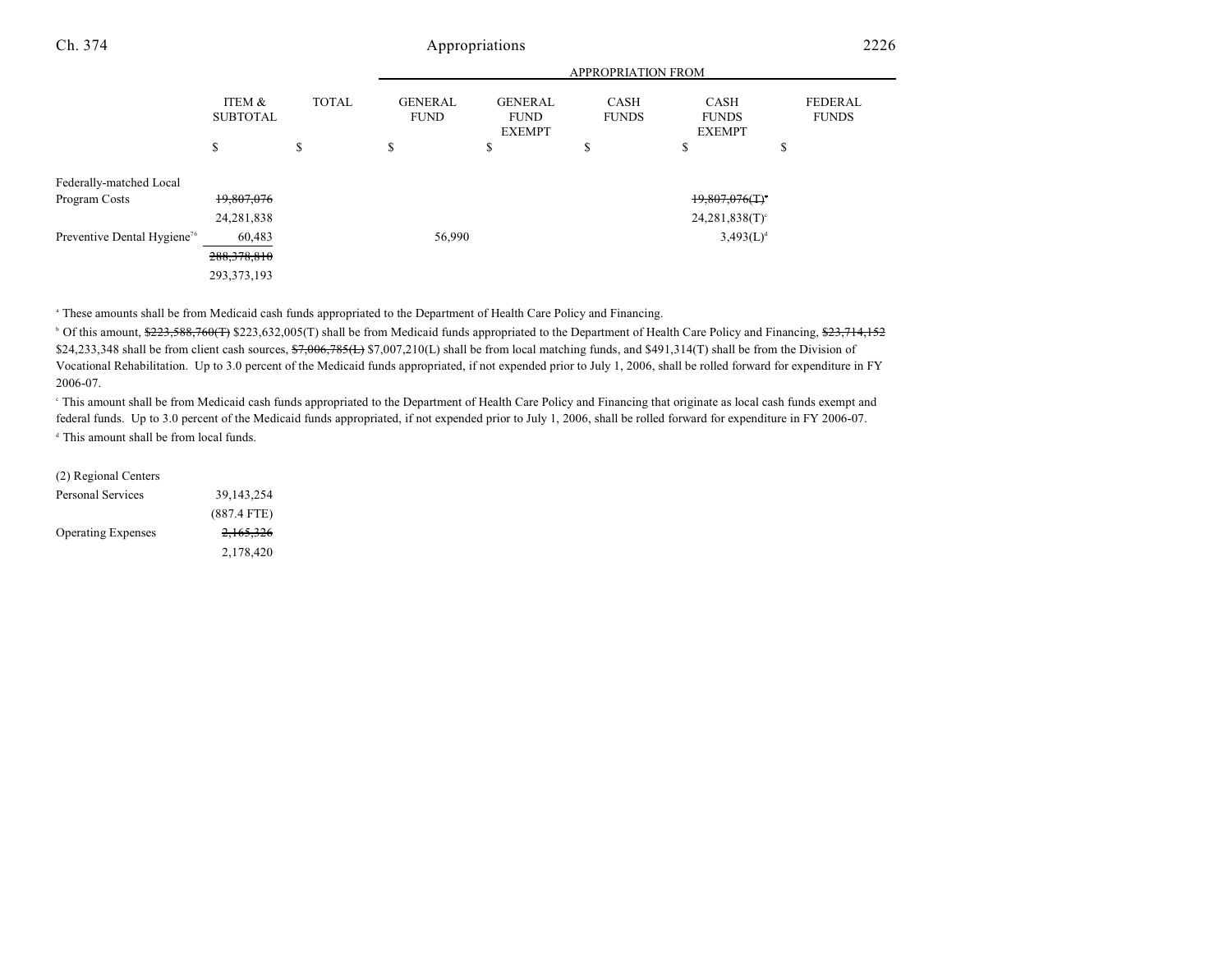| Capital Outlay - Patient |            |                        |                               |
|--------------------------|------------|------------------------|-------------------------------|
| Needs                    | 80.249     |                        |                               |
| Leased Space             | 200,209    |                        |                               |
| Resident Incentive       |            |                        |                               |
| Allowance                | 138,176    |                        |                               |
| Purchase of Services     | 262,442    |                        |                               |
|                          | 41,989,656 | 2,638,608              | $39,351,048($ T) <sup>*</sup> |
|                          | 42,002,750 | 2,681,362 <sup>a</sup> | $39,321,388(T)$ <sup>b</sup>  |

<sup>a</sup> This amount shall be from client cash revenues.

<sup>h</sup> This amount shall be from Medicaid funds appropriated to the Department of Health Care Policy and Financing and shall include \$743,200 for facility fees pursuant to Section 26-4-410(1)(d)(I), C.R.S.

#### (3) Services for Children and Families

| Program Funding <sup>17, 77</sup> | 17,487,726 | 12.947.330 | 4,540,396°               |
|-----------------------------------|------------|------------|--------------------------|
|                                   | 17.641.332 |            | $4.694.002$ <sup>a</sup> |

<sup>a</sup> Of this amount, \$3,813,077(T) shall be from Medicaid funds appropriated to the Department of Health Care Policy and Financing and <del>\$727,319(L)</del> \$880,925(L) shall be from local funds. Up to 3.0 percent of the Medicaid funds appropriated, if not expended prior to July 1, 2006, shall be rolled forward for expenditure in FY 2006-07.

| (4) Work Therapy Program |             |                   |         |
|--------------------------|-------------|-------------------|---------|
| Program Costs            | 465,088     | $325.000^{\circ}$ | 140.088 |
|                          | $(1.5$ FTE) |                   |         |

<sup>a</sup> This amount shall be from the Work Therapy Cash Fund, authorized pursuant to Section 27-10-118, C.R.S.

<sup>b</sup> Of this amount, it is estimated that \$26,411 shall be from Work Therapy Cash Fund reserves and \$113,677 shall be from various sources of cash funds exempt.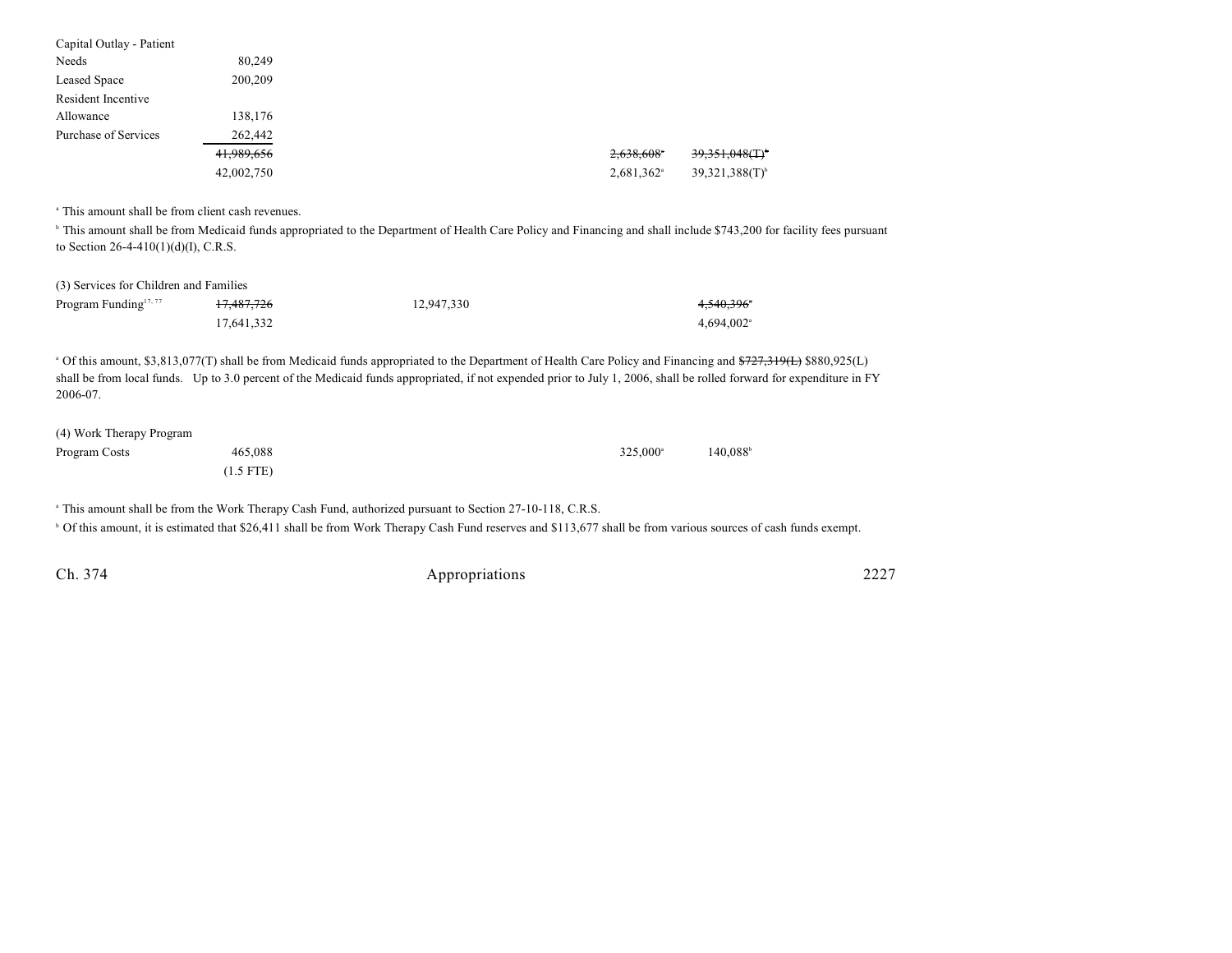| v. |  |
|----|--|
|    |  |
| ۰. |  |
|    |  |
|    |  |

# Appropriations 2228

|                                                       |                           |              | APPROPRIATION FROM            |                                                |                      |                                       |                                |
|-------------------------------------------------------|---------------------------|--------------|-------------------------------|------------------------------------------------|----------------------|---------------------------------------|--------------------------------|
|                                                       | ITEM &<br><b>SUBTOTAL</b> | <b>TOTAL</b> | <b>GENERAL</b><br><b>FUND</b> | <b>GENERAL</b><br><b>FUND</b><br><b>EXEMPT</b> | CASH<br><b>FUNDS</b> | CASH<br><b>FUNDS</b><br><b>EXEMPT</b> | <b>FEDERAL</b><br><b>FUNDS</b> |
|                                                       | \$                        | \$           | \$                            | \$                                             | \$                   | \$<br>\$                              |                                |
| (B) Division of Vocational Rehabilitation             |                           |              |                               |                                                |                      |                                       |                                |
| <b>Rehabilitation Programs -</b>                      |                           |              |                               |                                                |                      |                                       |                                |
| General Fund Match                                    | 14,809,258                |              | 3,147,443(M)                  |                                                |                      |                                       | 11,661,815 <sup>a</sup>        |
|                                                       | $(200.5$ FTE)             |              |                               |                                                |                      |                                       |                                |
| <b>Rehabilitation Programs -</b>                      |                           |              |                               |                                                |                      |                                       |                                |
| Local Funds Match                                     | 20,046,877                |              |                               |                                                | 65,977 <sup>b</sup>  | 4,204,008                             | 15,776,892 <sup>d</sup>        |
|                                                       | 20,678,518                |              |                               |                                                |                      | 4,338,548°                            | 16,273,993 <sup>d</sup>        |
|                                                       | $(9.0$ FTE)               |              |                               |                                                |                      |                                       |                                |
| <b>Business Enterprise Program</b>                    |                           |              |                               |                                                |                      |                                       |                                |
| for People who are Blind                              | 853,860                   |              |                               |                                                | 137,505°             | 43,678 <sup>f</sup>                   | 672,677                        |
|                                                       | $(5.0$ FTE)               |              |                               |                                                |                      |                                       |                                |
| <b>Business Enterprise Program</b>                    |                           |              |                               |                                                |                      |                                       |                                |
| - Program Operated Stands,                            |                           |              |                               |                                                |                      |                                       |                                |
| Repair Costs, and Operator                            |                           |              |                               |                                                |                      |                                       |                                |
| Benefits                                              | 659,000                   |              |                               |                                                | 242,990°             | 235,000 <sup>f</sup>                  | 181,010                        |
| <b>Independent Living Centers</b>                     |                           |              |                               |                                                |                      |                                       |                                |
| and State Independent                                 |                           |              |                               |                                                |                      |                                       |                                |
| Living Council <sup>77a</sup>                         | 690,942                   |              | 241,916                       |                                                |                      | $44,902(L)^{s}$                       | 404,124                        |
| <b>Independent Living Centers</b>                     |                           |              |                               |                                                |                      |                                       |                                |
| - Vocational Rehabilitation<br>Program <sup>77a</sup> | 440,474                   |              | 93,821                        |                                                |                      |                                       | 346,653                        |
|                                                       |                           |              |                               |                                                |                      |                                       |                                |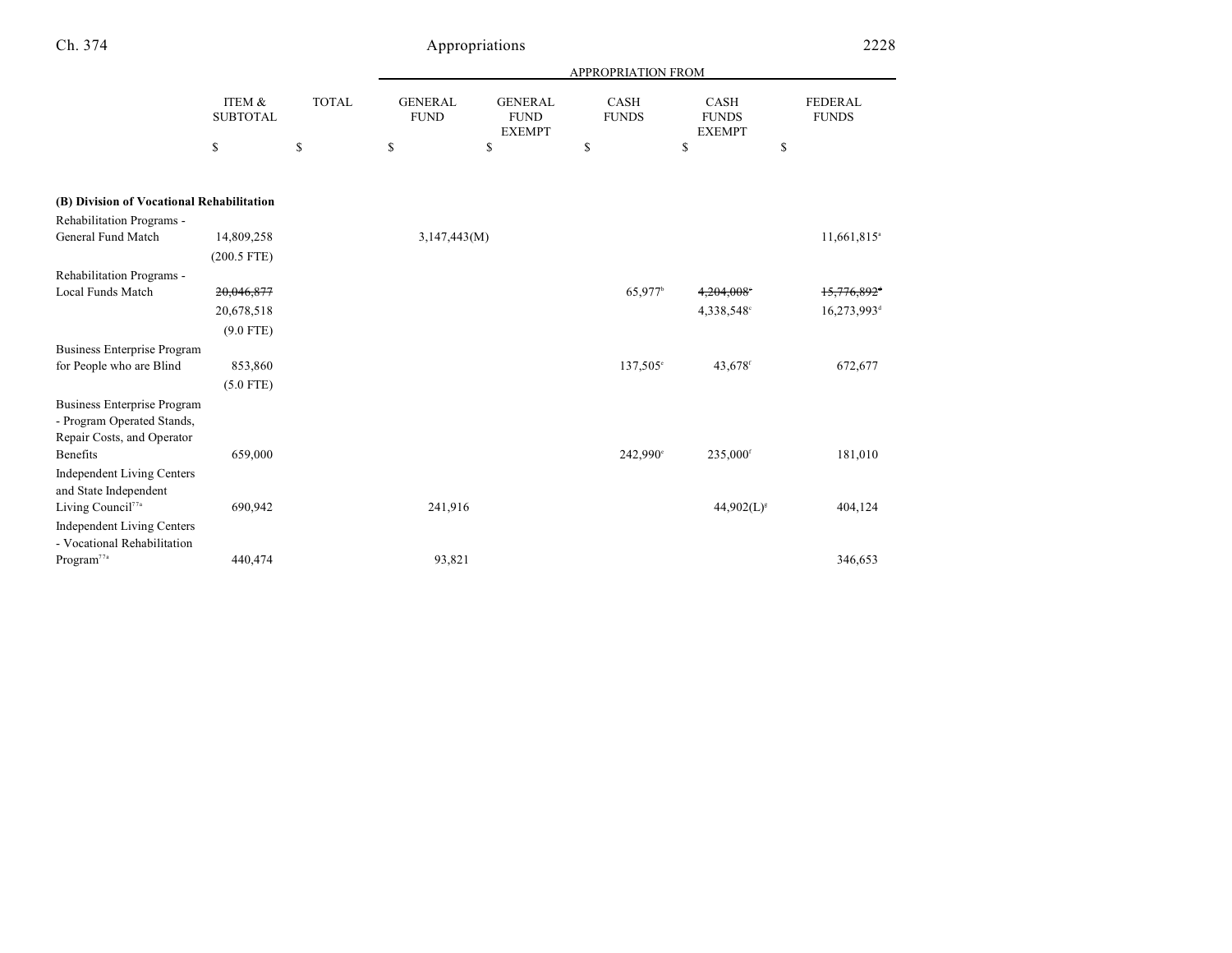| Appointment of Legal<br>Interpreters for the Hearing<br>Impaired | 62,442     | 62,442 |                        |         |
|------------------------------------------------------------------|------------|--------|------------------------|---------|
| Colorado Commission for                                          |            |        |                        |         |
| the Deaf and Hard of                                             |            |        |                        |         |
| Hearing                                                          | 494,021    |        | $494,021$ <sup>h</sup> |         |
|                                                                  |            |        | $(1.0$ FTE)            |         |
| Older Blind Grants                                               | 440,278    |        | 44,028 <sup>i</sup>    | 396,250 |
|                                                                  | 38,497,152 |        |                        |         |
|                                                                  | 39,128,793 |        |                        |         |

<sup>a</sup> This amount shall be from Section 110 and Section 203 vocational rehabilitation funds.

<sup>b</sup> This amount is estimated to be from counties. It is the intent of the General Assembly that the Division not over-expend its cash funds appropriation.

<sup>c</sup> Of this amount, it is estimated that  $33,602,827$ (T) \$3,807,619(T) shall be from the Department of Education on behalf of school districts,  $324,607$ (T) \$269,607(T) shall be from Mental Health and Alcohol and Drug Abuse Services, including \$55,000 for a Mental Health Corporation of Denver pilot program, \$271,574 \$256,322 shall be from community colleges, and \$5,000 shall be from donations and various sources of cash funds exempt.

 $\alpha$ <sup>t</sup> This amount shall be from Section 110 vocational rehabilitation funds.

These amounts are estimated to be from the Business Enterprise Program Cash Fund, pursuant to Section 26-8.5-107, C.R.S. <sup>e</sup>

<sup>f</sup> These amounts shall be from reserves in the Business Enterprise Program Cash Fund.

<sup>8</sup> This amount shall be from local recipients of Independent Living Grants.

<sup>h</sup> This amount shall be from the Colorado Commission for the Deaf and Hard of Hearing Cash Fund pursuant to Section 26-21-107, C.R.S.

<sup>i</sup> This amount shall be from recipients of Older Blind Grant funds.

#### **(C) Homelake Domiciliary and State and Veterans Nursing Homes**

(1) Homelake Domiciliary<sup>78, 79</sup> Personal Services 784,333 (16.4 FTE)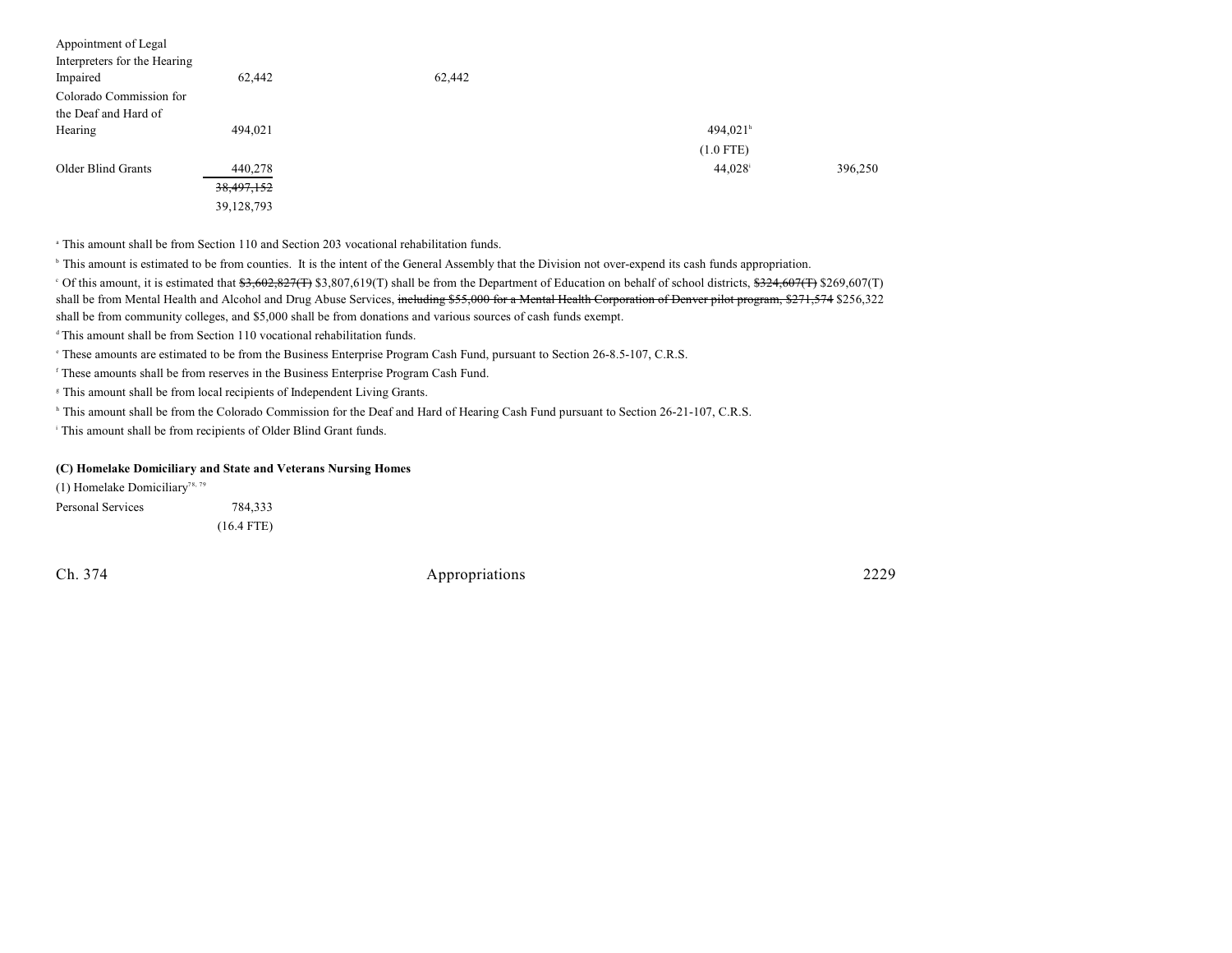|                                                                                                                                                                      |                                                        |              | APPROPRIATION FROM            |                                                |                      |                                       |                                   |
|----------------------------------------------------------------------------------------------------------------------------------------------------------------------|--------------------------------------------------------|--------------|-------------------------------|------------------------------------------------|----------------------|---------------------------------------|-----------------------------------|
|                                                                                                                                                                      | ITEM &<br><b>SUBTOTAL</b>                              | <b>TOTAL</b> | <b>GENERAL</b><br><b>FUND</b> | <b>GENERAL</b><br><b>FUND</b><br><b>EXEMPT</b> | CASH<br><b>FUNDS</b> | CASH<br><b>FUNDS</b><br><b>EXEMPT</b> | <b>FEDERAL</b><br><b>FUNDS</b>    |
|                                                                                                                                                                      | \$                                                     | \$           | \$                            | \$                                             | S                    | \$                                    | \$                                |
| <b>Operating Expenses</b><br>Utilities                                                                                                                               | 308,980<br>95,071<br>138,839<br>1,188,384<br>1,232,152 |              | 167,761<br>172,575            |                                                |                      | 625,811<br>648,570 <sup>a</sup>       | 394,812<br>$411,007$ <sup>b</sup> |
| <sup>a</sup> This amount shall be from receipts for resident care.<br><sup>b</sup> This amount reflects anticipated federal per diem payments for veteran residents. |                                                        |              |                               |                                                |                      |                                       |                                   |

| (2) State and Veterans Nursing Homes |               |        |                         |                          |
|--------------------------------------|---------------|--------|-------------------------|--------------------------|
| NURSING HOME                         |               |        |                         |                          |
| CONSULTING SERVICES <sup>79a</sup>   | 97.814        | 97,814 |                         |                          |
| Program Costs                        | 37,901,499    |        | 31,344,540 <sup>a</sup> | $6,556,959$ <sup>b</sup> |
|                                      | $(673.4$ FTE) |        |                         |                          |
|                                      | 37,999,313    |        |                         |                          |

<sup>a</sup>This amount is shown for informational purposes only and reflects estimated operating costs for the nursing homes that are funded with resident payments for care that are deposited to the Central Fund for State Nursing Homes. The six state and veterans nursing homes are enterprises that have continuous spending authority pursuant to Sections 26-12-108 and 110, C.R.S.

<sup>b</sup> This amount is shown for informational purposes only and reflects estimated operating costs for the nursing homes that are funded by federal per diem payments for veteran residents that are deposited to the Central Fund for State Nursing Homes. The six state and veterans nursing homes are enterprises that have continuous spending authority pursuant to Sections 26-12-108 and 110, C.R.S.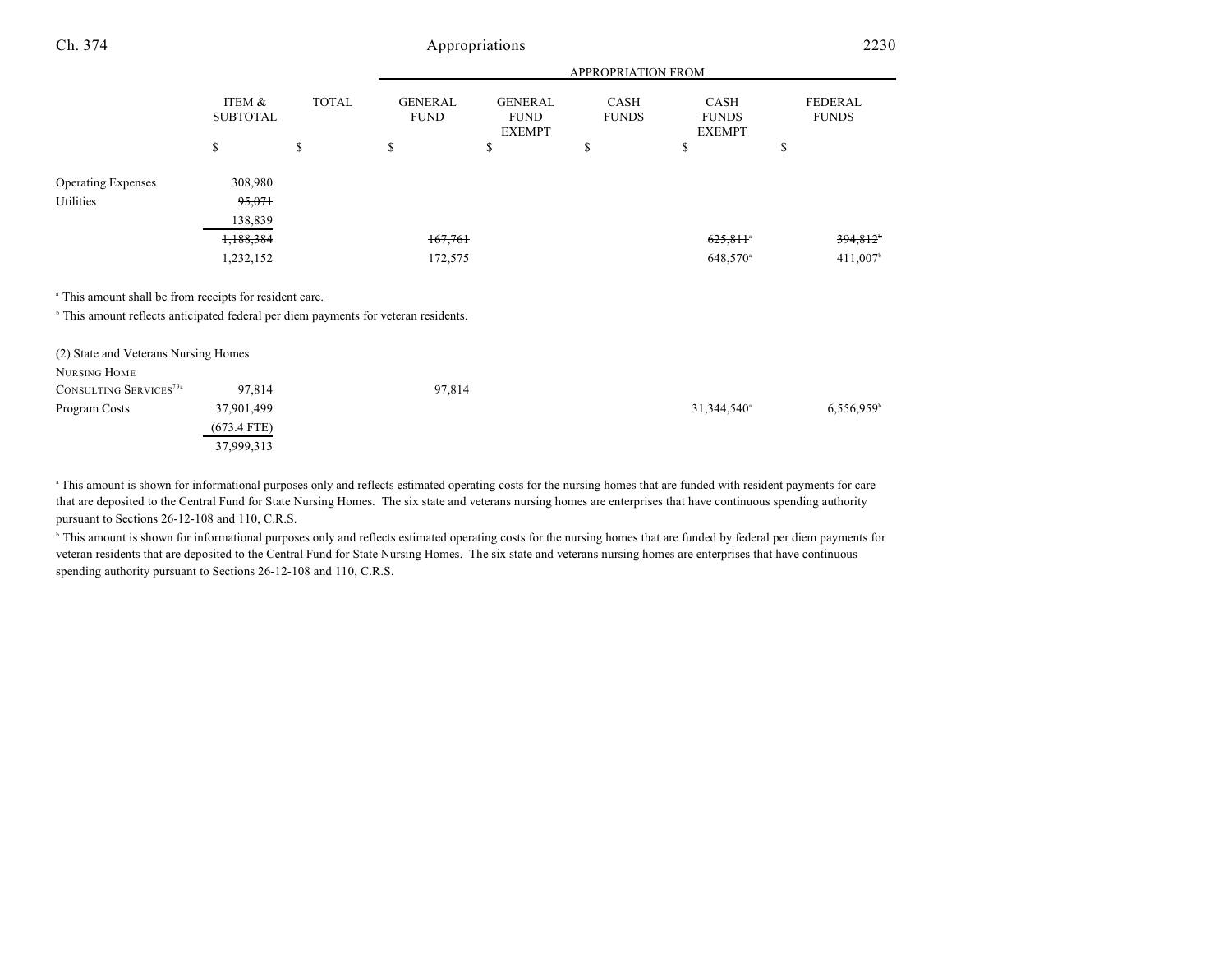### 425,908,315

### 431,842,621

### **(10) ADULT ASSISTANCE PROGRAMS**

| (A) Administration | 468,194     | 36,637 | $92.491$ <sup>a</sup> | 339,066 |
|--------------------|-------------|--------|-----------------------|---------|
|                    | $(5.0$ FTE) |        |                       |         |

<sup>a</sup> This amount shall be from various sources of cash funds exempt.

 $\,^{\circ}$  This amount shall be from federal cost allocation recoveries.

### **(B) Old Age Pension Program**

| Cash Assistance Programs       | 65,323,082 | 65,323,082 <sup>a</sup> |
|--------------------------------|------------|-------------------------|
| Refunds                        | 588,362    | 588,362 <sup>b</sup>    |
| <b>Burial Reimbursements</b>   | 918,364    | 918,364 <sup>a</sup>    |
| <b>State Administration</b>    | 1,034,204  | 1,034,204 <sup>a</sup>  |
|                                | (14.0 FTE) |                         |
| County Administration          | 3,763,093  | 3,763,093 <sup>a</sup>  |
| <b>OAP Colorado Benefits</b>   |            |                         |
| <b>Management System Costs</b> | 1,286,558  | 1,286,558               |
| <b>OAP Electronic Benefits</b> |            |                         |
| <b>Transfer Service System</b> |            |                         |
| Costs                          | 341,443    | $341,443$ <sup>*</sup>  |
|                                | 73,255,106 |                         |
|                                | 71,627,105 |                         |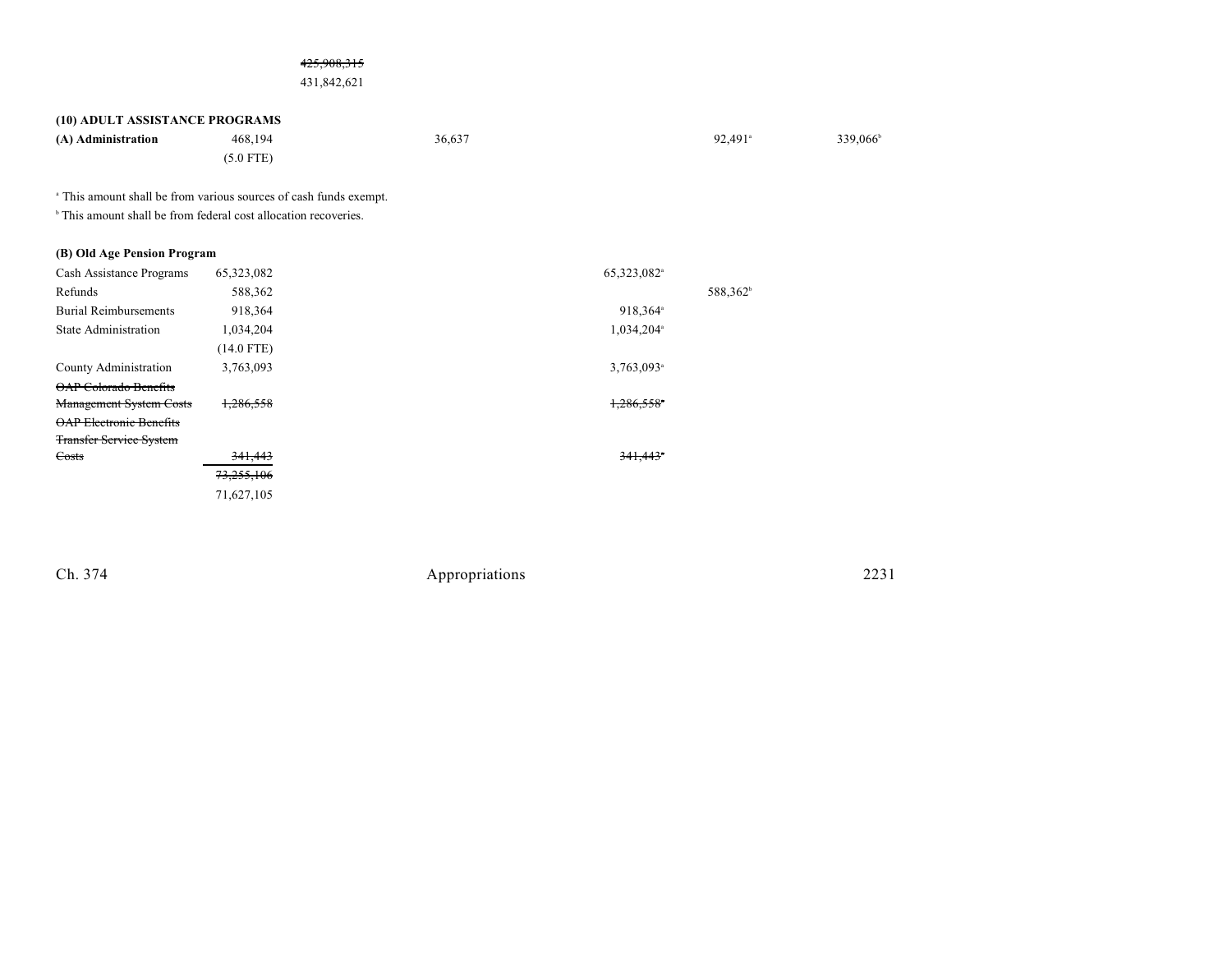|                 |              | APPROPRIATION FROM |               |              |               |                |  |
|-----------------|--------------|--------------------|---------------|--------------|---------------|----------------|--|
| ITEM &          | <b>TOTAL</b> | <b>GENERAL</b>     | GENERAL       | CASH         | CASH          | <b>FEDERAL</b> |  |
| <b>SUBTOTAL</b> |              | <b>FUND</b>        | <b>FUND</b>   | <b>FUNDS</b> | <b>FUNDS</b>  | <b>FUNDS</b>   |  |
|                 |              |                    | <b>EXEMPT</b> |              | <b>EXEMPT</b> |                |  |
|                 |              |                    |               |              |               |                |  |

<sup>a</sup> These amounts shall be from the Old Age Pension Fund pursuant to Article XXIV, Section 1 of the Colorado Constitution. For purposes of complying with the limitation on state fiscal year spending imposed by Article X, Section 20 of the State Constitution these moneys are included for informational purposes as they are continuously appropriated by Article XXIV of the State Constitution.

<sup>b</sup> Of this amount, \$523,871</del> THIS AMOUNT shall be from cash funds exempt revenue, including refunds and state revenue intercepts, INTERCEPTS. and \$64,491(T) shall be a transfer of funding from the Department of Health Care Policy and Financing.

#### **(C) Other Grant Programs**

| Aid to the Needy Disabled<br>State Supplemental Grant |            |           |                               |
|-------------------------------------------------------|------------|-----------|-------------------------------|
| Program <sup>80, 81</sup>                             | 5,474,781  | 5,049,465 | $425.316^a$                   |
| Aid to the Blind State                                |            |           |                               |
| Supplemental Grant                                    |            |           |                               |
| Program <sup>80, 81</sup>                             | 26.487     | 25,040    | $1,447(L)^{b}$                |
| Aid to the Needy Disabled                             |            |           |                               |
| <b>State-only Grant Program</b>                       | 14,599,424 | 9,621,423 | $4.978,001$ °                 |
| <b>Burial Reimbursements</b>                          | 508,000    | 402,985   | $105.015$ <sup>d</sup>        |
| Home Care Allowance <sup>81</sup>                     | 10,880,411 |           | $10,880,411$ (T) <sup>e</sup> |
| Adult Foster Care <sup>81</sup>                       | 157,469    |           | $157,469(T)$ <sup>e</sup>     |
|                                                       | 31,646,572 |           |                               |

Of this amount, \$303,991(L) shall be from local funds and \$121,325 shall be from cash funds exempt revenues, including refunds and state revenue intercepts. <sup>a</sup>

 $b$  This amount shall be from local funds.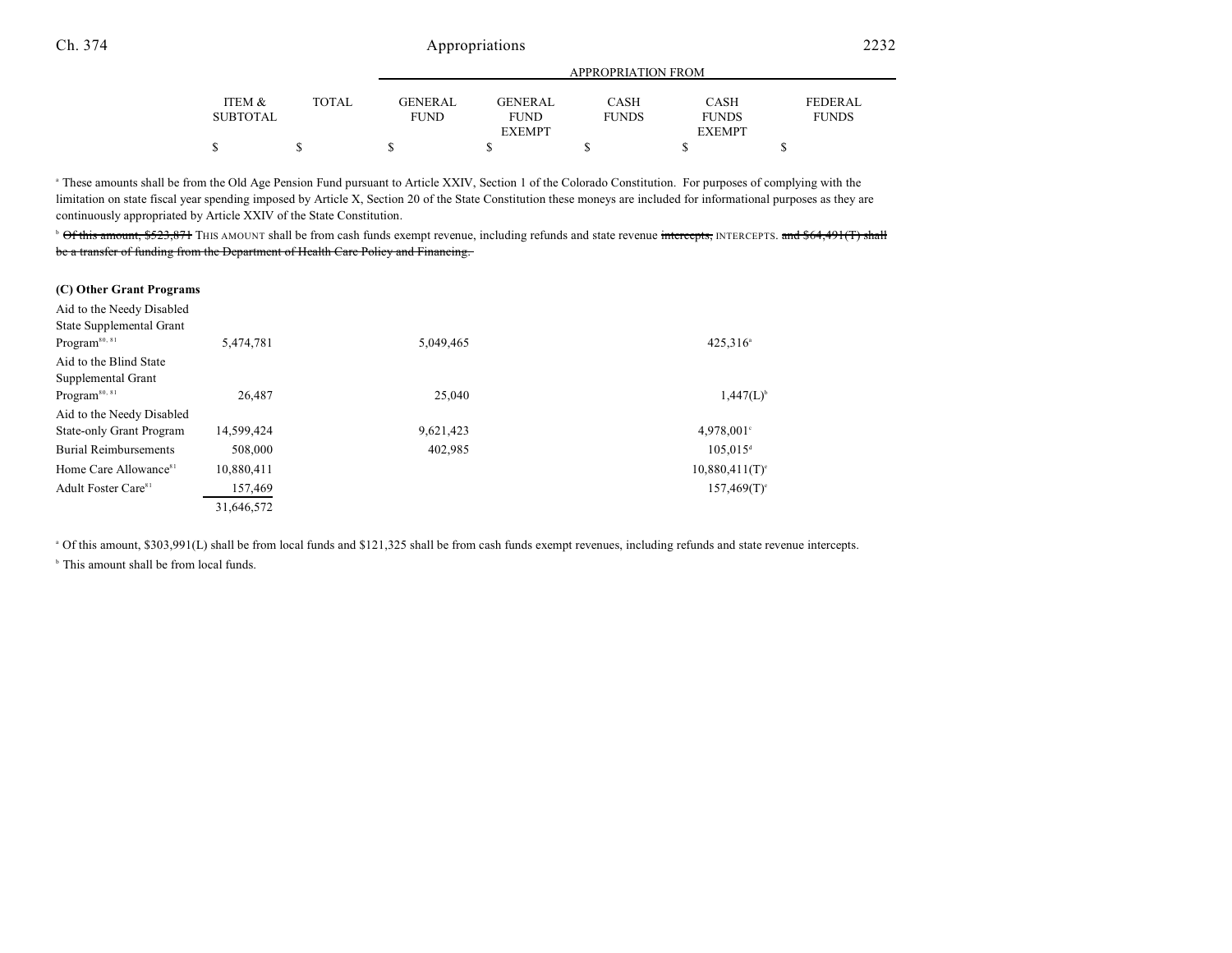Of this amount, \$1,919,885 shall be from federal interim assistance reimbursement payments, \$192,068 shall be from other refunds, and \$2,866,048(L) shall be <sup>c</sup> from local funds.

<sup>4</sup> Of this amount, \$100,744(L) shall be from local funds and \$4,271 shall be from cash funds exempt revenues, including refunds.

 $\degree$  These amounts shall be from the Department of Health Care Policy and Financing.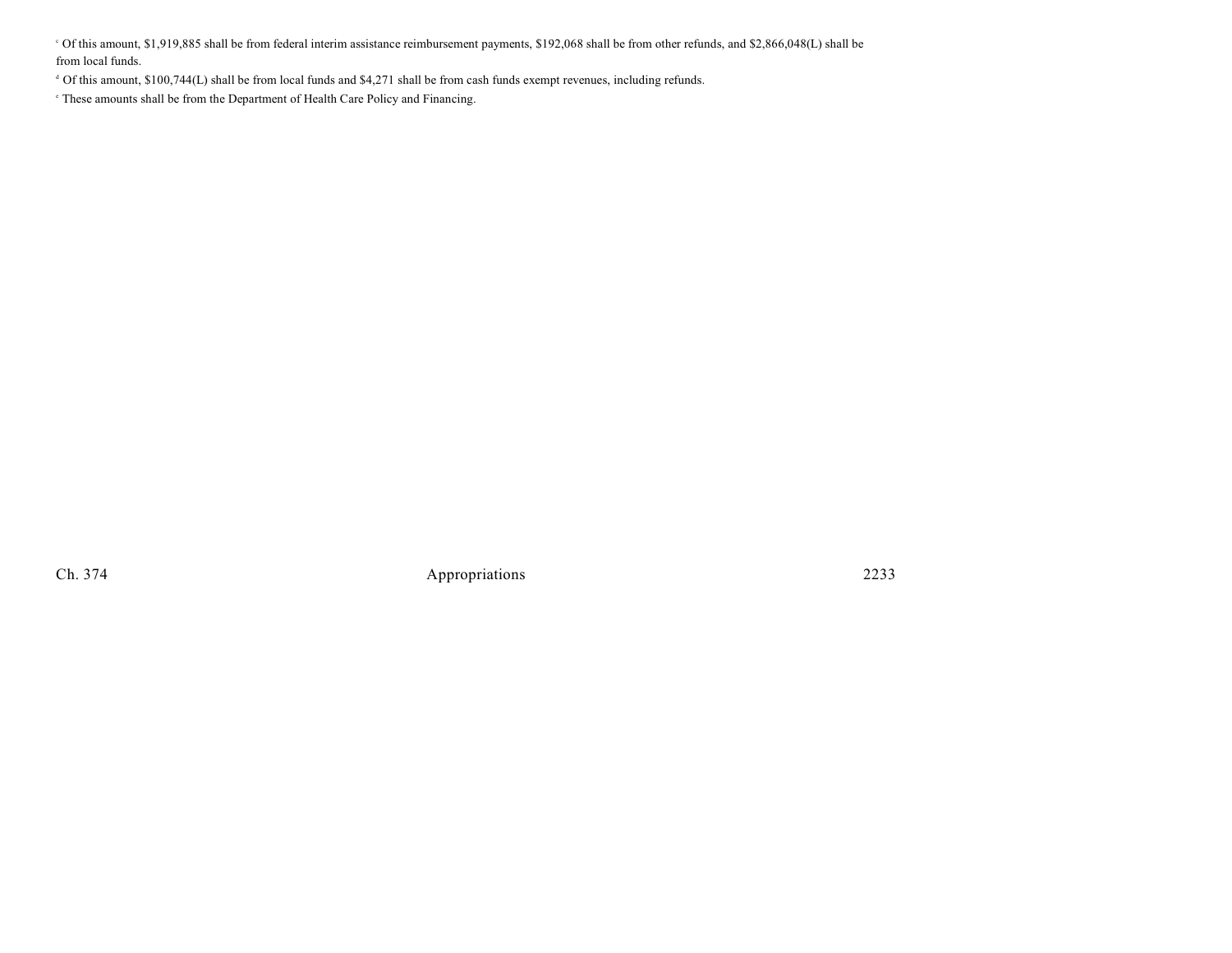|                                        |                           |              | <b>APPROPRIATION FROM</b>     |                                                |                             |                                       |                                |
|----------------------------------------|---------------------------|--------------|-------------------------------|------------------------------------------------|-----------------------------|---------------------------------------|--------------------------------|
|                                        | ITEM &<br><b>SUBTOTAL</b> | <b>TOTAL</b> | <b>GENERAL</b><br><b>FUND</b> | <b>GENERAL</b><br><b>FUND</b><br><b>EXEMPT</b> | <b>CASH</b><br><b>FUNDS</b> | CASH<br><b>FUNDS</b><br><b>EXEMPT</b> | <b>FEDERAL</b><br><b>FUNDS</b> |
|                                        | \$                        | \$           | \$                            | \$                                             | \$                          | \$<br>\$                              |                                |
| (D) Community Services for the Elderly |                           |              |                               |                                                |                             |                                       |                                |
| Administration                         | 619,756                   |              | 164,848(M)                    |                                                |                             |                                       | 454,908 <sup>a</sup>           |
|                                        | $(7.0$ FTE)               |              |                               |                                                |                             |                                       |                                |
| Colorado Commission on                 |                           |              |                               |                                                |                             |                                       |                                |
| Aging                                  | 74,441                    |              | 19,170(M)                     |                                                |                             |                                       | 55,271 <sup>a</sup>            |
|                                        | $(1.0$ FTE)               |              |                               |                                                |                             |                                       |                                |
| Senior Community Services              |                           |              |                               |                                                |                             |                                       |                                |
| Employment                             | 860,537                   |              |                               |                                                |                             |                                       | 860,537 <sup>b</sup>           |
|                                        |                           |              |                               |                                                |                             |                                       | $(0.5$ FTE)                    |
| <b>Older Americans Act</b>             |                           |              |                               |                                                |                             |                                       |                                |
| Programs                               | 13,421,182                |              | 489,694(M)                    |                                                |                             | $3,126,763(L)$ <sup>c</sup>           | 9,804,725 <sup>a</sup>         |
|                                        | $(0.5$ FTE)               |              |                               |                                                |                             |                                       |                                |
| National Family Caregiver              |                           |              |                               |                                                |                             |                                       |                                |
| <b>Support Program</b>                 | 1,420,414                 |              | 142,041                       |                                                |                             | $213,062(L)$ <sup>c</sup>             | $1,065,311$ <sup>a</sup>       |
| State Ombudsman Program <sup>82</sup>  | 222,031                   |              | 61,898(M)                     |                                                |                             | $1,800(T)^{d}$                        | 158,333 <sup>a</sup>           |
| State Funding for Senior               |                           |              |                               |                                                |                             |                                       |                                |
| Services                               | 3,000,000                 |              | 1,000,000                     |                                                | $2,000,000$ <sup>c</sup>    |                                       |                                |
| Area Agencies on Aging                 |                           |              |                               |                                                |                             |                                       |                                |
| Administration                         | 981,915                   |              |                               |                                                |                             |                                       | 981,915 <sup>a</sup>           |
|                                        | 20,600,276                |              |                               |                                                |                             |                                       |                                |

<sup>a</sup> These amounts shall be from Title III of the Older Americans Act.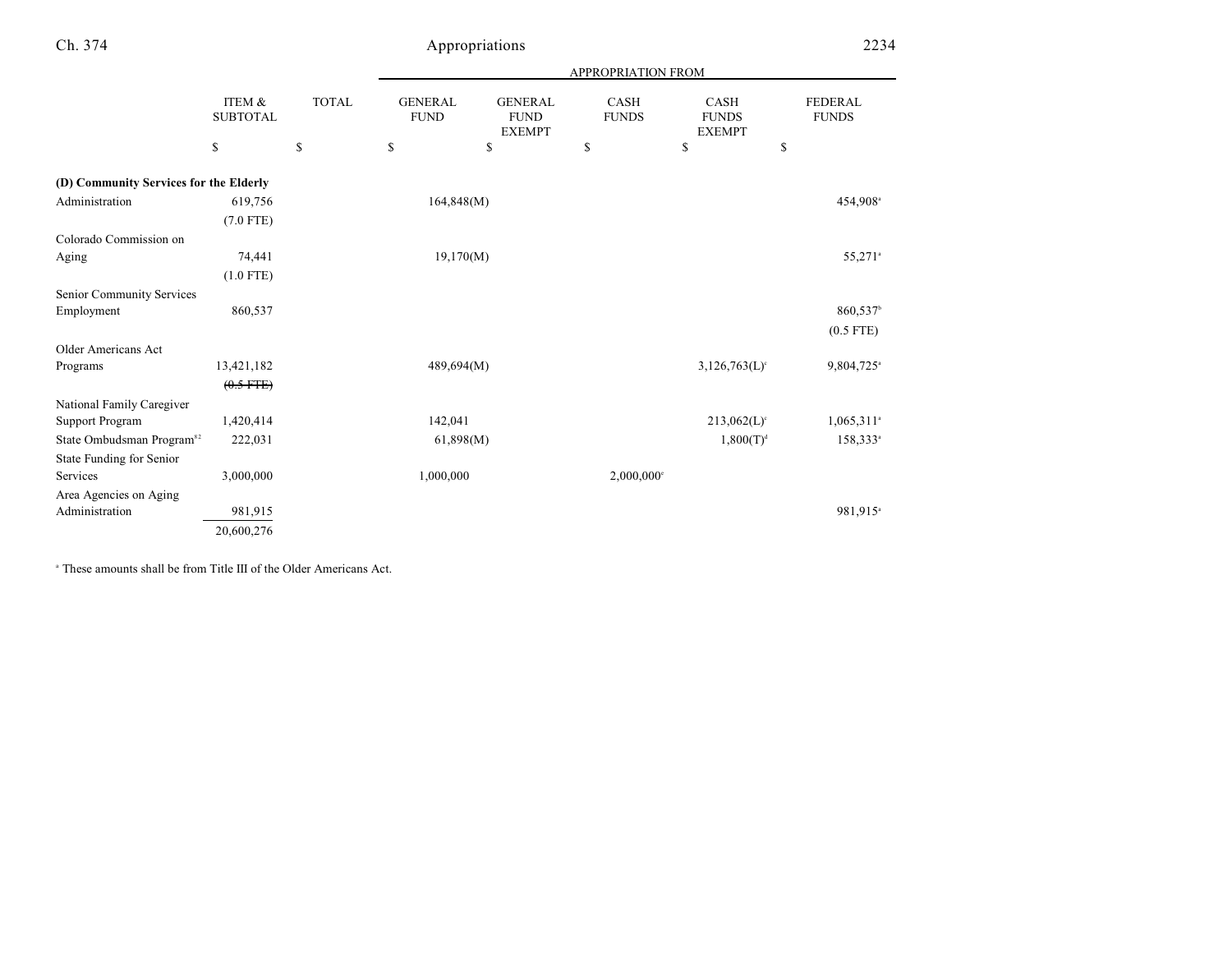<sup>b</sup> This amount shall be from Title V of the Older Americans Act.

These amounts, shown for informational purposes only, shall be from local funds. <sup>c</sup>

<sup>d</sup> This amount shall be from Medicaid funds appropriated in the Department of Health Care Policy and Financing.

<sup>e</sup> This amount shall be from the Older Coloradans Cash Fund pursuant to Section 26-11-205.5 (5), C.R.S.

### 125,970,148 124,342,147

### **(11) DIVISION OF YOUTH CORRECTIONS<sup>6</sup>**

| $(A)$ Administration <sup>83</sup> |           |              |                 |
|------------------------------------|-----------|--------------|-----------------|
| Personal Services                  | 1,163,794 | 1,163,794    |                 |
|                                    |           | $(15.4$ FTE) |                 |
| <b>Operating Expenses</b>          | 30,294    | 30,294       |                 |
| Victim Assistance                  | 27,335    |              | $27,335(T)^{a}$ |
|                                    |           |              | $(0.5$ FTE)     |
|                                    | 1,221,423 |              |                 |

<sup>a</sup> This amount shall be from State Victims Assistance and Law Enforcement funds appropriated to the Department of Public Safety, Division of Criminal Justice.

### **(B) Institutional Programs**

| Personal Services         | 35,100,615 | 35,100,615    |                    |
|---------------------------|------------|---------------|--------------------|
|                           |            | $(717.3$ FTE) |                    |
| <b>Operating Expenses</b> | 3,082,738  | 1,764,900     | $1,317,838(T)^{a}$ |
| <b>Medical Services</b>   | 6,736,136  | 6,736,136     |                    |
|                           |            | $(36.0$ FTE)  |                    |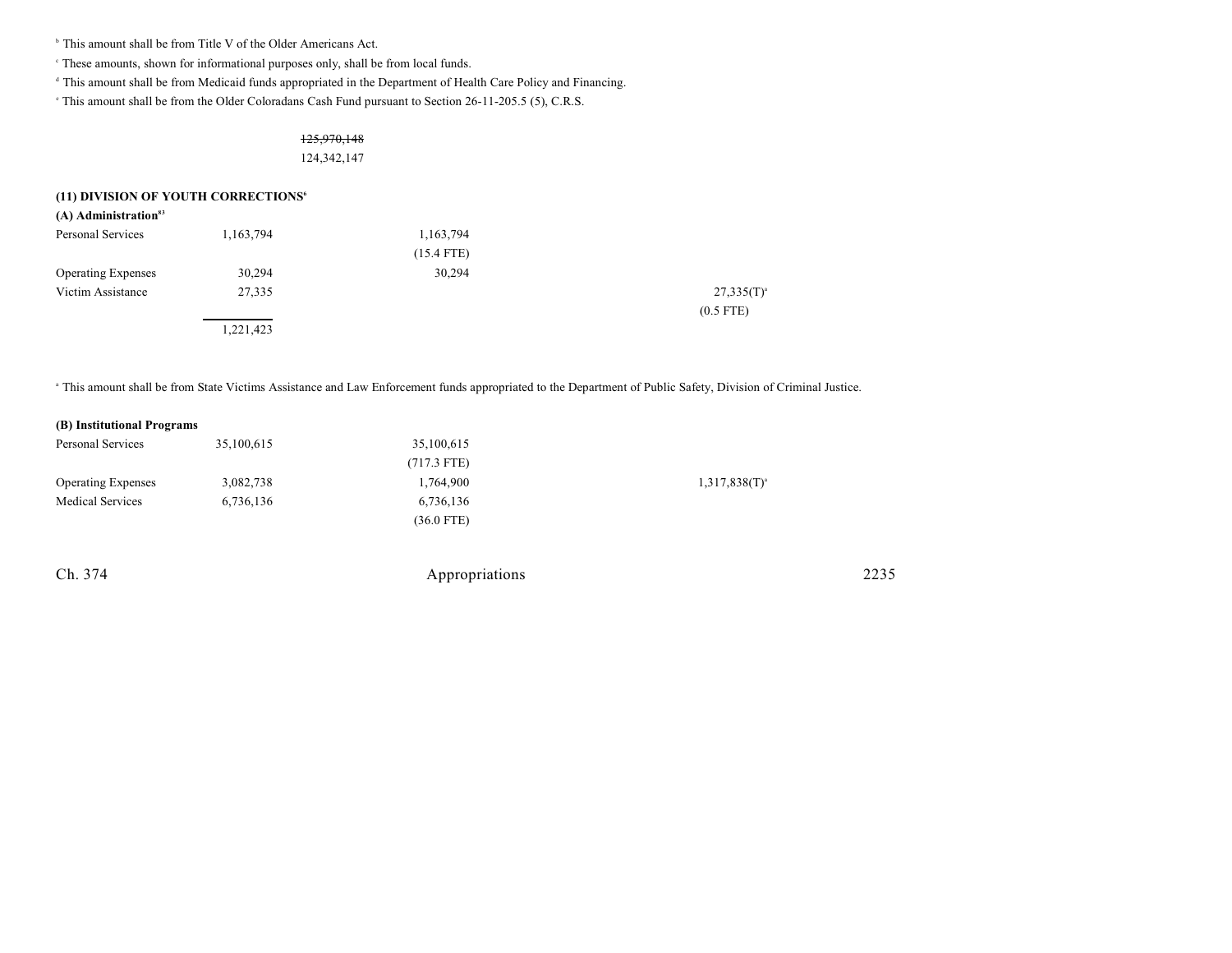|                               |                           |              | <b>APPROPRIATION FROM</b>     |                                                |                             |                                       |                                |
|-------------------------------|---------------------------|--------------|-------------------------------|------------------------------------------------|-----------------------------|---------------------------------------|--------------------------------|
|                               | ITEM &<br><b>SUBTOTAL</b> | <b>TOTAL</b> | <b>GENERAL</b><br><b>FUND</b> | <b>GENERAL</b><br><b>FUND</b><br><b>EXEMPT</b> | <b>CASH</b><br><b>FUNDS</b> | CASH<br><b>FUNDS</b><br><b>EXEMPT</b> | <b>FEDERAL</b><br><b>FUNDS</b> |
|                               | \$                        | \$           | \$                            | \$                                             | \$                          | \$                                    | \$                             |
| <b>Enhanced Mental Health</b> |                           |              |                               |                                                |                             |                                       |                                |
| Services Pilot for Detention  | 250,000                   |              | 250,000                       |                                                |                             |                                       |                                |
| <b>Educational Programs</b>   | 5,100,153                 |              | 4,756,260                     |                                                |                             | $343,893(T)$ <sup>b</sup>             |                                |
|                               |                           |              | $(34.3$ FTE)                  |                                                |                             | $(2.5$ FTE)                           |                                |
| Prevention/Intervention       |                           |              |                               |                                                |                             |                                       |                                |
| Services                      | 49,800                    |              |                               |                                                |                             | $49,800(T)$ <sup>c</sup>              |                                |
|                               |                           |              |                               |                                                |                             | $(1.0$ FTE)                           |                                |
|                               | 50,319,442                |              |                               |                                                |                             |                                       |                                |

<sup>a</sup> This amount shall be from the Department of Education for the federal school breakfast and lunch program.

 $\,^{\circ}$  This amount shall be from the Department of Education.

 $\,^{\circ}$  This amount shall be from the Alcohol and Drug Abuse Division.

### **(C) Community Programs**

| Personal Services         | 6,883,586          | 6,545,101     | $48.728$ <sup>a</sup> | $39,757(T)^{6}$               | $250,000$ ° |
|---------------------------|--------------------|---------------|-----------------------|-------------------------------|-------------|
|                           |                    | $(110.0$ FTE) | $(1.0$ FTE)           |                               |             |
| <b>Operating Expenses</b> | <del>315,305</del> | 312,857       | $2,448^{\circ}$       |                               |             |
|                           | 331,714            | 329,266       |                       |                               |             |
| Capital Outlay            | 6,980              | 6.980         |                       |                               |             |
| Purchase of Contract      |                    |               |                       |                               |             |
| Placements <sup>84</sup>  | 50,503,456         | 35,662,304    |                       | $14,841,152($ T) <sup>*</sup> |             |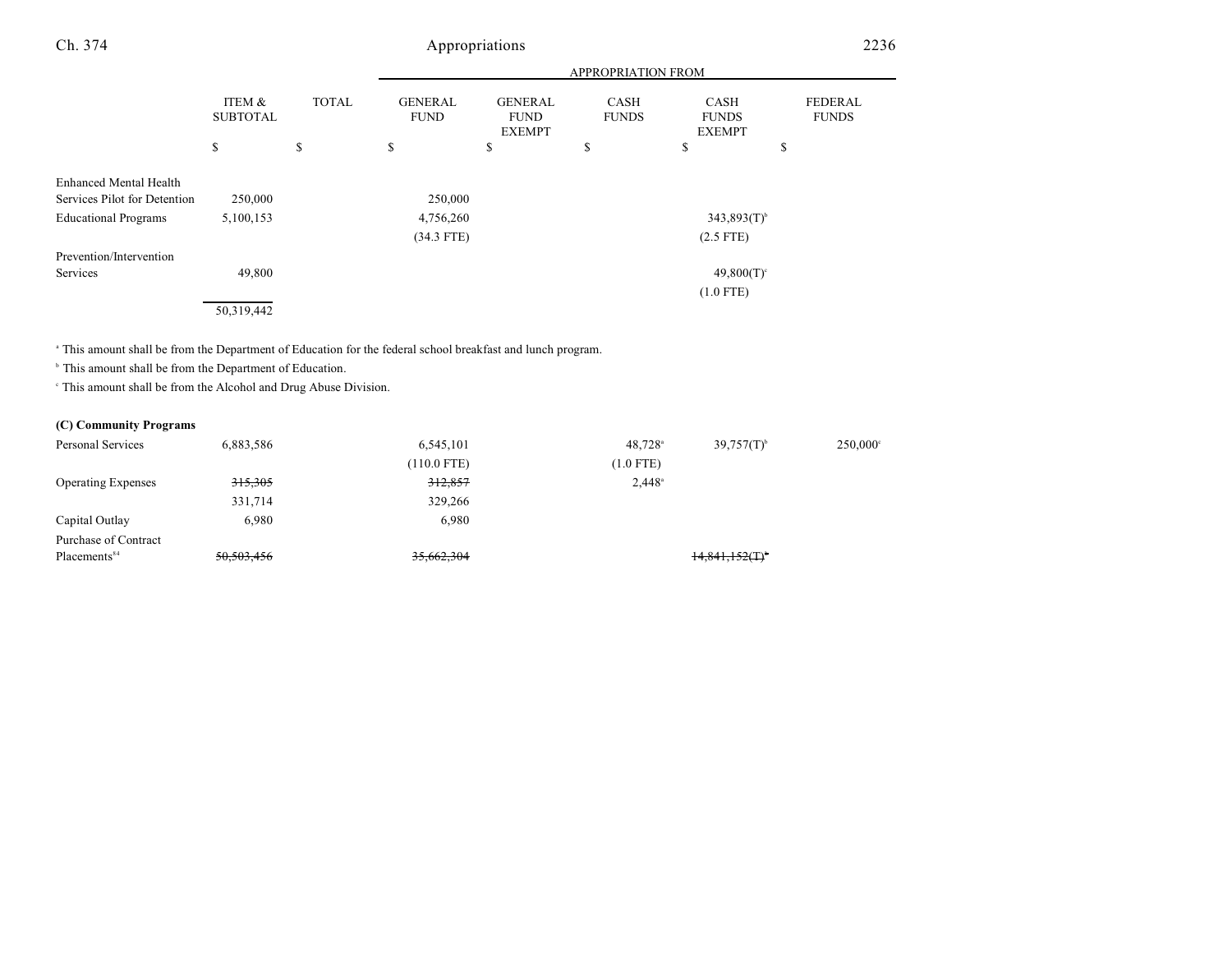|                             | 49,071,842 | 33,493,510 | $15,578,332(T)^{b}$       |
|-----------------------------|------------|------------|---------------------------|
| Managed Care Pilot Project  | 1,285,749  | 1,075,588  | $210,161(T)$ <sup>b</sup> |
| S.B. 91-94 Programs $s5$    | 9,125,650  | 9,125,650  |                           |
| Parole Program Services     | 1,257,197  | 228,633    | 1,028,564°                |
| Juvenile Sex Offender Staff |            |            |                           |
| Training                    | 38,250     |            | $38,250$ <sup>d</sup>     |
|                             | 69,416,173 |            |                           |
|                             | 68,000,968 |            |                           |

<sup>a</sup> These amounts shall be from the contractor for the Ridge View facility pursuant to Section 19-2-411.5 (2) (e), C.R.S.

<sup>b</sup> These amounts shall be from Medicaid funds appropriated to the Department of Health Care Policy and Financing.

<sup>c</sup> These amounts shall be from Title IV-E of the Social Security Act.

 $<sup>d</sup>$  This amount shall be from the Sex Offender Surcharge Fund created in Section 18-21-103 (3), C.R.S.</sup>

### 120,957,038 119,541,833

**TOTALS PART VII**

| (HUMAN SERVICES) <sup>4, 5, 86, 87, 88</sup> | <del>\$1,782,903,863</del> | <del>\$499,692,928</del> |                            | \$532,552,929 |
|----------------------------------------------|----------------------------|--------------------------|----------------------------|---------------|
|                                              | \$1,820,391,561            | \$500,055,519            | \$87,562,054 \$676,848,648 | \$555,925,340 |

 $\degree$  Of this amount,  $\frac{$459,805,895}{9605,895}$  \$473,862,826 contains a (T) notation, and  $\frac{$110,296,499}{100,627,144}$  contains an (L) notation.

**FOOTNOTES** -- The following statements are referenced to the numbered footnotes throughout section 2.

4 (Governor lined through this provision. See L. 2005, p. 2286.)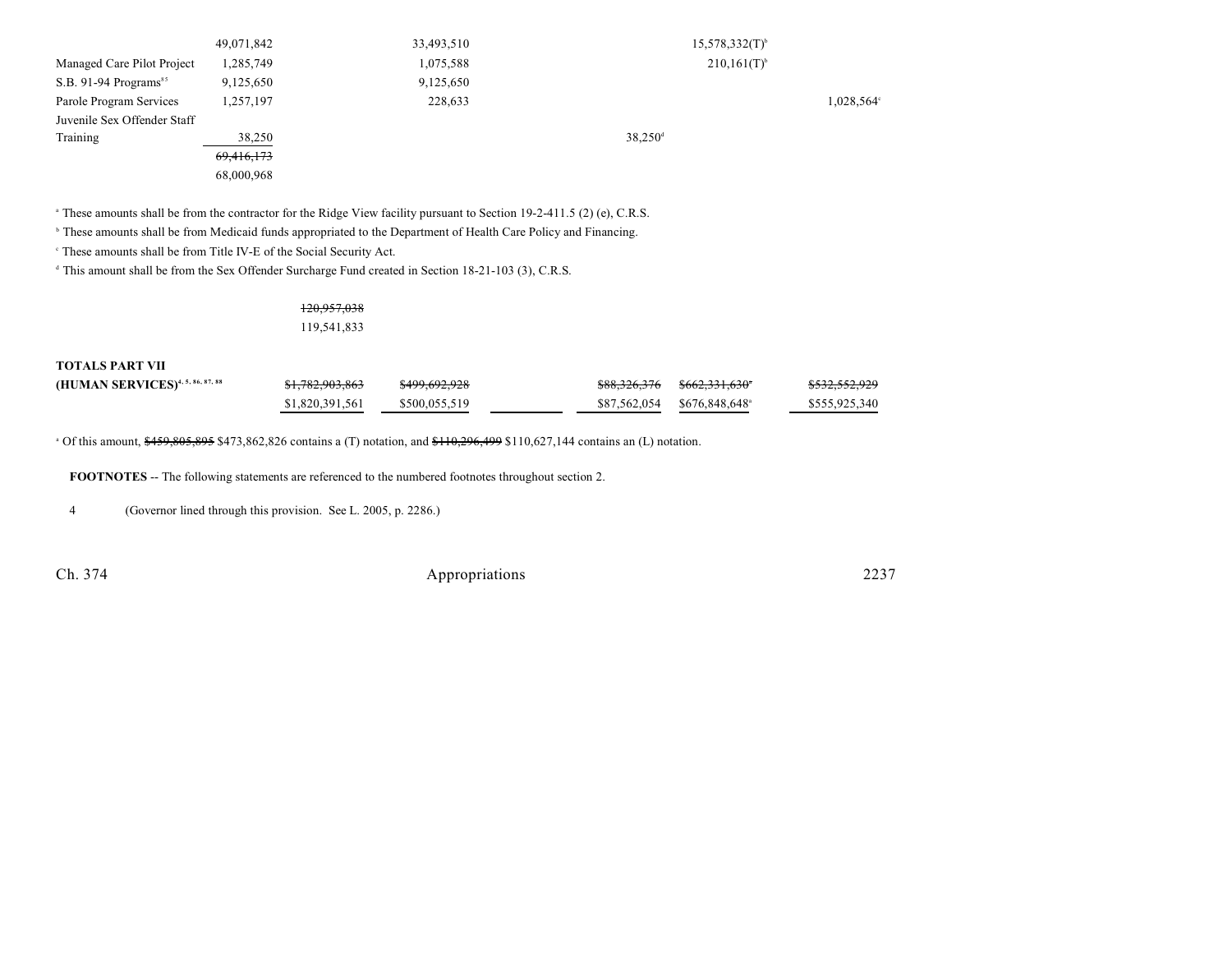- 5 All Departments, Totals -- The General Assembly requests that copies of all reports requested in other footnotes contained in this act be delivered to the Joint Budget Committee and the majority and minority leadership in each house of the General Assembly. Each principal department of the state is requested to produce its rules in an electronic format that is suitable for public access through electronic means. Such rules in such format should be submitted to the Office of Legislative Legal Services for publishing on the Internet. It is the intent of the General Assembly that this be done within existing resources.
- 6 (Governor lined through this provision. See L. 2005, p. 2287.)
- 17 (Governor lined through this provision. See L. 2005, p. 2292.)
- 46a (Governor lined through this provision. See L. 2005, p. 2301.)
- 46b (Governor lined through this provision. See L. 2005, p. 2302.)
- 53 (Governor lined through this provision. See L. 2005, p. 2303.)
- 56 Department of Human Services, Executive Director's Office, General Administration, Injury Prevention Program -- The Department is requested to provide information regarding the cost-effectiveness of this program. Such information should include: Actual and planned annual expenditures for this line item, by program; the actual number of workers' compensation claims filed by type of injury and by program; and the related costs associated with workers' compensation claims filed by type of injury and by program. This information should be provided to the Joint Budget Committee annually on or before October 15.
- 56a DEPARTMENT OF HUMAN SERVICES, COUNTY ADMINISTRATION, COUNTY SHARE OF OFFSETTING REVENUES -- IT IS THE INTENT OF THE GENERAL ASSEMBLY THAT, PURSUANT TO SECTION 26-13-108, C.R.S., THE DEPARTMENT UTILIZE RECOVERIES TO OFFSET THE COSTS OF PROVIDING PUBLIC ASSISTANCE. THIS APPROPRIATION REPRESENTS AN ESTIMATE OF THE COUNTY SHARE OF SUCH RECOVERIES AND, IF THE AMOUNT OF THE COUNTY SHARE OF SUCH RECOVERIES IS GREATER THAN THE AMOUNT REFLECTED IN THIS APPROPRIATION, THE DEPARTMENT IS AUTHORIZED TO DISBURSE AN AMOUNT IN EXCESS OF THIS APPROPRIATION TO REFLECT THE ACTUAL COUNTY SHARE OF SUCH RECOVERIES.
- 56b DEPARTMENT OF HUMAN SERVICES, COUNTY ADMINISTRATION, COUNTY INCENTIVE PAYMENTS; OFFICE OF SELF SUFFICIENCY, COLORADO WORKS PROGRAM, COUNTY BLOCK GRANTS -- IT IS THE INTENT OF THE GENERAL ASSEMBLY THAT, PURSUANT TO SECTION 26-13-108 AND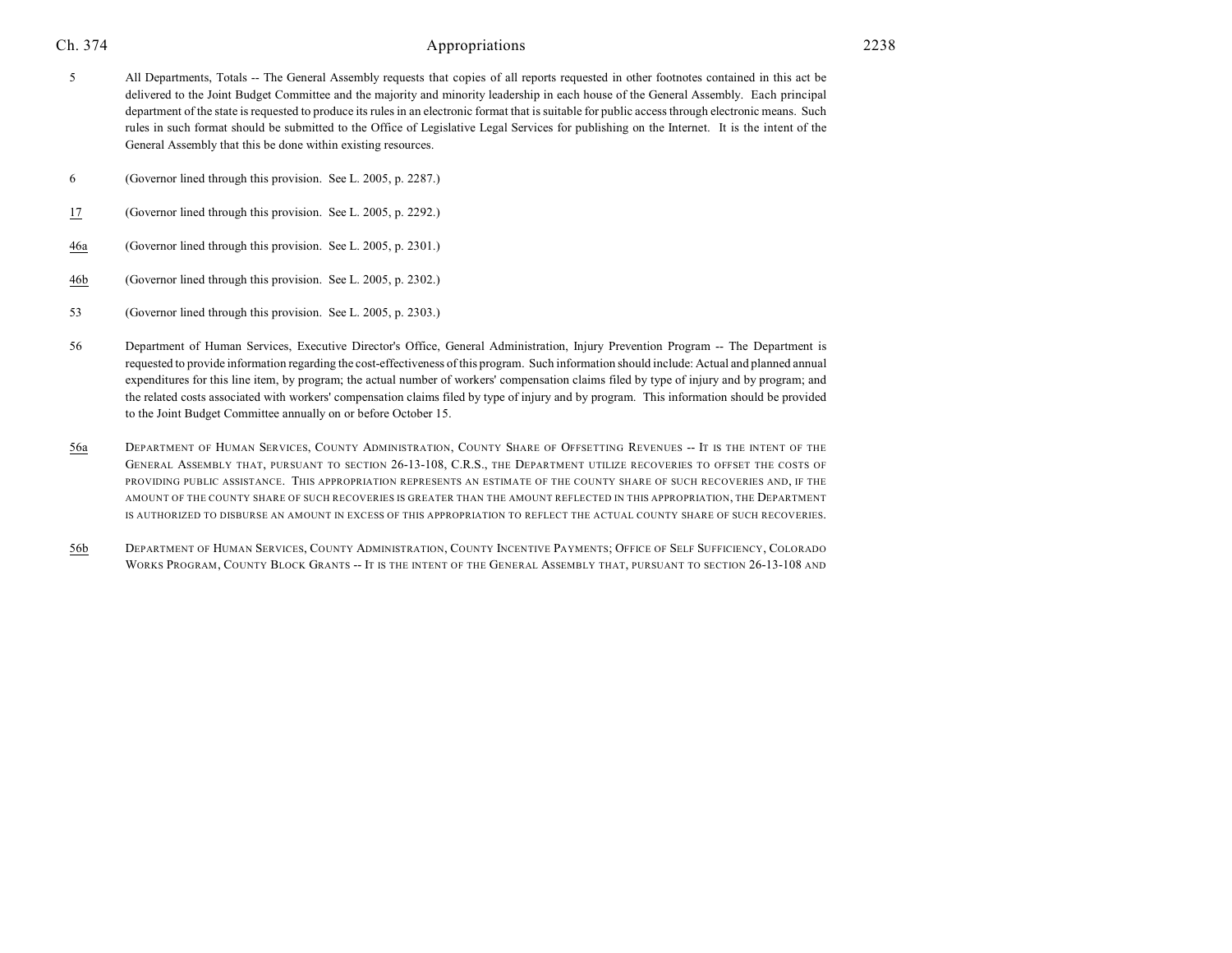26-13-112.5 (2),C.R.S., THE DEPARTMENT DISTRIBUTE CHILD SUPPORT INCENTIVE PAYMENTS TO COUNTIES. THIS APPROPRIATION REPRESENTS AN ESTIMATE OF ONE-HALF OF THE STATE SHARE OF RECOVERIES OF AMOUNTS OF SUPPORT FOR PUBLIC ASSISTANCE RECIPIENTS, AS DESCRIBED IN SECTION 26-13-108, C.R.S. IF THE AMOUNT OF ONE-HALF OF THE STATE SHARE OF SUCH RECOVERIES IS GREATER THAN THE AMOUNT REFLECTED IN THIS APPROPRIATION, THE DEPARTMENT IS AUTHORIZED TO DISTRIBUTE AN AMOUNT IN EXCESS OF THIS APPROPRIATION TO REFLECT ONE-HALF OF THE ACTUAL STATE SHARE OF SUCH RECOVERIES.

- 57 Department of Human Services, Division of Child Welfare -- It is the intent of the General Assembly to encourage counties to serve children in the most appropriate and least restrictive manner. For this purpose, the Department may transfer funds among all line items in this long bill group total for the division of child welfare.
- 58 (Governor lined through this provision. See L. 2005, p. 2303.)
- 59 (Governor lined through this provision. See L. 2005, p. 2304.)
- 60 Department of Human Services, Division of Child Welfare, Child Welfare Services -- Pursuant to section 26-5-104 (6), C.R.S., counties are authorized to negotiate rates, services, and outcomes with child welfare service providers and are thus not required to provide a specific rate increase for any individual provider. This provision does not apply, however, to Medicaid treatment rates. The funding appropriated for this line item includes an increase of \$5,994,814 based on a 2.0 percent increase in funding for county staff salaries and benefits and a 2.0 percent increase in community provider rates and Medicaid treatment rates. The purpose of this increase is to provide counties and tribes with additional funds to increase community provider rates and to pay for increases in Medicaid treatment rates.
- 61 Department of Human Services, Division of Child Welfare, Excess Federal Title IV-E Reimbursements -- Section 26-1-111 (2) (d) (II) (C), C.R.S., authorizes the General Assembly to annually appropriate moneys in the Excess Federal Title IV-E Reimbursements Cash Fund to the Department of Human Services for allocation to the counties for the provision of assistance, child care assistance, social services, and child welfare services. This provision also authorizes the General Assembly to specify, in the annual appropriations act, that counties shall expend such moneys in a manner that will be applied toward the state's maintenance of historic effort as specified in section 409 (a) (7) of the federal Social Security Act, as amended. Pursuant to this statutory authority, the General Assembly hereby specifies that counties shall expend \$2,500,000 of the moneys received through this line item appropriation for FY 2005-06 in a manner that will be applied toward the state's maintenance of historic effort related to the federal Temporary Assistance for Needy Families program.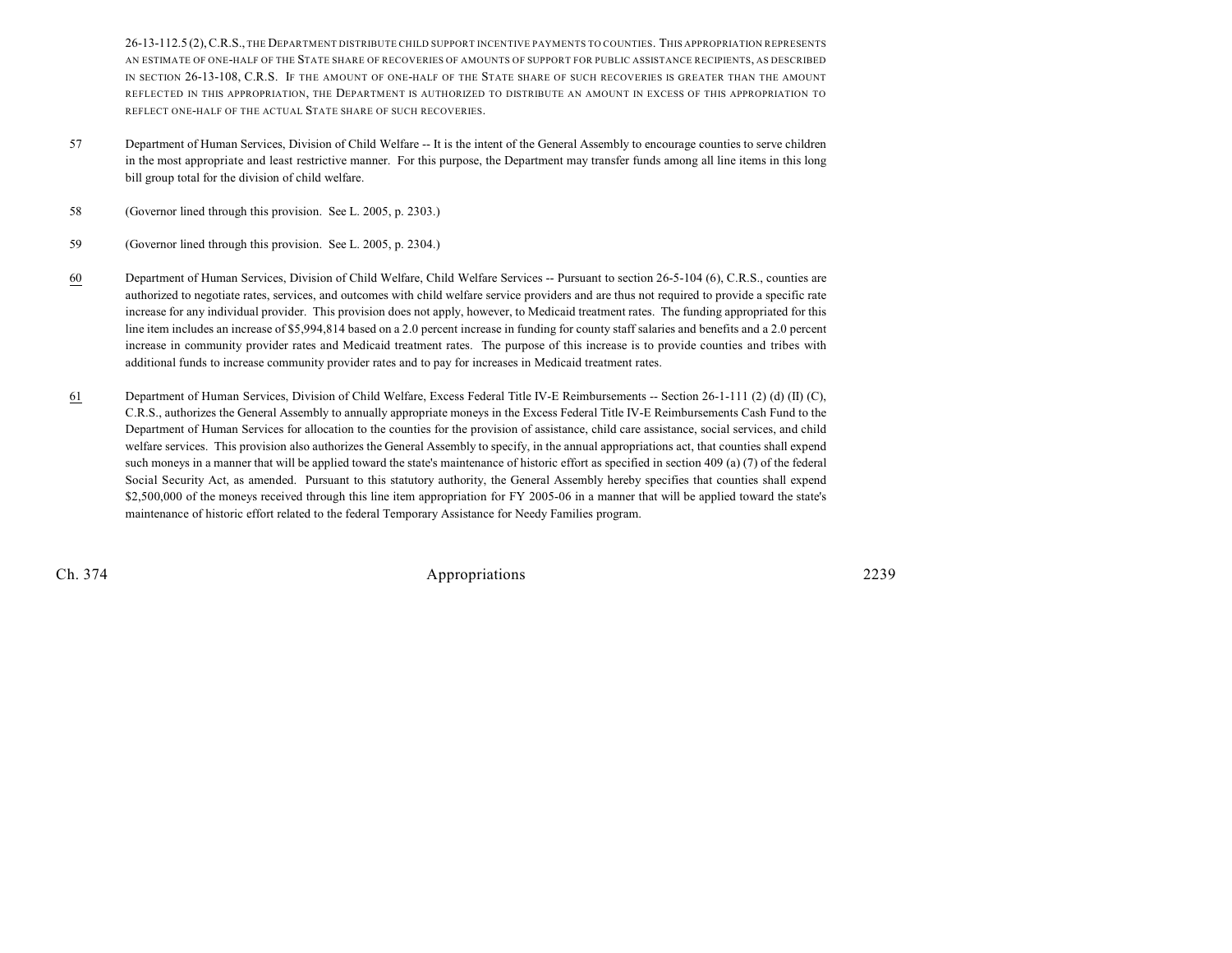62 (Governor lined through this provision. See L. 2005, p. 2304.)

- 63 Department of Human Services, Division of Child Welfare, Family and Children's Programs -- Pursuant to section 26-5-104 (6), C.R.S., counties are authorized to negotiate rates, services, and outcomes with child welfare service providers and are thus not required to provide a specific rate increase for any individual provider. The funding appropriated for this line item includes an increase of \$852,245 based on a 2.0 percent increase in funding that is allocated to counties and tribes. The purpose of this increase is to provide counties and tribes with additional funds to increase rates paid to community providers.
- 64 Department of Human Services, Office of Self Sufficiency, Colorado Works Program, County Block Grants -- It is the intent of the General Assembly that the appropriation of local funds for Colorado works program county block grants may be decreased by a maximum of \$100,000 to reduce one or more small counties' fiscal year 2005-06 targeted or actual spending level, pursuant to section 26-2-714 (8) (b), C.R.S.
- 65 (Governor lined through this provision. See L. 2005, p. 2305.)
- 66 (Governor lined through this provision. See L. 2005, p. 2305.)
- 67 (Governor lined through this provision. See L. 2005, p. 2305.)
- 68 Department of Human Services, Mental Health and Alcohol and Drug Abuse Services, Mental Health Community Programs, Mental Health Services for the Medically Indigent, Services for 6,981 Indigent Mentally Ill Clients; Assertive Community Treatment Programs, Alternatives to Inpatient Hospitalization at the Mental Health Institute at Pueblo; Alternatives to Inpatient Hospitalization at the Mental Health Institute at Fort Logan; Alternatives to the Fort Logan Aftercare Program; Juvenile Mental Health Pilot (H.B. 00-1034); Alternatives to Inpatient Hospitalization for Youth; Goebel Lawsuit, Goebel Lawsuit Settlement; Residential Treatment for Youth (H.B. 99-1116); and Alcohol and Drug Abuse Division, Community Programs, Treatment Services, Treatment and Detoxification Contracts; Case Management for Chronic Detoxification Clients; High Risk Pregnant Women Program; and Other Programs, Balance of Substance Abuse Block Grant Programs -- Funding for these line items is calculated including a 2.0 percent rate increase for community providers.
- 68a (Governor lined through this provision. See L. 2005, p. 2306.)
- 69 (Governor lined through this provision. See L. 2005, p. 2306.)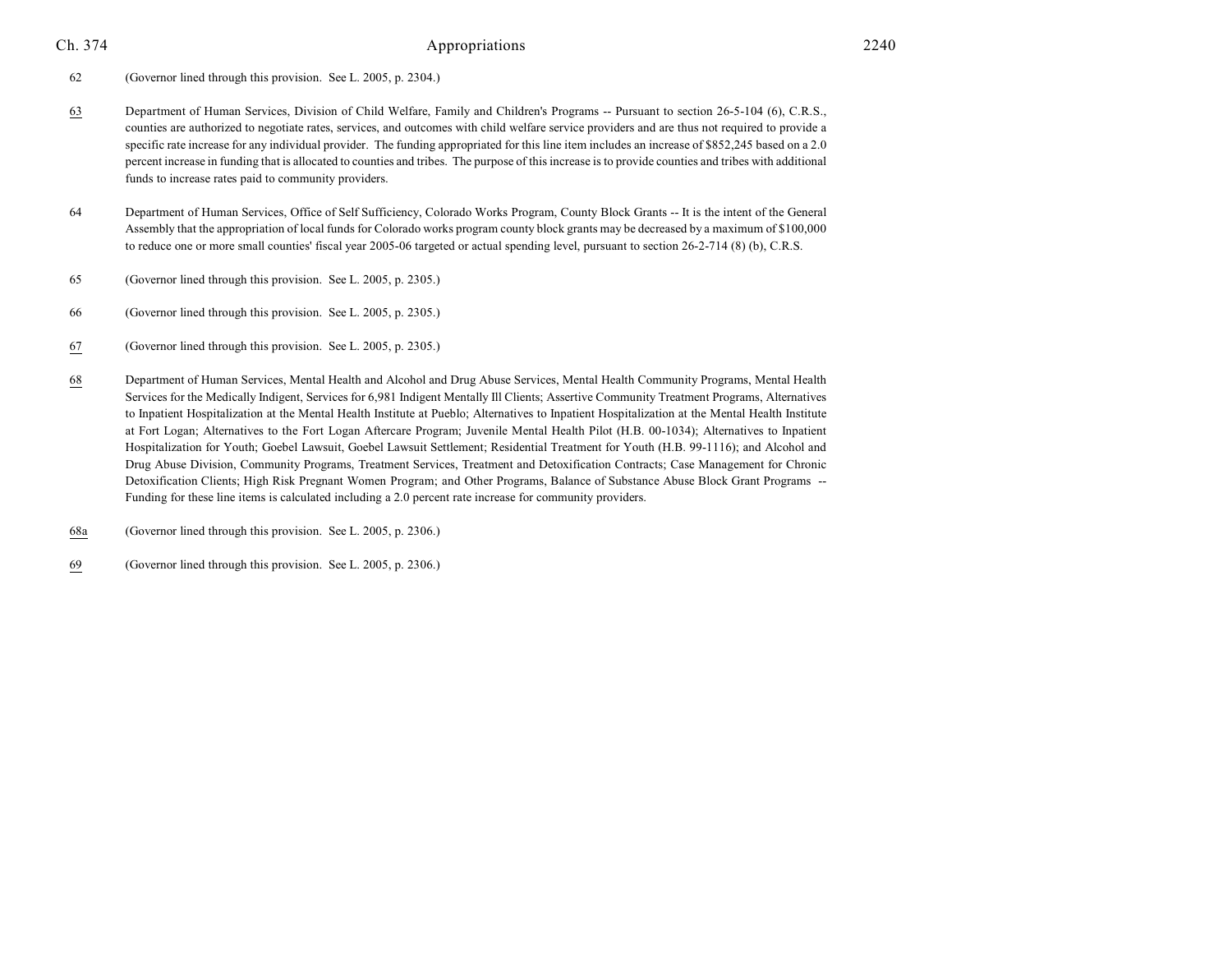- 70 (Governor lined through this provision. See L. 2005, p. 2306.)
- 71 (Governor lined through this provision. See L. 2005, p. 2307.)
- 72 (Governor lined through this provision. See L. 2005, p. 2307.)

72a (Governor lined through this provision. See L. 2005, p. 2308.)

- 73 Department of Human Services, Services for People with Disabilities, Developmental Disability Services, Community Services, Community and Contract Management System Replacement -- This line item reflects estimated costs for the first year of a two-year project to replace the Community and Contract Management System. The Department is authorized to transfer any amounts not required for this purpose to the Developmental Disability Services, Community Services, Adult Program Costs line item. The Department is requested to provide a report to the Joint Budget Committee on November 1, 2006, detailing progress toward development of the new system.
- 74 (Governor lined through this provision. See L. 2005, p. 2308.)
- 75 (Governor lined through this provision. See L. 2005, p. 2309.)
- 76 (Governor lined through this provision. See L. 2005, p. 2309.)
- 77 (Governor lined through this provision. See L. 2005, p. 2309.)
- 77a Department of Human Services, Services for People with Disabilities, Division of Vocational Rehabilitation, Independent Living Centers and State Independent Living Council; and Independent Living Centers - Vocational Rehabilitation Program -- The Department is authorized to transfer General Fund amounts between the Independent Living Centers and State Independent Living Council line item and the Independent Living Centers - Vocational Rehabilitation Program line item. The amount of General Fund expended in the Independent Living Centers - Vocational Rehabilitation Program line item shall be expended for qualifying vocational rehabilitation services only, and shall be eligible for federal matching funds at the rate of 21.3 percent General Fund to 78.7 percent federal funds. Any increase or reduction in the amount of General Fund expended in the Independent Living Centers - Vocational Rehabilitation Program line item shall result in an associated increase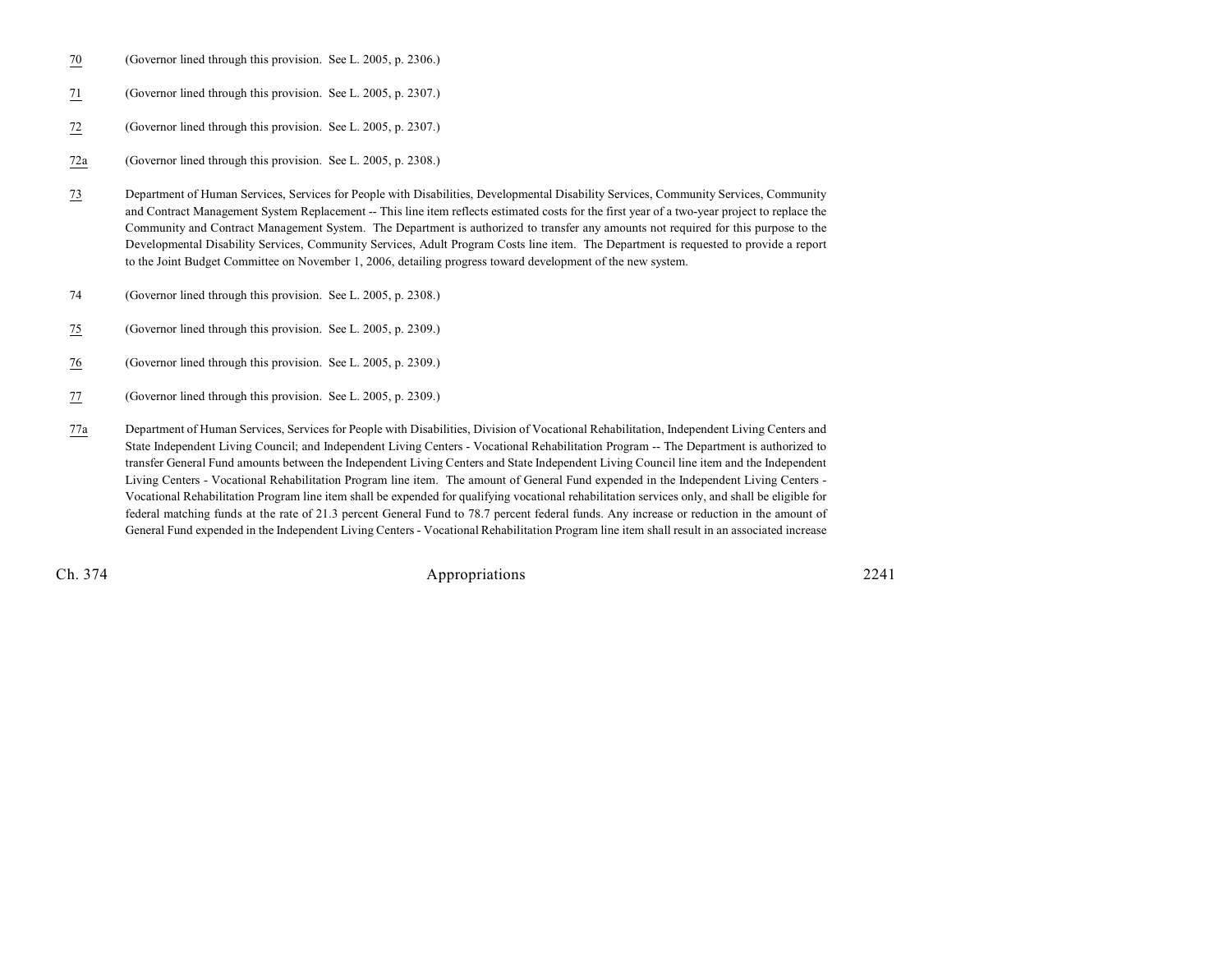or reduction in matching federal funds. General Fund amounts expended in the Independent Living Centers and State Independent Living Council line item shall be expended for independent living services and are not eligible for federal vocational rehabilitation matching amounts. Any increase or reduction in the General Fund expended in the Independent Living Centers and State Independent Living Council line item shall not affect federal or cash funds exempt amounts appropriated for such line item.

- 78 Department of Human Services, Services for People with Disabilities, Homelake Domiciliary and State and Veterans Nursing Homes, Homelake Domiciliary -- It is the intent of the General Assembly that the Homelake Domiciliary not require additional General Fund dollars. The Department is requested to prepare an annual plan outlining potential General Fund reductions and the impact on client fees and submit the plan to the Joint Budget Committee by November 1 of each year.
- 79 Department of Human Services, Services for People with Disabilities, Homelake Domiciliary and State and Veterans Nursing Homes, Homelake Domiciliary -- It is the intent of the General Assembly that if any portion of the General Fund appropriation from the previous year is not needed by the Domiciliary to cover all of its costs, it will be returned to the General Fund in the subsequent year as miscellaneous general revenue. Any amount to be returned will be determined as the net income on the financial statement of the Domiciliary. The entry to return this revenue through miscellaneous general revenue would need to be supported through current year revenue.
- 79a DEPARTMENT OF HUMAN SERVICES, SERVICES FOR PEOPLE WITH DISABILITIES, HOMELAKE DOMICILIARY AND STATE AND VETERANS NURSING HOMES, STATE AND VETERANS NURSING HOMES, NURSING HOME CONSULTING SERVICES -- THIS AMOUNT REPRESENTS 80 PERCENT OF THE PROJECTED COST OF MANAGEMENT CONSULTING SERVICES FOR THE NURSING HOMES FOR THE LAST QUARTER OF FY 2005-06. IT IS THE INTENT OF GENERAL ASSEMBLY THAT THE BALANCE WILL BE PAID FROM THE NURSING HOMES PROGRAM COSTS LINE ITEM, FUNDED BY RESIDENT AND FEDERAL PER DIEM PAYMENTS. THE DEPARTMENT IS REQUESTED TO SUBMIT A REPORT TO THE JOINT BUDGET COMMITTEE BY JANUARY 15,2007, ASSESSING THE BENEFITS OF THE CONSULTING SERVICES FOR THE NURSING HOME SYSTEM IN LIGHT OF THE COSTS. THE JOINT BUDGET COMMITTEE REQUESTS THAT THE REPORT PROVIDE RECOMMENDATIONS AS TO WHETHER SOME OR ALL OF THESE SERVICES SHOULD BE CONTINUED AND SPECIFY TIME-FRAMES FOR THE NURSING HOMES TO ASSUME THE FULL COST OF CONSULTING SERVICES.
- 80 Department of Human Services, Adult Assistance Programs, Other Grant Programs, Aid to the Needy Disabled State Supplemental Grant Program; Aid to the Blind State Supplemental Grant Program – It is the intent of the General Assembly that the Department of Human Services be allowed to "roll-forward" a total of \$1,284,250 in spending authority for the Aid to the Needy Disabled State Supplemental Grant Program and the Aid to the Blind State Supplemental Grant Program from FY 2004-05 to FY 2005-06. It is the intent of the General Assembly that these moneys be used to comply with the corrective action plan filed with the federal Social Security Administration.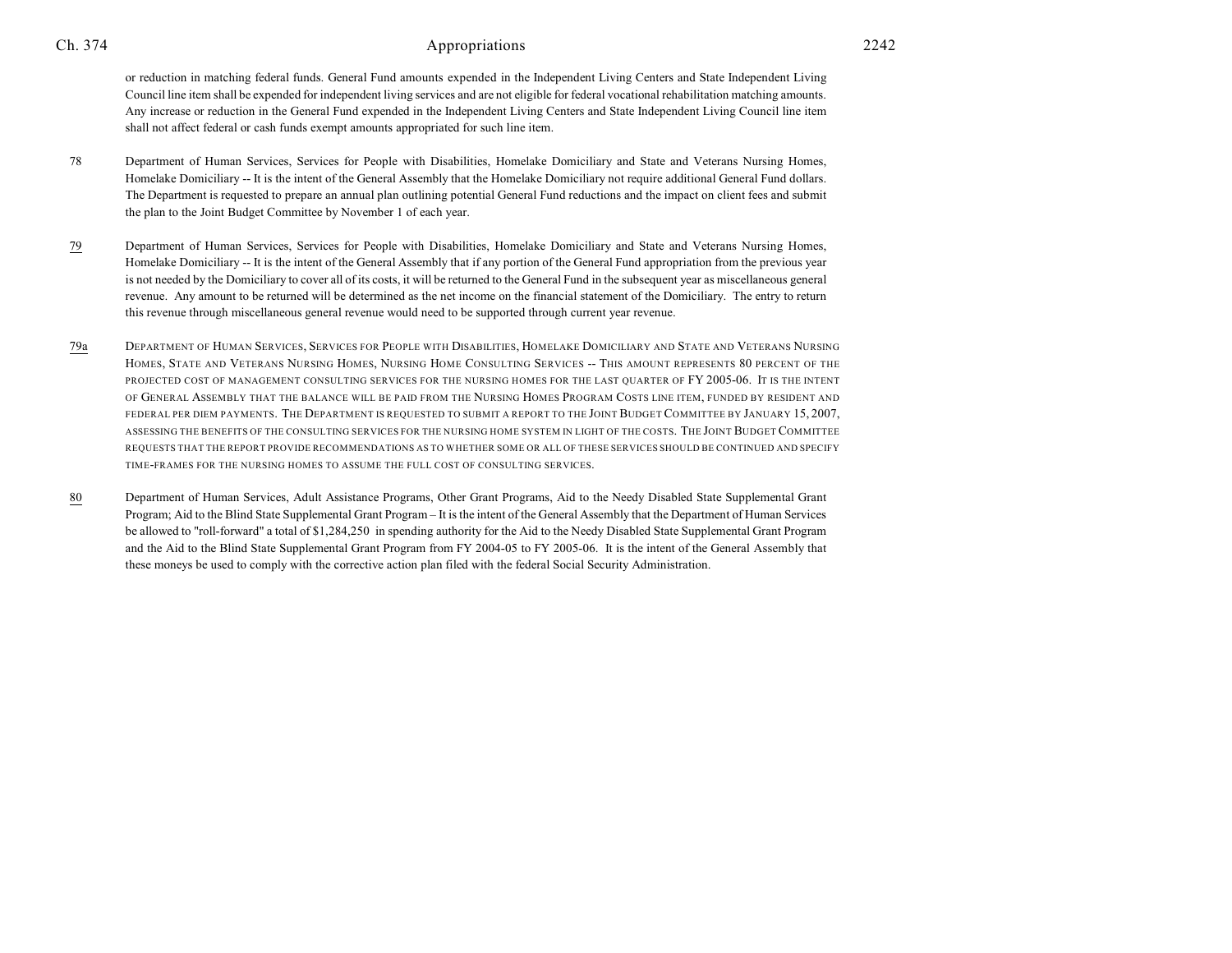- 81 Department of Human Services, Adult Assistance Programs, Other Grant Programs, Aid to the Needy Disabled State Supplemental Grant Program; Aid to the Blind State Supplemental Grant Program; Home Care Allowance; Adult Foster Care – The Department is requested to provide the Joint Budget Committee with monthly monitoring reports showing monthly and year-to-date contributions toward the Supplemental Security Income maintenance-of-effort requirement from each of the participating programs.
- 82 Department of Human Services, Adult Assistance Programs, Community Services for the Elderly, State Ombudsman Program The Department is requested to report on the FY 2004-05 cost to the Legal Center for operating the state ombudsman program. In addition, the Department is requested to report on any other state or local expenditures for the state ombudsman program incurred during the same time period. The Department is requested to submit such report to the Joint Budget Committee on or before October 1, 2005.
- 83 Department of Human Services, Division of Youth Corrections, Administration -- The Division is requested to continue its efforts to provide outcome data on the effectiveness of its programs. The Division is requested to provide to the Joint Budget Committee, by January 1 of each year, an evaluation of Division placements, community placements, and nonresidential placements. The evaluation should include, but not be limited to, the number of juveniles served, length of stay, and recidivism data per placement.
- 84 Department of Human Services, Division of Youth Corrections, Community Programs, Purchase of Contract Placements -- It is the intent of the General Assembly that up to 10.0 percent of the General Fund appropriation to this line may be used to provide treatment, transition, and wrap-around services to youths in the Division of Youth Correction's system in residential and non-residential settings. The Division is requested to provide a report to the Joint Budget Committee on November 1, 2006. This report should include the following information: (1) The amount spent serving youths in residential and non-residential settings from this line item in FY 2005-06; (2) the type of services purchased with such expenditures; (3) the number of committed and detained youths treated with such expenditures; (4) baseline data that will serve to measure the effectiveness of such expenditures; and (5) an evaluation of the effectiveness of this footnote in addressing the need for flexibility in treating and transitioning youth from residential to non-residential settings.
- 85 Department of Human Services, Division of Youth Corrections, Community Programs, S.B. 91-94 Programs -- The Department is requested to submit to the Joint Budget Committee no later than November 1 of each year a report that includes the following information by judicial district and for the state as a whole: (1) Comparisons of trends in detention and commitment incarceration rates; (2) profiles of youth served by S.B. 91-94; (3) progress in achieving the performance goals established by each judicial district; (4) the level of local funding for alternatives to detention; and (5) identification and discussion of potential policy issues with the types of youth incarcerated, length of stay,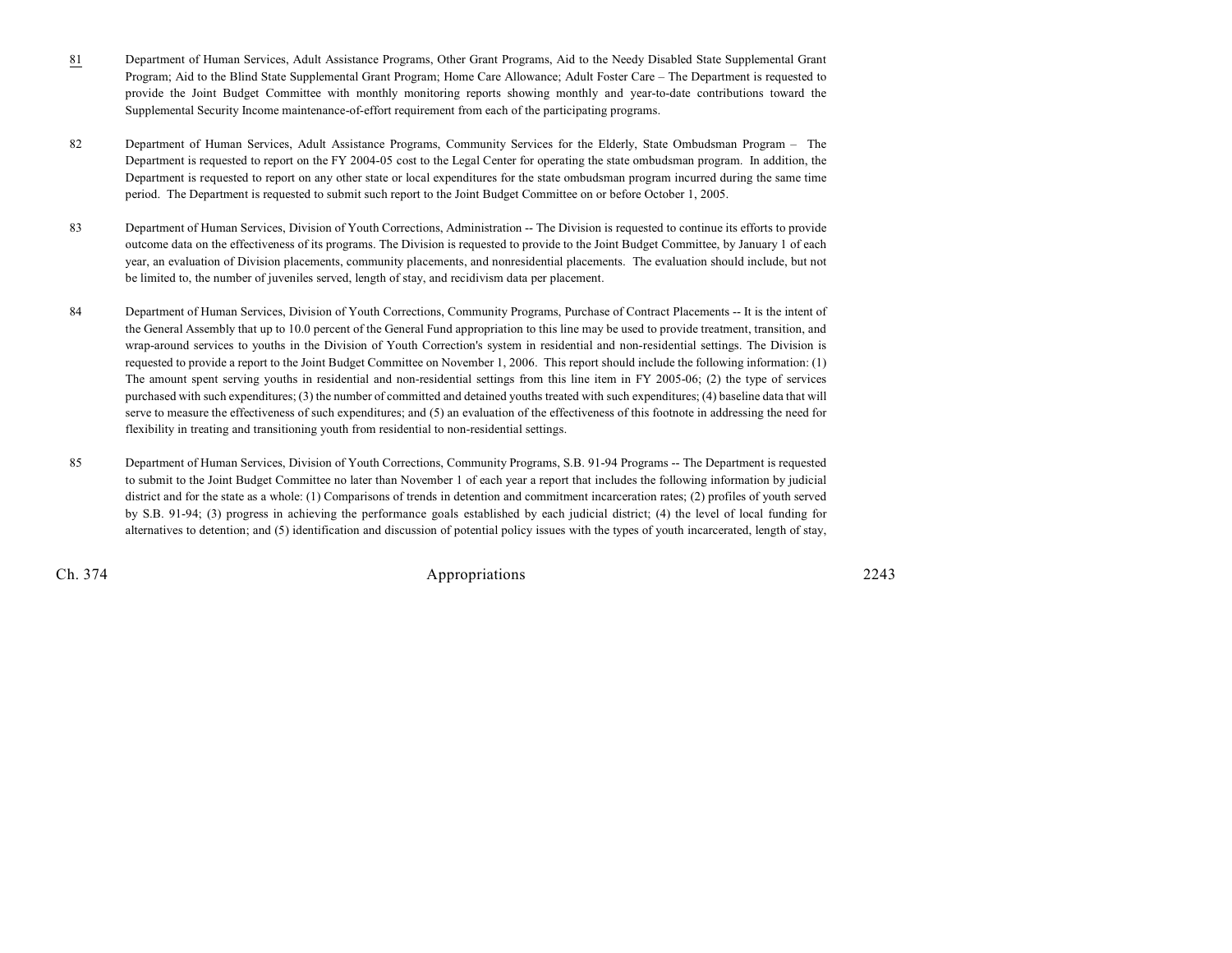and available alternatives to incarceration.

- 86 Department of Human Services, Totals -- The General Assembly requests that the Executive Director of the Department submit annually, on or before November 1, a report to the Joint Budget Committee concerning the amount of federal Temporary Assistance for Needy Families (TANF) funds available in the Long-term Works Reserve Fund. The requested report should include the following: (a) The amount of TANF funds expended, by Long Bill line item, for FY 2004-05; (b) the amount of federal TANF funds transferred by each individual county, for FY 2004-05, including details regarding the program area to which each county transferred such funds; (c) the amount of any prior year appropriations of federal TANF funds that have been rolled forward to the current state fiscal year; (d) estimated expenditures of federal TANF funds for the current year and immediately following state fiscal year; (e) the total amount of TANF funds available to Colorado for state fiscal years FY 2004-05, FY 2005-06, and FY 2006-07, including funds rolled forward from previous state fiscal years; (f) the amount of federal TANF funds that remain available in each county's Works Program Reserve Account as of July 1 of the current state fiscal year; and (g) a demonstration that the information provided in the report is consistent with related financial information reported to the federal government.
- 87 Department of Human Services, Totals -- The General Assembly requests that the Department submit to the Joint Budget Committee, on or before November 1, 2005, a summary, by Long Bill line item, of federal Temporary Assistance for Needy Families (TANF) funds requested in its annual budget request for state fiscal year 2006-07. The General Assembly further requests that the Department include information demonstrating that the total amount of federal TANF funds requested in its annual budget request for state fiscal year 2006-07 does not exceed the amount anticipated to be available to the State.
- 88 Department of Human Services, Totals -- The General Assembly requests that the Executive Director of the Department submit annually, on or before November 1, a report to the Joint Budget Committee concerning federal Child Care Development Funds. The requested report should include the following information related to these funds for state fiscal year 2004-05: (a) The total amount of federal funds available to Colorado, including funds rolled forward from previous state fiscal years; (b) the amount of federal funds expended, by Long Bill line item; (c) the amount of funds expended, by Long Bill line item where applicable, that were reported to the federal government as either maintenance of effort or matching funds associated with the expenditure of federal funds; (d) a demonstration that the information provided in the report is consistent with related financial information reported to the federal government; (e) the amount of funds expended that met the four percent federal requirement related to quality activities; and (f) the amount of funds expended that met earmark requirements. In addition, the report should include the following information related to federal Child Care Development Funds for state fiscal years 2005-06 and FY 2006-07: (a) The total amount of federal funds estimated to be available to Colorado, including funds rolled forward from previous state fiscal years, and the federal classification of such funds as mandatory, matching or discretionary; (b) the amount of federal funds estimated and requested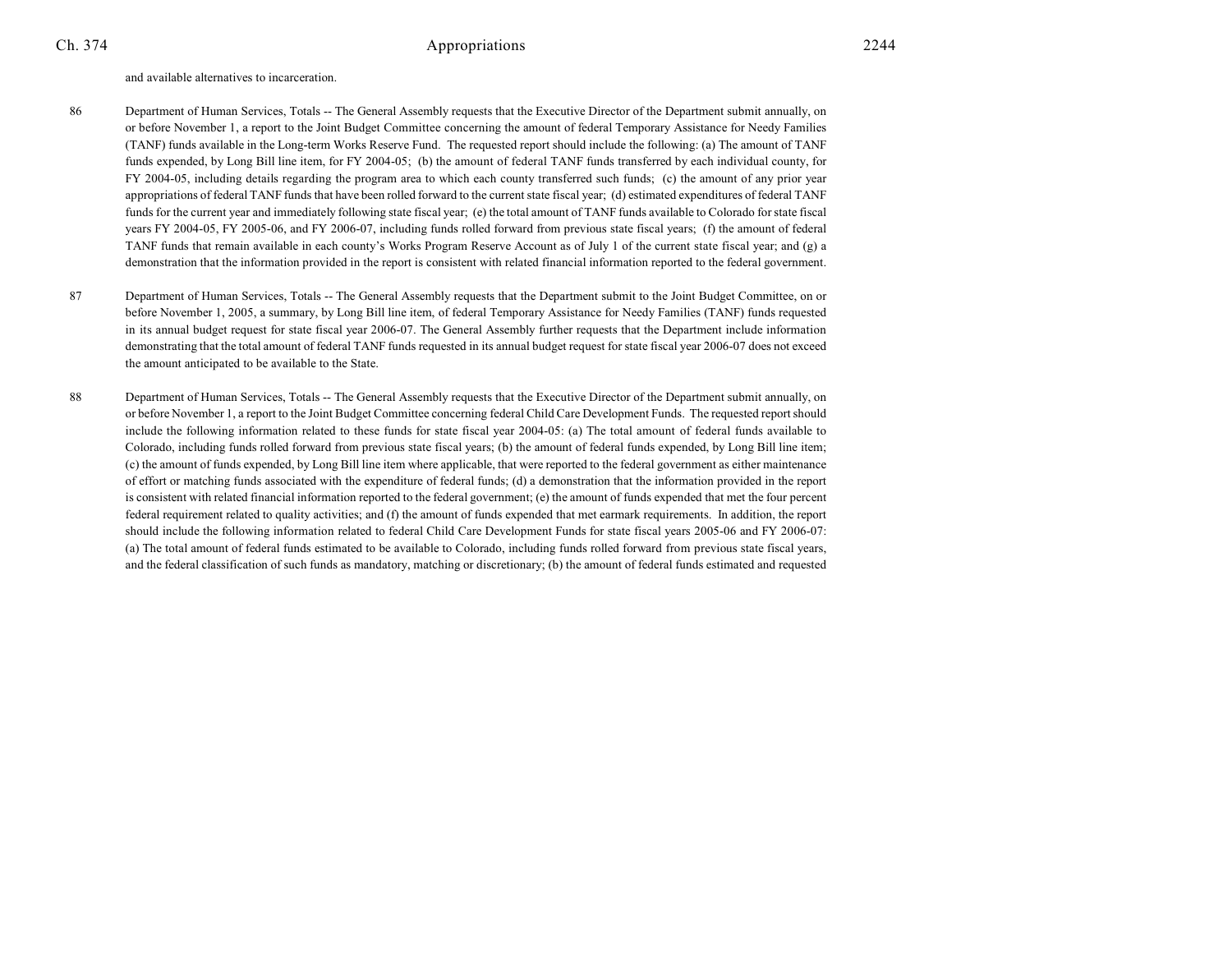| ITEM &          | TOTAL | <b>GENERAL</b> | <b>GENERAL</b> | CASH         | CASH          | <b>FEDERAL</b> |
|-----------------|-------|----------------|----------------|--------------|---------------|----------------|
| <b>SUBTOTAL</b> |       | <b>FUND</b>    | <b>FUND</b>    | <b>FUNDS</b> | <b>FUNDS</b>  | <b>FUNDS</b>   |
|                 |       |                | <b>EXEMPT</b>  |              | <b>EXEMPT</b> |                |
|                 |       |                |                |              |               |                |

to be expended, by Long Bill line item; (c) the amount of state or local expenditures that are anticipated to be required to comply with federal maintenance of effort and matching requirements; (d) the amount of funds estimated to be expended, by Long Bill line item where applicable, that are anticipated to be reported to the federal government as either maintenance of effort or matching funds associated with the expenditure of federal funds; (e) the amount of funds estimated to be required to comply with federal earmark and four percent quality requirements; and (f) estimated and requested expenditures, by line item, anticipated to be used to comply with federal earmark and four percent quality requirements.

**SECTION 2.** Part VII (9) (A) (1) and the affected totals of section 2 of chapter 427, Session Laws of Colorado 2004, as amended by section 1 of chapter 334 and as the affected totals are further amended by section 8 of chapter 354, Session Laws of Colorado 2005, are amended to read:

### Section 2. **Appropriation.**

### **PART VII DEPARTMENT OF HUMAN SERVICES**

#### **(9) SERVICES FOR PEOPLE WITH DISABILITIES**

| (A) Developmental Disability Services |              |         |                  |  |  |  |
|---------------------------------------|--------------|---------|------------------|--|--|--|
| (1) Community Services                |              |         |                  |  |  |  |
| Personal Services                     | 2.264,045    | 225,224 | $2,038,821(T)^4$ |  |  |  |
|                                       | $(30.0$ FTE) |         |                  |  |  |  |
|                                       |              |         |                  |  |  |  |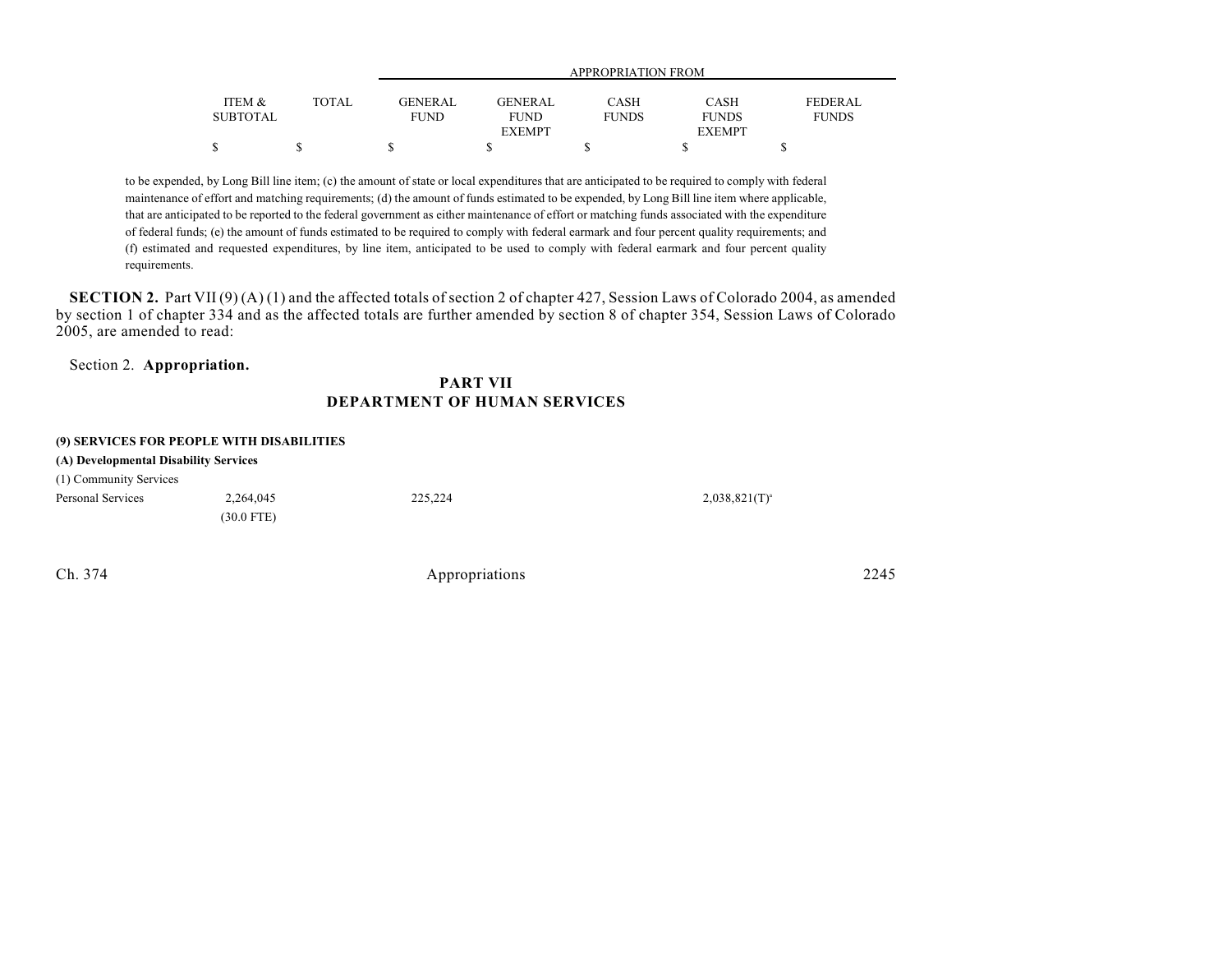|                                       |                           |              | <b>APPROPRIATION FROM</b>     |                                                |                             |                                              |                                |
|---------------------------------------|---------------------------|--------------|-------------------------------|------------------------------------------------|-----------------------------|----------------------------------------------|--------------------------------|
|                                       | ITEM &<br><b>SUBTOTAL</b> | <b>TOTAL</b> | <b>GENERAL</b><br><b>FUND</b> | <b>GENERAL</b><br><b>FUND</b><br><b>EXEMPT</b> | <b>CASH</b><br><b>FUNDS</b> | <b>CASH</b><br><b>FUNDS</b><br><b>EXEMPT</b> | <b>FEDERAL</b><br><b>FUNDS</b> |
|                                       | \$                        | \$           | \$                            | \$                                             | \$                          | \$                                           | \$                             |
| <b>Operating Expenses</b>             | 147,532                   |              |                               |                                                |                             | $147,532(T)^{a}$                             |                                |
| Adult Program Costs <sup>71, 72</sup> | 256,820,785               |              | 10,707,636                    |                                                |                             | 246,113,149 <sup>b</sup>                     |                                |
| Federally-matched Local               |                           |              |                               |                                                |                             |                                              |                                |
| Program Costs                         | 19,807,076                |              |                               |                                                |                             | $19,807,076($ T) <sup>*</sup>                |                                |
|                                       | 22,128,825                |              |                               |                                                |                             | $22,128,825(T)$ <sup>c</sup>                 |                                |
| Preventive Dental Hygiene             | 60,483                    |              | 56,990                        |                                                |                             | $3,493(L)^{d}$                               |                                |
|                                       | 279,099,921               |              |                               |                                                |                             |                                              |                                |
|                                       | 281,421,670               |              |                               |                                                |                             |                                              |                                |

These amounts shall be from Medicaid cash funds appropriated to the Department of Health Care Policy and Financing. <sup>a</sup>

<sup>b</sup> Of this amount, \$215,721,113(T) shall be from Medicaid funds appropriated to the Department of Health Care Policy and Financing, \$23,081,926 shall be from client cash sources, \$6,818,796(L) shall be from local matching funds, and \$491,314(T) shall be from the Division of Vocational Rehabilitation. Up to 3.0 percent of the Medicaid funds appropriated, if not expended prior to July 1, 2005, shall be rolled forward for expenditure in FY 2005-06.

<sup>e</sup> This amount shall be from Medicaid cash funds appropriated to the Department of Health Care Policy and Financing that originate as local cash funds exempt and federal funds. Overexpenditure of this appropriation is permitted, pursuant to the provisions of Section 24-75-109, C.R.S.

<sup>d</sup> This amount shall be from local funds.

411,110,791 413,342,540

**TOTALS PART VII** 

**(HUMAN SERVICES)**<sup>1,2,79,80,81,82 **\$1,721,502,690** \$481,825,666 \$\$87,145,239 \$629,748,674 \$522,783,111</sup>